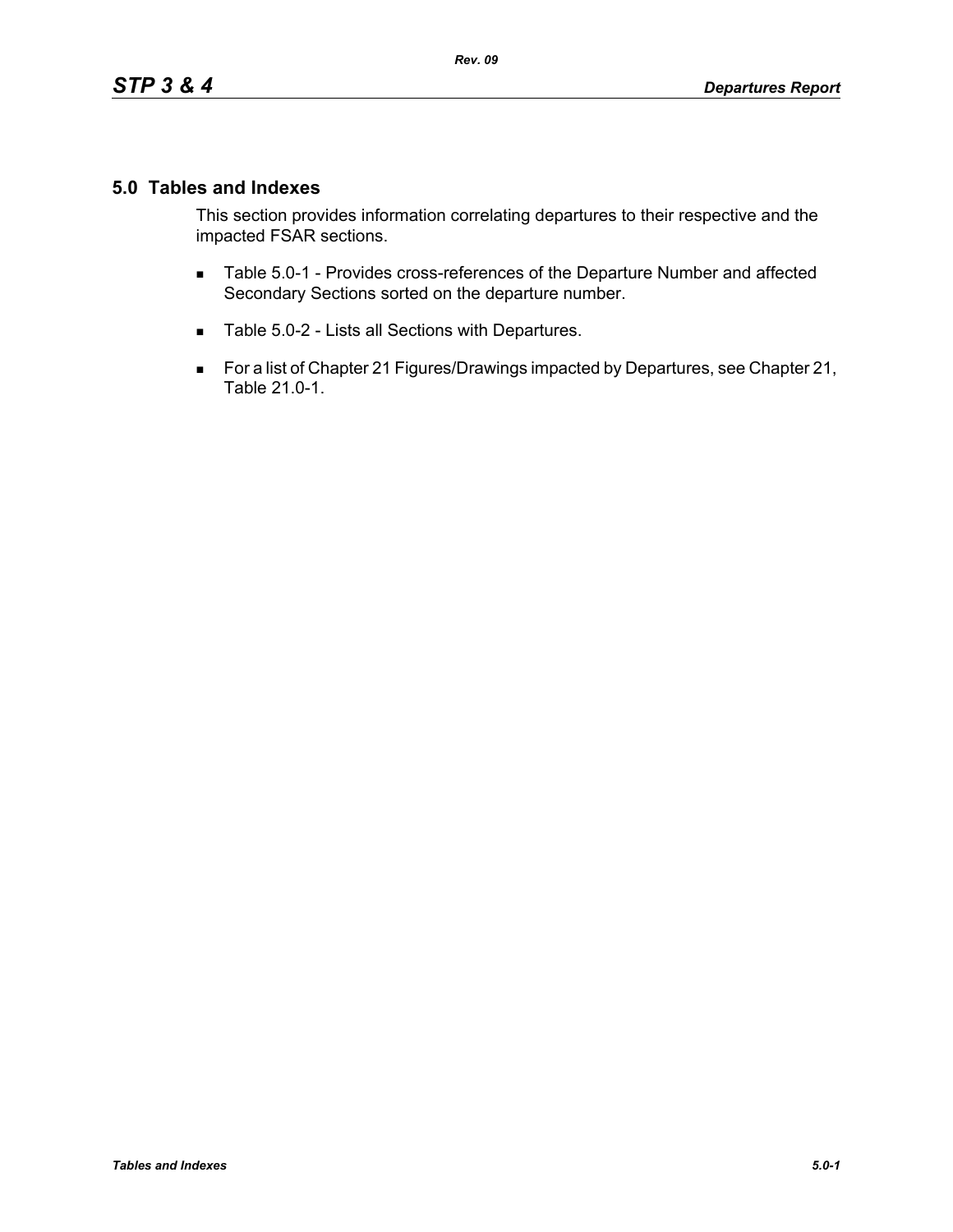| <b>Departure Numbers</b> | <b>Sections</b>            |
|--------------------------|----------------------------|
| <b>STD DEP T1 1.1-1</b>  | Tier 1 Section 1.1         |
| STD DEP T1 2.1-2         | Tier 1 Section 2.1         |
| STD DEP T1 2.1-2         | Tier 2 Section 5.3         |
| STD DEP T1 2.2-1         | Tier 1 Section 2.2         |
| STD DEP T1 2.3-1         | Tier 1 Section 2.3         |
| STD DEP T1 2.3-1         | Tier 1 Section 2.7         |
| STD DEP T1 2.3-1         | Tier 2 Appendix 1A         |
| STD DEP T1 2.3-1         | Tier 2 Section 1.2         |
| STD DEP T1 2.3-1         | Tier 2 Section 15.2        |
| STD DEP T1 2.3-1         | Tier 2 Section 16.3.3.1.1  |
| STD DEP T1 2.3-1         | Tier 2 Section 16.3.3.6.1  |
| STD DEP T1 2.3-1         | Tier 2 Section 16B.3.3.1.1 |
| STD DEP T1 2.3-1         | Tier 2 Section 16B.3.3.6.1 |
| STD DEP T1 2.3-1         | Tier 2 Section 3.4         |
| <b>STD DEP T1 2.3-1</b>  | Tier 2 Section 5.2         |
| STD DEP T1 2.3-1         | Tier 2 Section 7.1         |
| STD DEP T1 2.3-1         | Tier 2 Section 7.2         |
| STD DEP T1 2.3-1         | Tier 2 Section 7.3         |
| STD DEP T1 2.3-1         | Tier 2 Section 7.5         |
| STD DEP T1 2.3-1         | Tier 2 Section 7.6         |
| STD DEP T1 2.3-1         | Tier 2 Section 6.2         |
| STD DEP T1 2.3-1         | Tier 2 Section 7.6         |
| STD DEP T1 2.3-1         | Tier 2 Section 11.5        |
| STD DEP T1 2.3-1         | Tier 2 Appendix 18F        |
| STD DEP T1 2.3-1         | Tier 2 Appendix 18H        |
| STD DEP T1 2.4-1         | Tier 1 Section 2.4         |
| STD DEP T1 2.4-1         | Tier 1 Section 2.6         |
| STD DEP T1 2.4-1         | Tier 2 Appendix 19L        |
| STD DEP T1 2.4-1         | Tier 2 Appendix 19Q        |
| STD DEP T1 2.4-1         | Tier 2 Appendix 1AA        |
| STD DEP T1 2.4-1         | Tier 2 Appendix 3MA        |
| STD DEP T1 2.4-1         | Tier 2 Section 3.1         |
| STD DEP T1 2.4-1         | Tier 2 Section 3.9         |
| STD DEP T1 2.4-1         | Tier 2 Section 5.4         |
| STD DEP T1 2.4-1         | Tier 2 Section 6.3         |
| STD DEP T1 2.4-1         | Tier 2 Section 6.6         |

**Table 5.0-1 Tier 1 Departures and All Affected Sections**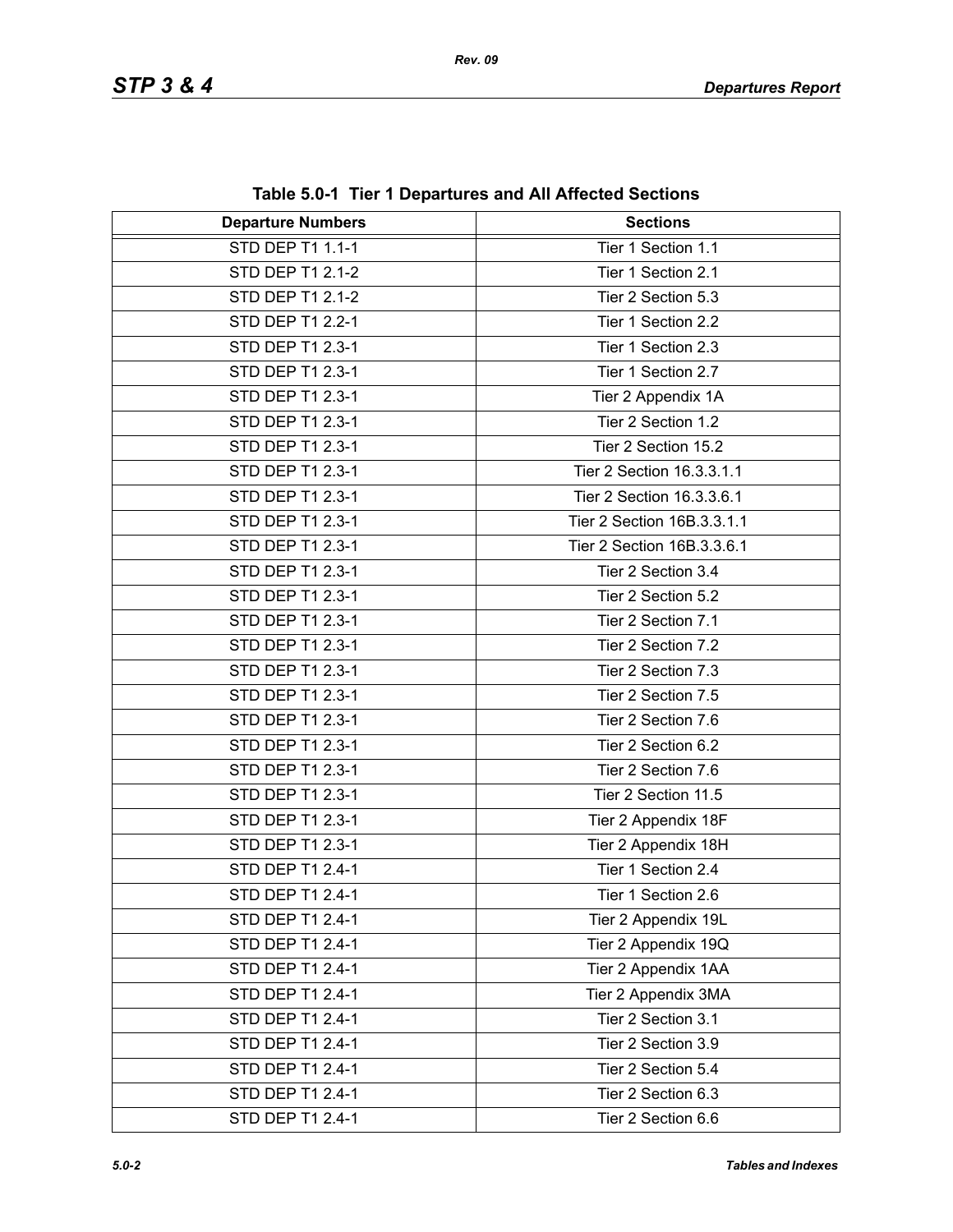| <b>Departure Numbers</b> | <b>Sections</b>            |
|--------------------------|----------------------------|
| <b>STD DEP T1 2.4-1</b>  | Tier 2 Section 7.3         |
| STD DEP T1 2.4-1         | Tier 2 Section 7.4         |
| STD DEP T1 2.4-1         | Tier 2 Section 9.1         |
| STD DEP T1 2.4-1         | Tier 2 Appendix 9A         |
| STD DEP T1 2.4-2         | Tier 1 Section 2.4         |
| STD DEP T1 2.4-2         | Tier 2 Section 10.2        |
| STD DEP T1 2.4-2         | Tier 2 Section 16.3.3.1.1  |
| STD DEP T1 2.4-2         | Tier 2 Section 16B.3.3.1.1 |
| STD DEP T1 2.4-2         | Tier 2 Section 5.2         |
| STD DEP T1 2.4-2         | Tier 2 Section 6.2         |
| STD DEP T1 2.4-2         | Tier 2 Section 7.3         |
| STD DEP T1 2.4-2         | Tier 2 Section 8.1         |
| STD DEP T1 2.4-2         | Tier 2 Section 8.3         |
| STD DEP T1 2.4-2         | Tier 2 Section 16.3.3.1.4  |
| STD DEP T1 2.4-2         | Tier 2 Section 16B.3.3.1.4 |
| STD DEP T1 2.4-3         | Tier 1 Section 2.4         |
| STD DEP T1 2.4-3         | Tier 2 Appendix 19K        |
| STD DEP T1 2.4-3         | Tier 2 Appendix 19M        |
| STD DEP T1 2.4-3         | Tier 2 Appendix 1A         |
| STD DEP T1 2.4-3         | Tier 2 Appendix 3B         |
| STD DEP T1 2.4-3         | Tier 2 Appendix 3M         |
| STD DEP T1 2.4-3         | Tier 2 Appendix 3MA        |
| STD DEP T1 2.4-3         | Tier 2 Section 14.2        |
| STD DEP T1 2.4-3         | Tier 2 Section 16.3.3.1.4  |
| STD DEP T1 2.4-3         | Tier 2 Section 16B.3.3.1.4 |
| STD DEP T1 2.4-3         | Tier 2 Section 19.11       |
| STD DEP T1 2.4-3         | Tier 2 Section 19.3        |
| STD DEP T1 2.4-3         | Tier 2 Section 3.2         |
| STD DEP T1 2.4-3         | Tier 2 Section 3.9         |
| STD DEP T1 2.4-3         | Tier 2 Section 5.4         |
| STD DEP T1 2.4-3         | Tier 2 Section 6.2         |
| STD DEP T1 2.4-3         | Tier 2 Section 6.3         |
| STD DEP T1 2.4-3         | Tier 2 Section 7.3         |
| STD DEP T1 2.4-3         | Tier 2 Section 16.3.3.1.1  |
| STD DEP T1 2.4-3         | Tier 2 Section 16B.3.3.1.1 |
| STD DEP T1 2.4-3         | Tier 2 Section 19.13       |

**Table 5.0-1 Tier 1 Departures and All Affected Sections**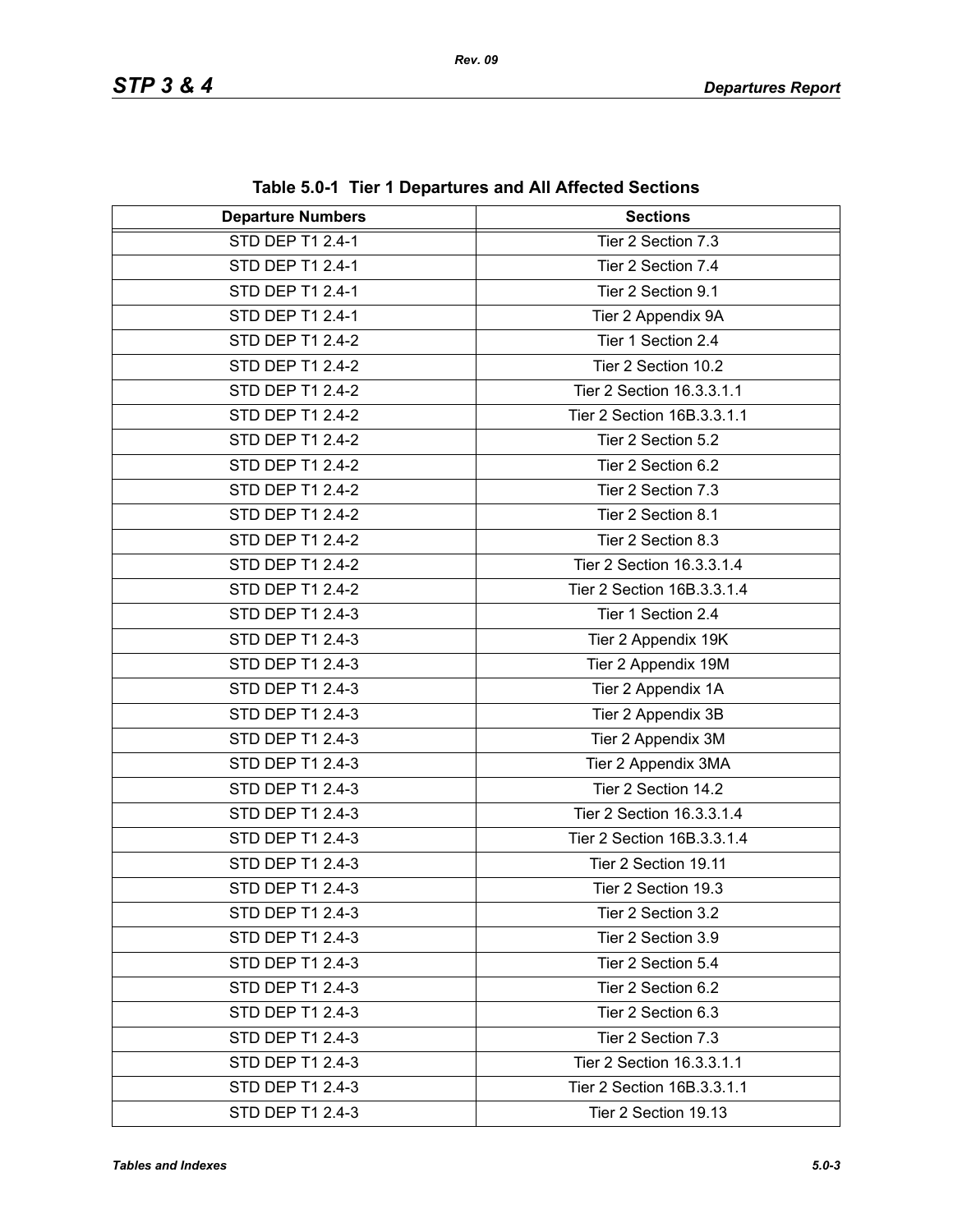| <b>Departure Numbers</b> | $\frac{1}{2}$ and $\frac{1}{2}$ . The TDepartures and All Anected Sections<br><b>Sections</b> |
|--------------------------|-----------------------------------------------------------------------------------------------|
| <b>STD DEP T1 2.4-3</b>  | Tier 2 Section 19.9                                                                           |
| STD DEP T1 2.4-3         |                                                                                               |
|                          | Tier 2 Appendix 3M                                                                            |
| STD DEP T1 2.4-3         | Tier 2 Appendix 9A                                                                            |
| STD DEP T1 2.4-4         | Tier 1 Section 2.4                                                                            |
| STD DEP T1 2.4-4         | Tier 2 Section 5.4                                                                            |
| STD DEP T1 2.4-4         | Tier 2 Section 6.2                                                                            |
| STD DEP T1 2.4-4         | Tier 2 Section 6.3                                                                            |
| STD DEP T1 2.4-4         | Tier 2 Appendix 6C                                                                            |
| STD DEP T1 2.4-4         | Tier 2 Section 14.2                                                                           |
| STP DEP T1 2.5-1         | Tier 1 Section 2.5                                                                            |
| STP DEP T1 2.5-1         | Tier 2 Section 1.2                                                                            |
| STP DEP T1 2.5-1         | Tier 2 Section 3.1                                                                            |
| STP DEP T1 2.5-1         | Tier 2 Section 9.1                                                                            |
| STP DEP T1 2.5-1         | Tier 2 Section 12.3                                                                           |
| STP DEP T1 2.5-1         | Tier 2 Section 16.4.3.1.2                                                                     |
| STD DEP T1 2.10-1        | Tier 1 Section 2.10                                                                           |
| STD DEP T1 2.12-1        | Tier 1 Section 2.12                                                                           |
| STD DEP T1 2.12-2        | Tier 1 Section 2.12                                                                           |
| STD DEP T1 2.12-2        | Tier 2 Section 8.1                                                                            |
| STD DEP T1 2.12-2        | Tier 2 Section 16B.3.8.9                                                                      |
| STD DEP T1 2.12-2        | Tier 2 Section 8.3                                                                            |
| STD DEP T1 2.12-2        | Tier 2 Appendix 19L                                                                           |
| STD DEP T1 2.12-2        | Tier 2 Section 19Q                                                                            |
| STD DEP T1 2.14-1        | Tier 1 Section 2.14                                                                           |
| STD DEP T1 2.14-1        | Tier 1 Section 2.15                                                                           |
| STD DEP T1 2.14-1        | Tier 1 Section 2.2                                                                            |
| STD DEP T1 2.14-1        | Tier 1 Section 2.3                                                                            |
| STD DEP T1 2.14-1        | Tier 1 Section 2.4                                                                            |
| STD DEP T1 2.14-1        | Tier 1 Appendix 2.7                                                                           |
| STD DEP T1 2.14-1        | Tier 2 Section 2.11                                                                           |
| STD DEP T1 2.14-1        | Tier 2 Appendix 15A                                                                           |
| STD DEP T1 2.14-1        | Tier 2 Appendix 18A                                                                           |
| STD DEP T1 2.14-1        | Tier 2 Appendix 18B                                                                           |
| STD DEP T1 2.14-1        | Tier 2 Appendix 18F                                                                           |
| STD DEP T1 2.14-1        | Tier 2 Appendix 18H                                                                           |
| STD DEP T1 2.14-1        | Tier 2 Appendix 19A                                                                           |

**Table 5.0-1 Tier 1 Departures and All Affected Sections**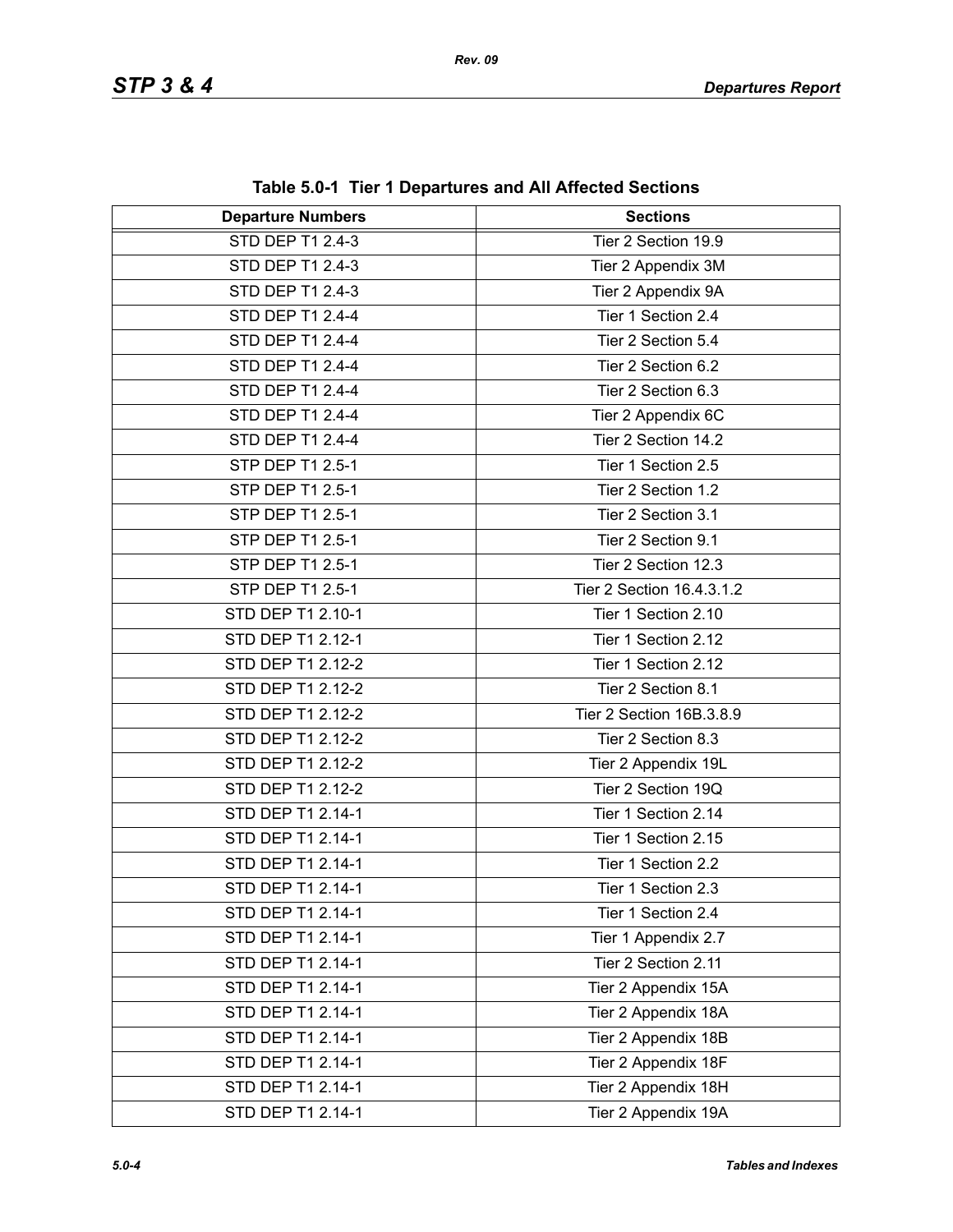| $\frac{1}{2}$ and $\frac{1}{2}$ . The TDepartures and All Anected Sections |                            |
|----------------------------------------------------------------------------|----------------------------|
| <b>Departure Numbers</b>                                                   | <b>Sections</b>            |
| STD DEP T1 2.14-1                                                          | Tier 2 Appendix 19B        |
| STD DEP T1 2.14-1                                                          | Tier 2 Appendix 19E        |
| STD DEP T1 2.14-1                                                          | Tier 2 Appendix 19M        |
| STD DEP T1 2.14-1                                                          | Tier 2 Appendix 1A         |
| STD DEP T1 2.14-1                                                          | Tier 2 Appendix 1AA        |
| STD DEP T1 2.14-1                                                          | Tier 2 Appendix 3I         |
| STD DEP T1 2.14-1                                                          | Tier 2 Appendix 3MA        |
| STD DEP T1 2.14-1                                                          | Tier 2 Appendix 9A         |
| STD DEP T1 2.14-1                                                          | Tier 2 Section 1.2         |
| STD DEP T1 2.14-1                                                          | Tier 2 Section 14.2        |
| STD DEP T1 2.14-1                                                          | Tier 2 Section 16.3.3.6.1  |
| STD DEP T1 2.14-1                                                          | Tier 2 Section 16.3.3.6.2  |
| STD DEP T1 2.14-1                                                          | Tier 2 Section 16.3.6.3.1  |
| STD DEP T1 2.14-1                                                          | Tier 2 Section 1.7         |
| STD DEP T1 2.14-1                                                          | Tier 2 Section 1.8         |
| STD DEP T1 2.14-1                                                          | Tier 2 Appendix 7A         |
| STD DEP T1 2.14-1                                                          | Tier 2 Section 8.3         |
| STD DEP T1 2.14-1                                                          | Tier 2 Section 12.3        |
| STD DEP T1 2.14-1                                                          | Tier 2 Section 13.5        |
| STD DEP T1 2.14-1                                                          | Tier 2 Section 16.5.5      |
| STD DEP T1 2.14-1                                                          | Tier 2 Section 16.5.0      |
| STD DEP T1 2.14-1                                                          | Tier 2 Section 16B.3.3.6.1 |
| STD DEP T1 2.14-1                                                          | Tier 2 Section 16B.3.3.6.2 |
| STD DEP T1 2.14-1                                                          | Tier 2 Section 16B.3.6.3.1 |
| STD DEP T1 2.14-1                                                          | Tier 2 Section 16B.3.6.3.2 |
| STD DEP T1 2.14-1                                                          | Tier 2 Section 3.2         |
| STD DEP T1 2.14-1                                                          | Tier 2 Section 3.9         |
| STD DEP T1 2.14-1                                                          | Tier 2 Section 5.2         |
| STD DEP T1 2.14-1                                                          | Tier 2 Section 5.4         |
| STD DEP T1 2.14-1                                                          | Tier 2 Section 6.2         |
| STD DEP T1 2.14-1                                                          | Tier 2 Section 6.5         |
| STD DEP T1 2.14-1                                                          | Tier 2 Section 6.6         |
| STD DEP T1 2.14-1                                                          | Tier 2 Section 7.1         |
| STD DEP T1 2.14-1                                                          | Tier 2 Section 7.3         |
| STD DEP T1 2.14-1                                                          | Tier 2 Section 7.4         |
| STD DEP T1 2.14-1                                                          | Tier 2 Section 7.5         |

**Table 5.0-1 Tier 1 Departures and All Affected Sections**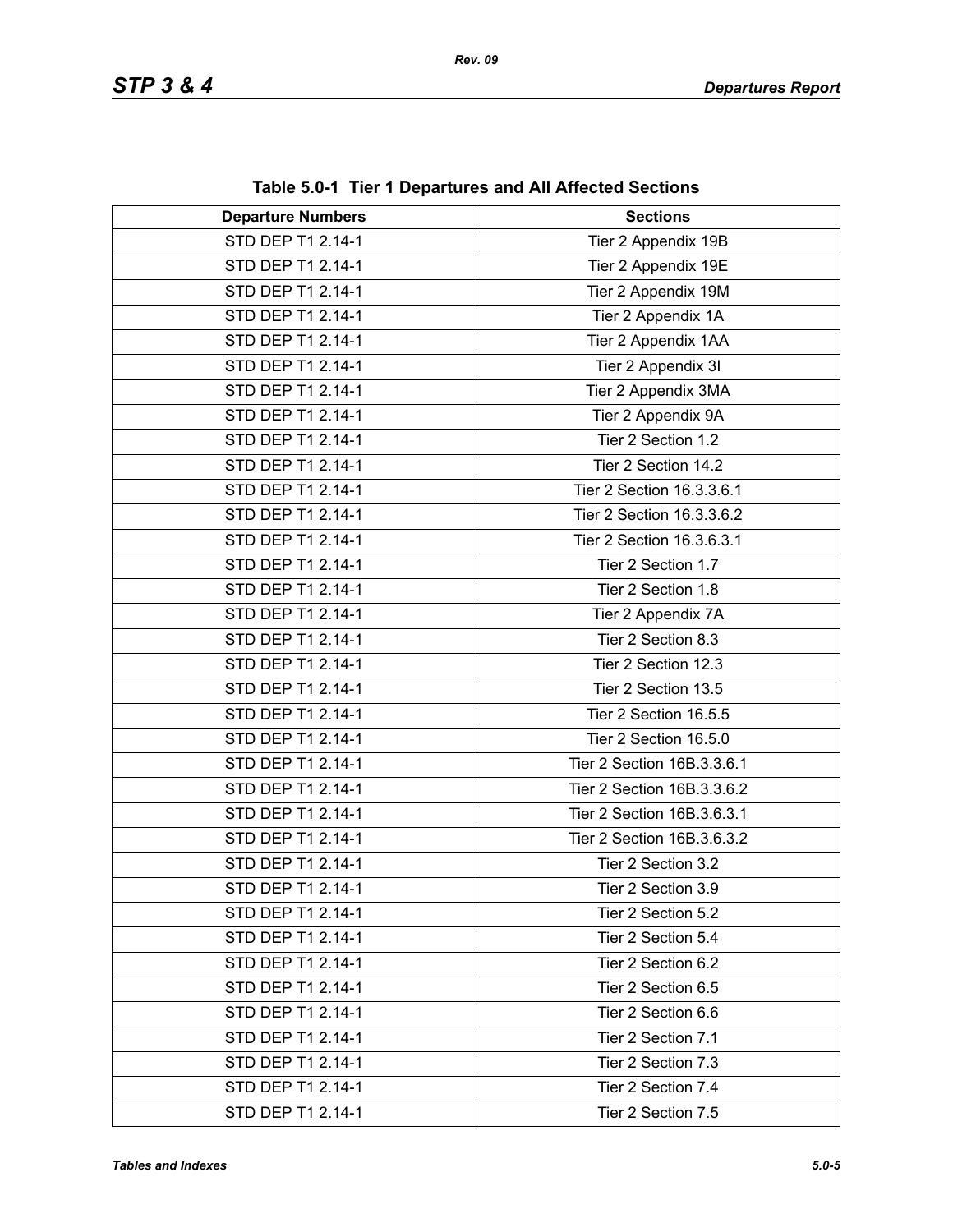| <b>Departure Numbers</b> | $1000$ v.v. The TD begin turbs and Amaphotod Occupits<br><b>Sections</b> |
|--------------------------|--------------------------------------------------------------------------|
| STD DEP T1 2.14-1        | Tier 2 Section 7.6                                                       |
| STD DEP T1 2.14-1        | Tier 2 Section 9.2                                                       |
| STD DEP T1 2.14-1        | Tier 2 Section 9.4                                                       |
| STD DEP T1 2.14-1        | Tier 2 Appendix 18H                                                      |
| STD DEP T1 2.15-1        | Tier 1 Section 2.15                                                      |
| STD DEP T1 2.15-1        | Tier 2 Section 2.0                                                       |
| STD DEP T1 2.15-1        | Tier 2 Section 2.4S.13                                                   |
| STD DEP T1 2.15-1        | Tier 2 Section 2.5S.04                                                   |
| STD DEP T1 2.15-1        | Tier 2 Section 3, List of Tables                                         |
| STD DEP T1 2.15-1        | Tier 2 Section 3, List of Figures                                        |
| STD DEP T1 2.15-1        | Tier 2 Section 3.1                                                       |
| STD DEP T1 2.15-1        | Tier 2 Section 3.2                                                       |
| STD DEP T1 2.15-1        | Tier 2 Section 3.3                                                       |
| STD DEP T1 2.15-1        | Tier 2 Section 3.4                                                       |
| STD DEP T1 2.15-1        | Tier 2 Section 3.7                                                       |
| STD DEP T1 2-15-1        | Tier 2 Section 3.8                                                       |
| STD DEP T1 2.15-1        | Tier 2 Appendix 3C                                                       |
| STD DEP T1 2.15-1        | Tier 2 Appendix 3H                                                       |
| STD DEP T1 2.15-1        | Tier 2 Section 12.2                                                      |
| STD DEP T1 2.15-1        | Tier 2 Section 14.3                                                      |
| STD DEP T1 2.15-1        | Tier 2 Section 15.7                                                      |
| STD DEP T1 2.15-1        | Tier 2 Section 19.4                                                      |
| STD DEP T1 2.15-1        | Tier 2 Appendix 3I                                                       |
| STD DEP T1 2.15-1        | Tier 2 Appendix 19H                                                      |
| STD DEP T1 2.15-2        | Tier 1 Section 2.15                                                      |
| STD DEP T1 2.15-2        | Tier 2 Section 9.4                                                       |
| STD DEP T1 3.4-1         | Tier 1 Section 2.2                                                       |
| STD DEP T1 3.4-1         | Tier 1 Section 2.7                                                       |
| STD DEP T1 3.4-1         | Tier 1 Section 3.4                                                       |
| STD DEP T1 3.4-1         | Tier 1 Section 9.5                                                       |
| STD DEP T1 3.4-1         | Tier 1 Section 9A                                                        |
| STD DEP T1 3.4-1         | Tier 1 Appendix 9B                                                       |
| STD DEP T1 3.4-1         | Tier 2 Section 1.2                                                       |
| STD DEP T1 3.4-1         | Tier 2 Section 3.1                                                       |
| STD DEP T1 3.4-1         | Tier 2 Section 3.2                                                       |
| STD DEP T1 3.4-1         | Tier 2 Section 3.13                                                      |

**Table 5.0-1 Tier 1 Departures and All Affected Sections**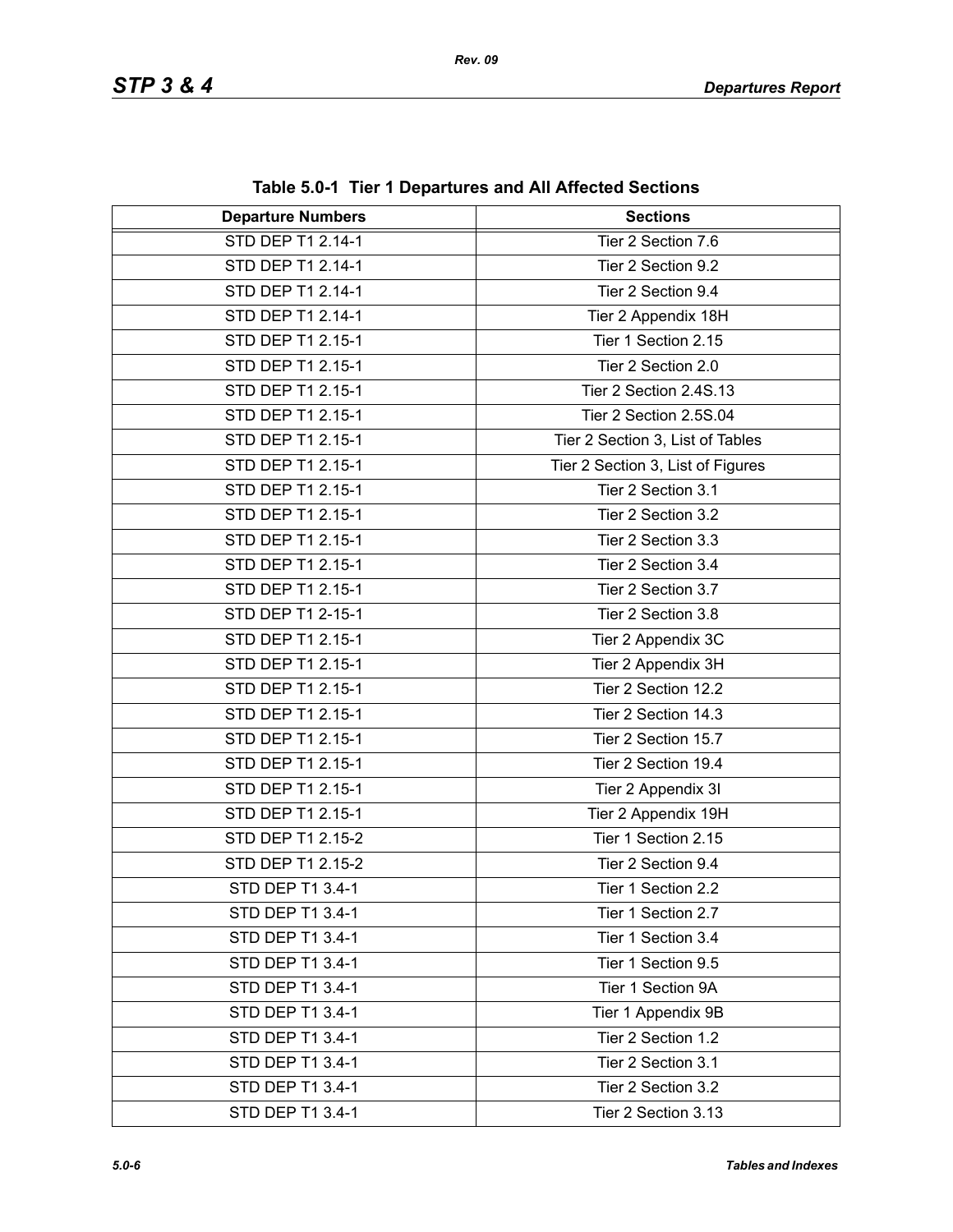| <b>Departure Numbers</b> | rable J.0-1 Tier T Departures and All Affected Occupits<br><b>Sections</b> |
|--------------------------|----------------------------------------------------------------------------|
| <b>STD DEP T1 3.4-1</b>  | Tier 2 Section 6.2                                                         |
| STD DEP T1 3.4-1         | Tier 2 Section 7.1                                                         |
| STD DEP T1 3.4-1         | Tier 2 Section 7.2                                                         |
| STD DEP T1 3.4-1         | Tier 2 Section 7.3                                                         |
| STD DEP T1 3.4-1         | Tier 2 Section 7.4                                                         |
| STD DEP T1 3.4-1         | Tier 2 Section 7.6                                                         |
| STD DEP T1 3.4-1         | Tier 2 Section 7.7                                                         |
| STD DEP T1 3.4-1         | Tier 2 Section 7.8                                                         |
| STD DEP T1 3.4-1         | Tier 2 Appendix 7A                                                         |
| STD DEP T1 3.4-1         | Tier 2 Appendix 7C                                                         |
| STD DEP T1 3.4-1         | Tier 2 Section 10.1                                                        |
| STD DEP T1 3.4-1         | Tier 2 Section 10.4                                                        |
| STD DEP T1 3.4-1         | Tier 2 Section 11.5                                                        |
| STD DEP T1 3.4-1         | Tier 2 Section 11.5                                                        |
| STD DEP T1 3.4-1         | Tier 2 Section 12.3                                                        |
| STD DEP T1 3.4-1         | Tier 2 Section 12.3                                                        |
| STD DEP T1 3.4-1         | Tier 2 Section 14.2                                                        |
| STD DEP T1 3.4-1         | Tier 2 Section 14.2                                                        |
| STD DEP T1 3.4-1         | Tier 2 Section 16.1.0                                                      |
| STD DEP T1 3.4-1         | Tier 2 Section 16.3.3.1.4                                                  |
| STD DEP T1 3.4-1         | Tier 2 Section 16.3.3.3.1                                                  |
| STD DEP T1 3.4-1         | Tier 2 Section 16.5.0                                                      |
| STD DEP T1 3.4-1         | Tier 2 Section 16B.3.3.1.1                                                 |
| STD DEP T1 3.4-1         | Tier 2 Section 16B.3.3.1.4                                                 |
| STD DEP T1 3.4-1         | Tier 2 Section 16B.3.3.3.1                                                 |
| STD DEP T1 3.4-1         | Tier 2 Section 16B.3.3.4.1                                                 |
| STD DEP T1 3.4-1         | Tier 2 Section 16B.3.3.5.1                                                 |
| STD DEP T1 3.4-1         | Tier 2 Section 16B.3.3.6.1                                                 |
| STD DEP T1 3.4-1         | Tier 2 Section 16B.3.3.6.2                                                 |
| STD DEP T1 3.4-1         | Tier 2 Section 16B.3.8.4                                                   |
| STD DEP T1 3.4-1         | Tier 2 Section 18.4                                                        |
| STD DEP T1 3.4-1         | Tier 2 Section 18.6                                                        |
| STD DEP T1 3.4-1         | Tier 2 Section 18.8                                                        |
| STD DEP T1 3.4-1         | Tier 2 Section 19.1                                                        |
| STD DEP T1 3.4-1         | Tier 2 Section 19.3                                                        |
| STD DEP T1 3.4-1         | Tier 2 Section 19.7                                                        |

**Table 5.0-1 Tier 1 Departures and All Affected Sections**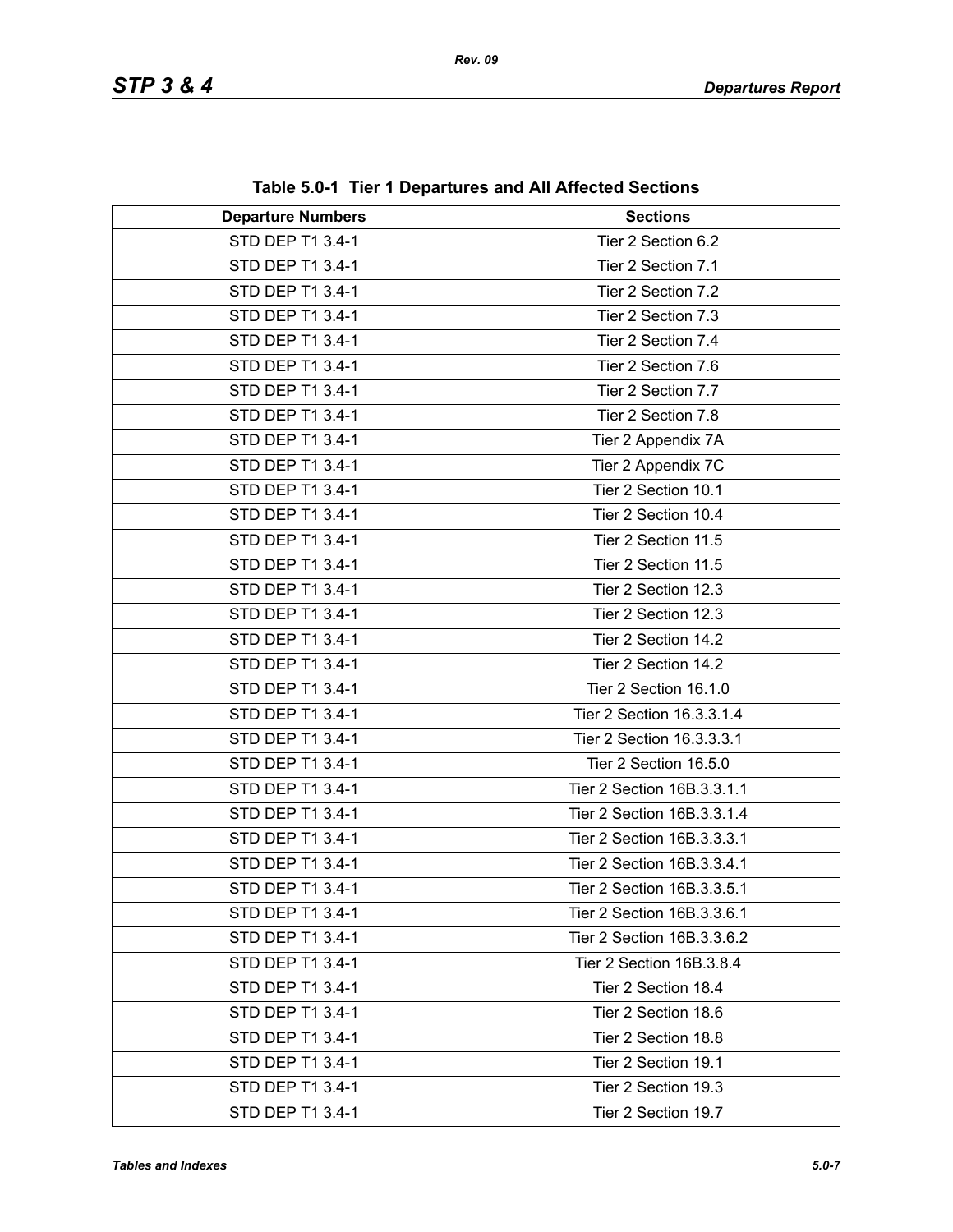| <b>Departure Numbers</b> | <b>Sections</b>      |
|--------------------------|----------------------|
| <b>STD DEP T1 3.4-1</b>  | Tier 2 Section 19.8  |
| STD DEP T1 3.4-1         | Tier 2 Section 19.9  |
| STD DEP T1 3.4-1         | Tier 2 Section 19.11 |
| STD DEP T1 3.4-1         | Tier 2 Appendix 7A   |
| STD DEP T1 3.4-1         | Tier 2 Appendix 7C   |
| STD DEP T1 3.4-1         | Tier 2 Appendix 15B  |
| STD DEP T1 3.4-1         | Tier 2 Appendix 15E  |
| STD DEP T1 3.4-1         | Tier 2 Appendix 18C  |
| STD DEP T1 3.4-1         | Tier 2 Appendix 18E  |
| STD DEP T1 3.4-1         | Tier 2 Appendix 19K  |
| STD DEP T1 3.4-1         | Tier 2 Appendix 19M  |
| STD DEP T1 3.4-1         | Tier 2 Appendix 19N  |
| STD DEP T1 3.4-1         | Tier 2 Appendix 19Q  |
| STD DEP T1 3.4-1         | Tier 2 Appendix 19QC |
| STD DEP 3B-2             | Tier 2 Appendix 3B   |
| STP DEP T1 5.0-1         | Tier 1 Section 5.0   |
| STP DEP T1 5.0-1         | Tier 2 Section 2.2   |
| STP DEP T1 5.0-1         | Tier 2 Section 3.1   |
| STP DEP T1 5.0-1         | Tier 2 Section 3.4   |
| STP DEP T1 5.0-1         | Tier 2 Appendix 3H   |
| STP DEP T1 5.0-1         | Tier 2 Section 9.4   |
| STP DEP T1 5.0-1         | Tier 2 Section 19.3  |
| STP DEP T1 5.0-1         | Tier 2 Section 19.8  |
| STP DEP T1 5.0-1         | Tier 2 Section 19.9  |
| STP DEP T1 5.0-1         | Tier 2 Section 19.13 |
| STP DEP T1 5.0-1         | Tier 2 Appendix 19K  |
| STP DEP T1 5.0-1         | Tier 2 Appendix 19Q  |
| STP DEP T1 5.0-1         | Tier 2 Appendix 19R  |

**Table 5.0-1 Tier 1 Departures and All Affected Sections**

**Table 5.0-1 Tier 2\* Departures and All Affected Sections**

| <b>Departure Numbers</b> | <b>Sections</b>    |
|--------------------------|--------------------|
| STD DEP 1.8-1            | Tier 2 Section 1.8 |
| STD DEP 1.8-1            | Tier 2 Appendix 1C |
| STD DEP 1.8-1            | Tier 2 Section 3.7 |
| STD DEP 1.8-1            | Tier 2 Section 3.8 |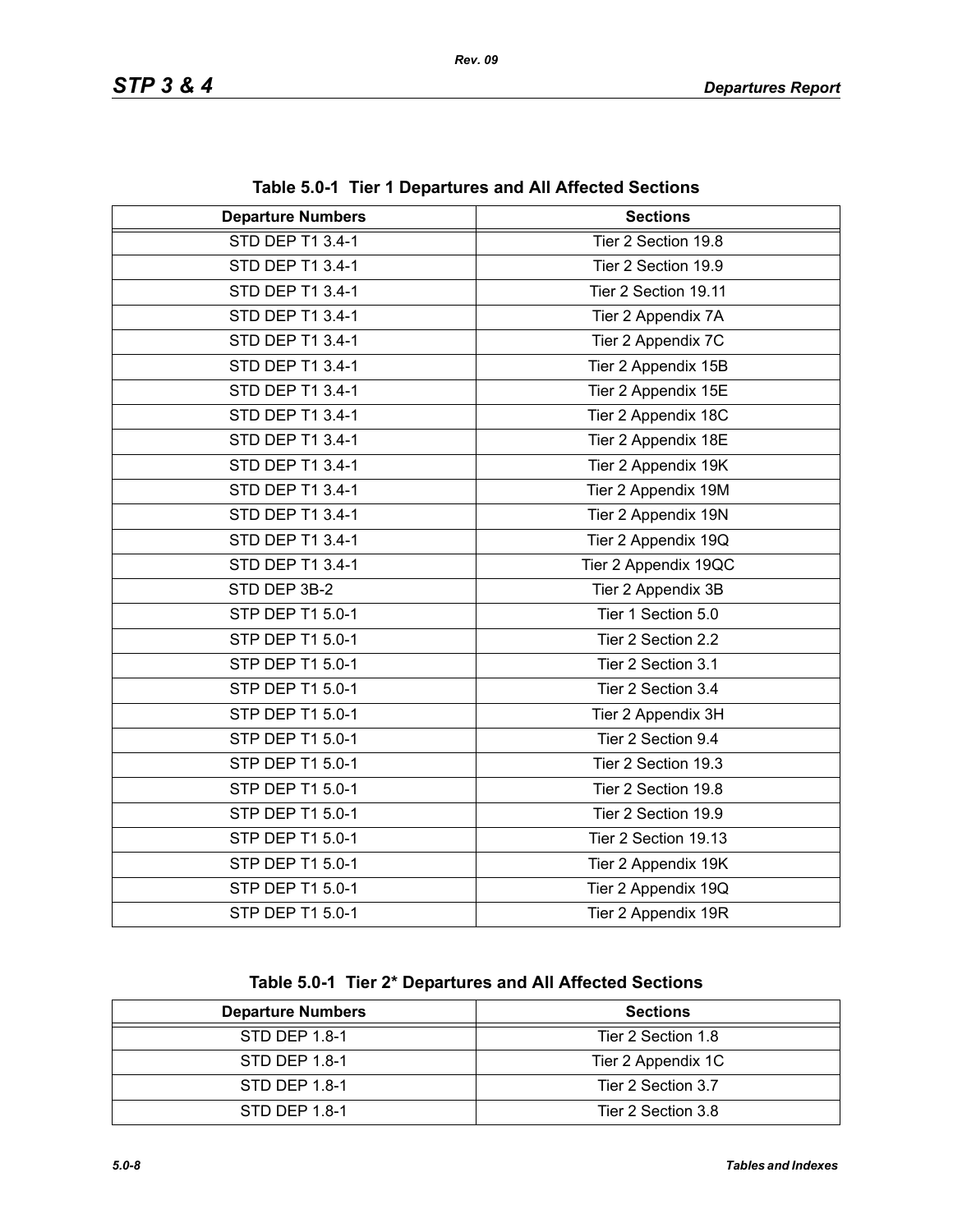$\mathbf{I}$ 

| rapic 0.0 <sup>-</sup> 1 Tier 2 Departures and An Anected Oecubiis |  |
|--------------------------------------------------------------------|--|
| <b>Sections</b>                                                    |  |
| Tier 2 Section 3.9                                                 |  |
| Tier 2 Appendix 3H                                                 |  |
| Tier 2 Section 5.2                                                 |  |
| Tier 2 Appendix 7A                                                 |  |
| Tier 2 Section 7.1                                                 |  |
| Tier 2 Section 7.2                                                 |  |
| Tier 2 Section 7.3                                                 |  |
| Tier 2 Section 7.4                                                 |  |
| Tier 2 Section 7.5                                                 |  |
| Tier 2 Section 7.6                                                 |  |
| Tier 2 Section 7.7                                                 |  |
| Tier 2 Section 7A                                                  |  |
| Tier 2 Section 12.3                                                |  |
| Tier 2 Appendix 18E                                                |  |
|                                                                    |  |

**Table 5.0-1 Tier 2\* Departures and All Affected Sections**

| Table 5.0-1 Tier 2 Departures and All Affected Sections |
|---------------------------------------------------------|
|---------------------------------------------------------|

| <b>Departure Numbers</b> | <b>Sections</b>     |
|--------------------------|---------------------|
| <b>STP DEP 1.1-1</b>     | Tier 2 Section 1.1  |
| <b>STP DEP 1.1-2</b>     | Tier 2 Section 1.1  |
| <b>STP DEP 1.1-2</b>     | Tier 2 Section 1.2  |
| STP DEP 1.1-2            | Tier 2 Section 3.1  |
| <b>STP DEP 1.1-2</b>     | Tier 2 Section 7.3  |
| <b>STP DEP 1.1-2</b>     | Tier 2 Section 7.4  |
| <b>STP DEP 1.1-2</b>     | Tier 2 Section 7.6  |
| <b>STP DEP 1.1-2</b>     | Tier 2 Section 8.1  |
| <b>STP DEP 1.1-2</b>     | Tier 2 Section 8.2  |
| <b>STP DEP 1.1-2</b>     | Tier 2 Section 8.3  |
| <b>STP DEP 1.1-2</b>     | Tier 2 Section 9.2  |
| <b>STP DEP 1.1-2</b>     | Tier 2 Section 9.3  |
| STP DEP 1.1-2            | Tier 2 Section 9.5  |
| STP DEP 1.1-2            | Tier 2 Section 10.2 |
| <b>STP DEP 1.1-2</b>     | Tier 2 Appendix 8A  |
| <b>STP DEP 1.1-2</b>     | Tier 2 Appendix 19B |
| <b>STP DEP 1.1-2</b>     | Tier 2 Appendix 19I |
| <b>STP DEP 1.1-2</b>     | Tier 2 Appendix 19L |
| STP DEP 1.1-2            | Tier 2 Appendix 19M |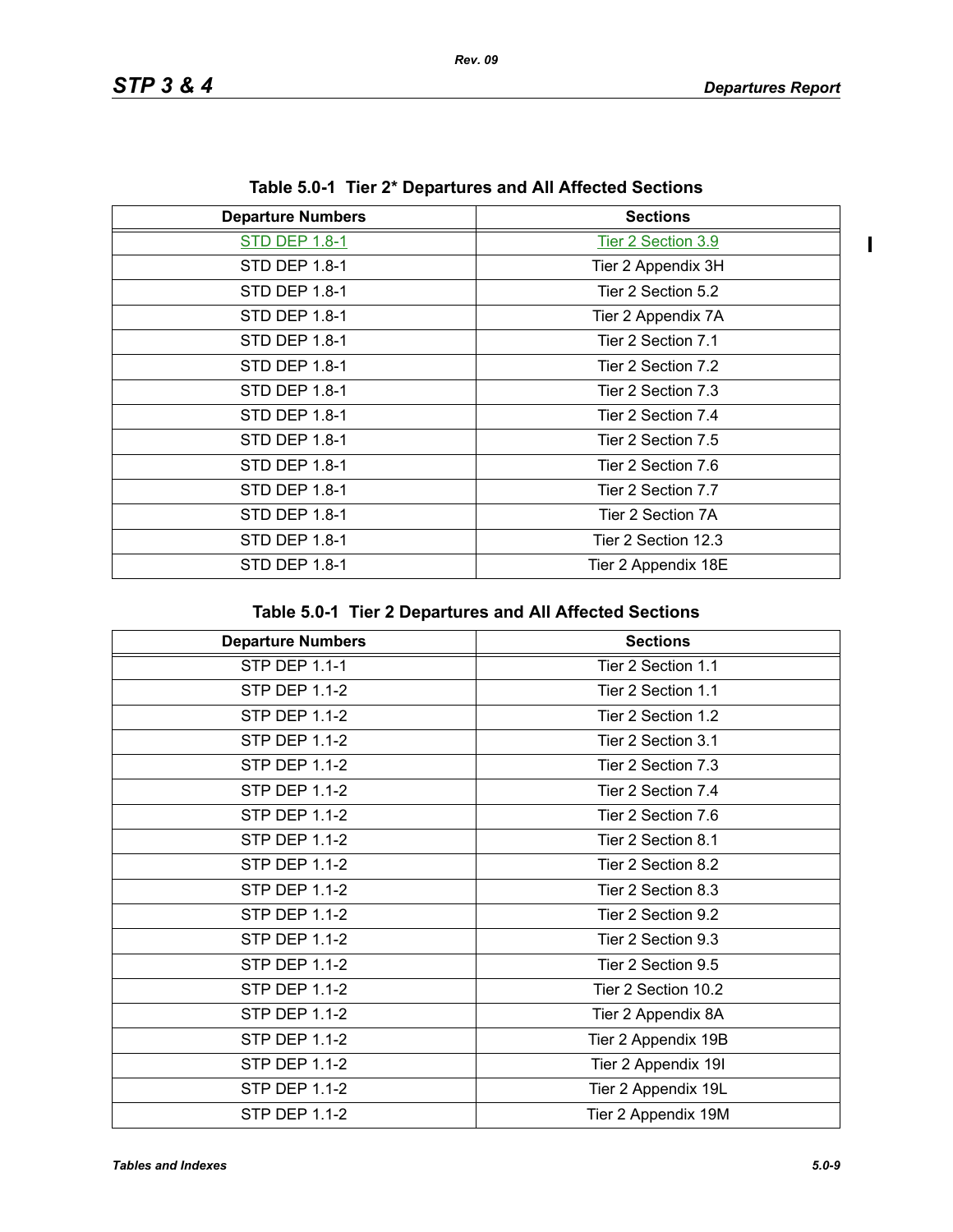| <b>Departure Numbers</b> | $\frac{1}{2}$<br><b>Sections</b> |
|--------------------------|----------------------------------|
| <b>STP DEP 1.1-2</b>     | Tier 2 Appendix 19Q              |
| <b>STD DEP 1.2-1</b>     | Tier 2 Section 1.2               |
| <b>STD DEP 1.2-1</b>     | Tier 2 Appendix 9A               |
| <b>STD DEP 1.2-1</b>     | Tier 2 Appendix 19M              |
| <b>STP DEP 1.2-2</b>     | Tier 2 Section 1.2               |
| <b>STP DEP 1.2-2</b>     | Tier 2 Section 3.4               |
| <b>STP DEP 1.2-2</b>     | Tier 2 Section 10.4              |
| <b>STP DEP 1.2-2</b>     | Tier 2 Section 12.3              |
| <b>STP DEP 1.2-2</b>     | Tier 2 Appendix 9A               |
| <b>STP DEP 1.2-2</b>     | Tier 2 Appendix 19M              |
| <b>STP DEP 1.2-2</b>     | Tier 2 Appendix 19R              |
| STD DEP 1AA-1            | Tier 2 Appendix 1AA              |
| <b>STD DEP 2.2-5</b>     | Tier 2 Section 19.3              |
| <b>STD DEP 2.2-5</b>     | Tier 2 Section 2.2               |
| <b>STD DEP 2.2-5</b>     | Tier 2 Appendix 19E              |
| <b>STP DEP 3.5-1</b>     | Tier 2 Section 3.5               |
| STP DEP 3.6-1            | Tier 2 Section 3.6               |
| STD DEP 3.8-1            | Tier 2 Section 1.2               |
| STD DEP 3.8-1            | Tier 2 Section 3.4               |
| STD DEP 3.8-1            | Tier 2 Section 12.3              |
| STD DEP 3.8-1            | Tier 2 Appendix 9A               |
| STD DEP 3.9-1            | Tier 2 Section 3.9               |
| STD DEP 3B-1             | Tier 2 Appendix 3B               |
| STD DEP 3H-1             | Tier 2 Appendix 3H               |
| STD DEP 3I-1             | Tier 2 Appendix 3I               |
| STD DEP 3I-2             | Tier 2 Appendix 3I               |
| STD DEP 3MA-1            | Tier 2 Appendix 3MA              |
| <b>STD DEP 4.5-1</b>     | Tier 2 Section 4.5               |
| STD DEP 4.5-1            | Tier 2 Section 5.2               |
| STD DEP 4.6-1            | Tier 2 Section 4.6               |
| STD DEP 4.6-1            | Tier 2 Section 14.2              |
| <b>STD DEP 5.2-2</b>     | Tier 2 Section 5.2               |
| <b>STD DEP 5.3-1</b>     | Tier 2 Section 5.3               |
| STD DEP 5.4-1            | Tier 2 Section 5.4               |
| STD DEP 5.4-1            | Tier 2 Section 5.1               |
| <b>STD DEP 5.4-1</b>     | Tier 2 Section 7.7               |

**Table 5.0-1 Tier 2 Departures and All Affected Sections**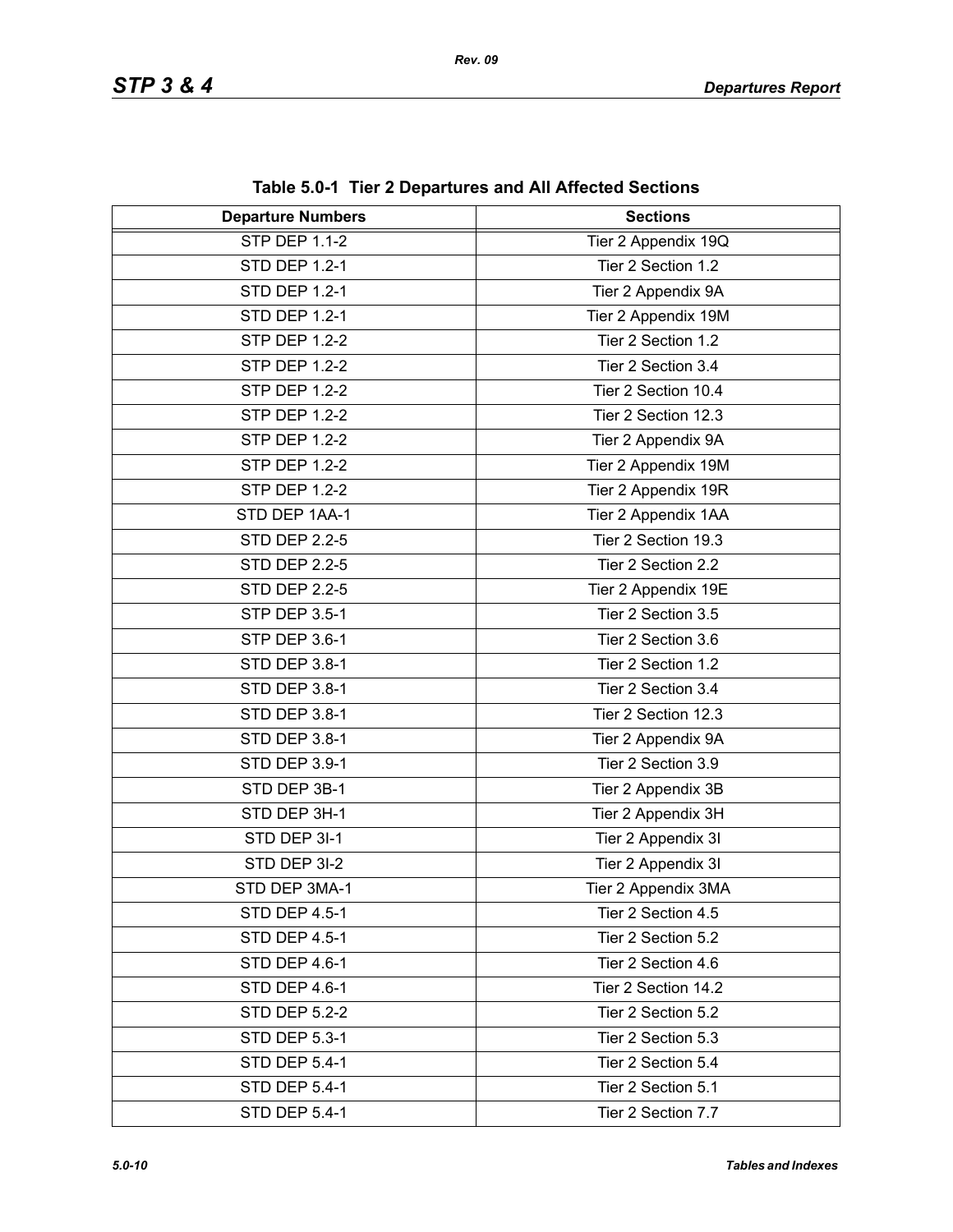| <b>Departure Numbers</b> | $\frac{1}{2}$ and $\frac{1}{2}$ and $\frac{1}{2}$ behaviored the summary control of $\frac{1}{2}$<br><b>Sections</b> |
|--------------------------|----------------------------------------------------------------------------------------------------------------------|
| <b>STD DEP 5.4-1</b>     | Tier 2 Section 12.2                                                                                                  |
| <b>STD DEP 5.4-1</b>     | Tier 2 Appendix 19L                                                                                                  |
| STD DEP 5.4-1            | Tier 2 Appendix 19Q                                                                                                  |
| <b>STD DEP 5.4-1</b>     | Tier 2 Appendix 19QB                                                                                                 |
| <b>STD DEP 5.4-2</b>     | Tier 2 Section 5.4                                                                                                   |
| <b>STD DEP 5.4-5</b>     | Tier 2 Section 5.1                                                                                                   |
| <b>STD DEP 5.4-5</b>     | Tier 2 Section 5.4                                                                                                   |
| STD DEP 5A-1             | Tier 2 Section 5.2                                                                                                   |
| STD DEP 5A-1             | Tier 2 Appendix 5A                                                                                                   |
| STD DEP 5B-1             | Tier 2 Section 5.4                                                                                                   |
|                          |                                                                                                                      |
| STD DEP 5B-1             | Tier 2 Appendix 5B                                                                                                   |
| STD DEP 6.2-2            | Tier 2 Section 6.2                                                                                                   |
| <b>STD DEP 6.2-2</b>     | Tier 2 Section 16B.3.6.1.1                                                                                           |
| STD DEP 6.2-2            | Tier 2 Section 16B.3.6.1.2                                                                                           |
| STD DEP 6.2-2            | Tier 2 Section 16B.3.6.1.4                                                                                           |
| STD DEP 6.2-3            | Tier 2 Section 6.2                                                                                                   |
| STD DEP 6.6-1            | Tier 2 Section 6.6                                                                                                   |
| STD DEP 6.6-2            | Tier 2 Section 6.6                                                                                                   |
| STD DEP 6C-1             | Tier 2 Section 1.8                                                                                                   |
| STD DEP 6C-1             | Tier 2 Appendix 6C                                                                                                   |
| STD DEP 6C-1             | Tier 2 Section 5.4                                                                                                   |
| STD DEP 6C-1             | Tier 2 Section 6.2                                                                                                   |
| STD DEP 6C-1             | Tier 2 Section 6.3                                                                                                   |
| STD DEP 6C-1             | Tier 2 Appendix 19L                                                                                                  |
| STD DEP 6C-1             | Tier 2 Appendix 19Q                                                                                                  |
| STD DEP 7.1-1            | Tier 2 Section 7.1                                                                                                   |
| STD DEP 7.1-1            | Tier 2 Section 7.2                                                                                                   |
| <b>STD DEP 7.1-1</b>     | Tier 2 Section 7.3                                                                                                   |
| <b>STD DEP 7.1-1</b>     | Tier 2 Section 7.6                                                                                                   |
| <b>STD DEP 7.1-1</b>     | Tier 2 Section 11.5                                                                                                  |
| <b>STD DEP 7.1-1</b>     | Tier 2 Appendix 6B                                                                                                   |
| <b>STD DEP 7.1-1</b>     | Tier 2 Appendix 7A                                                                                                   |
| <b>STD DEP 7.1-2</b>     | Tier 2 Section 7.1                                                                                                   |
| <b>STD DEP 7.1-2</b>     | Tier 2 Section 7.6                                                                                                   |
| <b>STD DEP 7.2-4</b>     | Tier 2 Section 7.2                                                                                                   |
| <b>STD DEP 7.2-6</b>     | Tier 2 Section 7.2                                                                                                   |

**Table 5.0-1 Tier 2 Departures and All Affected Sections**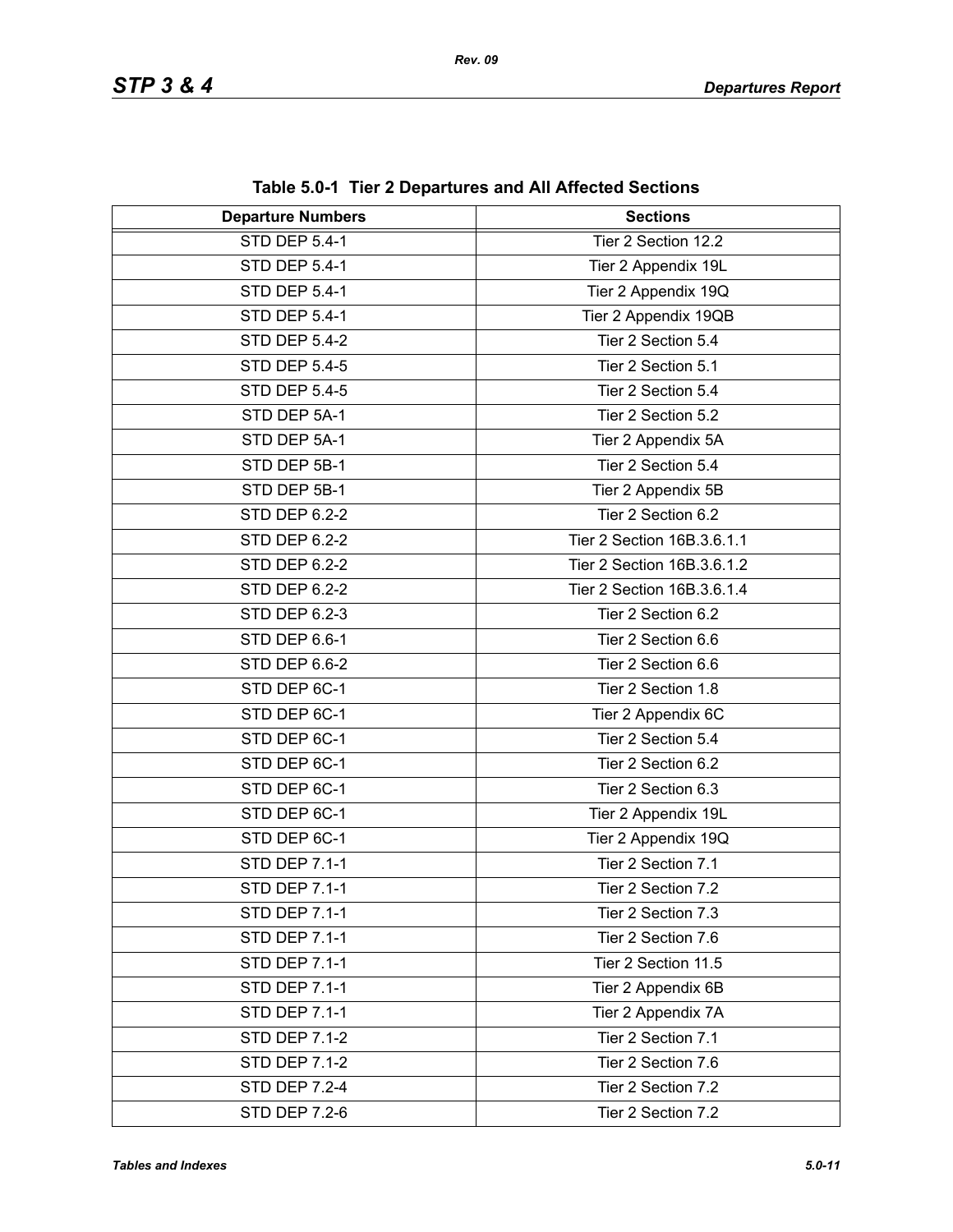| <b>Departure Numbers</b> | <b>Sections</b>            |
|--------------------------|----------------------------|
| <b>STD DEP 7.3-1</b>     | Tier 2 Section 7.3         |
| STD DEP 7.3-10           | Tier 2 Section 7.3         |
| STD DEP 7.3-11           | Tier 2 Section 5.2         |
| STD DEP 7.3-11           | Tier 2 Section 7.3         |
| STD DEP 7.3-11           | Tier 2 Appendix 3E         |
| <b>STD DEP 7.3-12</b>    | Tier 2 Section 5.2         |
| STD DEP 7.3-12           | Tier 2 Section 7.3         |
| STD DEP 7.3-12           | Tier 2 Section 16.3.4.3    |
| STD DEP 7.3-12           | Tier 2 Section 16B.3.4.3   |
| STD DEP 7.3-13           | Tier 2 Section 7.3         |
| STD DEP 7.3-14           | Tier 2 Section 7.3         |
| STD DEP 7.3-15           | Tier 2 Section 7.3         |
| STD DEP 7.3-16           | Tier 2 Section 7.3         |
| STD DEP 7.3-17           | Tier 2 Section 7.3         |
| STD DEP 7.3-17           | Tier 2 Section 16B.3.3.1.4 |
| <b>STD DEP 7.3-2</b>     | Tier 2 Section 7.3         |
| <b>STD DEP 7.3-4</b>     | Tier 2 Section 7.3         |
| <b>STD DEP 7.3-5</b>     | Tier 2 Section 7.3         |
| <b>STD DEP 7.3-6</b>     | Tier 2 Section 7.3         |
| <b>STD DEP 7.3-6</b>     | Tier 2 Section 5.1         |
| STD DEP 7.3-7            | Tier 2 Section 7.3         |
| <b>STD DEP 7.3-9</b>     | Tier 2 Section 7.3         |
| STD DEP 7.3-11           | Tier 2 Section 5.1         |
| <b>STD DEP 7.4-1</b>     | Tier 2 Section 7.1         |
| STD DEP 7.4-1            | Tier 2 Section 7.4         |
| <b>STD DEP 7.4-2</b>     | Tier 2 Section 7.4         |
| STD DEP 7.5-1            | Tier 2 Section 7.5         |
| STD DEP 7.5-1            | Tier 2 Section 16.3.3.6.1  |
| <b>STD DEP 7.5-1</b>     | Tier 2 Section 16B.3.3.6.1 |
| <b>STD DEP 7.5-1</b>     | Tier 2 Section 18.4        |
| <b>STD DEP 7.6-1</b>     | Tier 2 Section 7.2         |
| STD DEP 7.6-1            | Tier 2 Section 7.6         |
| STD DEP 7.6-2            | Tier 2 Section 7.6         |
| <b>STD DEP 7.6-3</b>     | Tier 2 Section 7.6         |
| STD DEP 7.6-4            | Tier 2 Section 7.6         |
| <b>STD DEP 7.7-1</b>     | Tier 2 Section 4.6         |

**Table 5.0-1 Tier 2 Departures and All Affected Sections**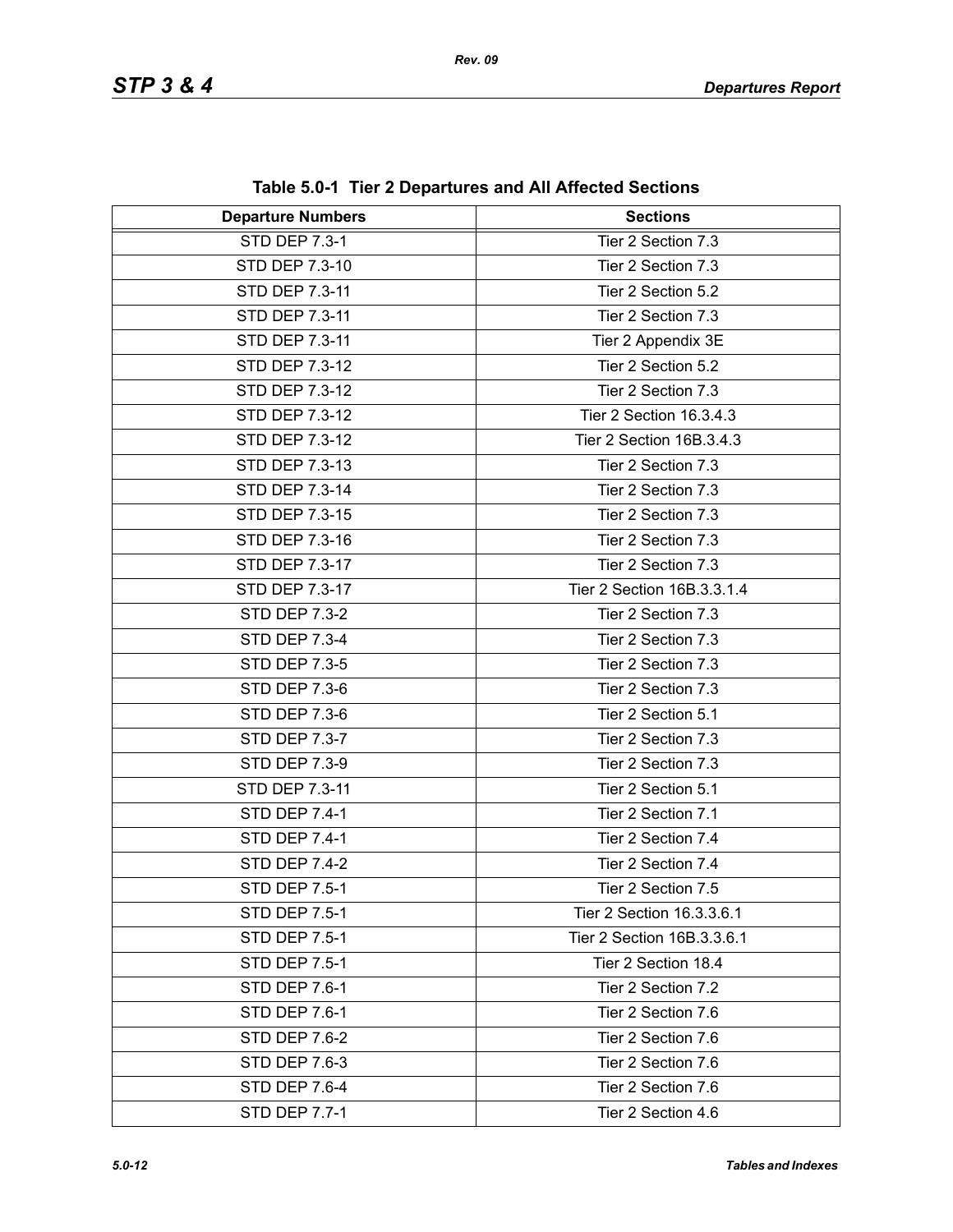| <b>Departure Numbers</b> | <b>Sections</b>           |
|--------------------------|---------------------------|
| <b>STD DEP 7.7-1</b>     | Tier 2 Section 7.7        |
| <b>STD DEP 7.7-1</b>     | Tier 2 Appendix 15B       |
| <b>STD DEP 7.7-10</b>    | Tier 2 Section 7.7        |
| STD DEP 7.7-10           | Tier 2 Section 16B.3.9.4  |
| STD DEP 7.7-11           | Tier 2 Section 7.7        |
| <b>STD DEP 7.7-12</b>    | Tier 2 Section 7.7        |
| STD DEP 7.7-13           | Tier 2 Section 7.7        |
| STD DEP 7.7-14           | Tier 2 Section 7.7        |
| STD DEP 7.7-18           | Tier 2 Section 7.7        |
| STD DEP 7.7-18           | Tier 2 Section 16B.3.9.3  |
| STD DEP 7.7-18           | Tier 2 Section 16B.3.10.3 |
| <b>STD DEP 7.7-18</b>    | Tier 2 Section 16B.3.10.4 |
| STD DEP 7.7-18           | Tier 2 Section 16B.3.10.5 |
| <b>STD DEP 7.7-2</b>     | Tier 2 Section 7.3        |
| <b>STD DEP 7.7-2</b>     | Tier 2 Section 7.7        |
| STD DEP 7.7-20           | Tier 2 Section 7.7        |
| <b>STD DEP 7.7-22</b>    | Tier 2 Section 7.7        |
| STD DEP 7.7-23           | Tier 2 Section 7.7        |
| STD DEP 7.7-24           | Tier 2 Section 7.7        |
| STD DEP 7.7-27           | Tier 2 Section 7.7        |
| <b>STD DEP 7.7-3</b>     | Tier 2 Section 7.7        |
| <b>STD DEP 7.7-3</b>     | Tier 2 Section 10.4       |
| <b>STD DEP 7.7-4</b>     | Tier 2 Section 7.7        |
| <b>STD DEP 7.7-5</b>     | Tier 2 Section 7.7        |
| <b>STD DEP 7.7-6</b>     | Tier 2 Section 7.7        |
| STD DEP 7.7-7            | Tier 2 Section 7.7        |
| STD DEP 7.7-9            | Tier 2 Section 7.7        |
| <b>STP DEP 8.2-1</b>     | Tier 2 Section 3.1        |
| <b>STP DEP 8.2-1</b>     | Tier 2 Section 8.2        |
| <b>STD DEP 8.3-1</b>     | Tier 2 Section 1.2        |
| <b>STD DEP 8.3-1</b>     | Tier 2 Appendix 1C        |
| STD DEP 8.3-1            | Tier 2 Section 3.2        |
| <b>STD DEP 8.3-1</b>     | Tier 2 Section 7.2        |
| <b>STD DEP 8.3-1</b>     | Tier 2 Section 7.4        |
| STD DEP 8.3-1            | Tier 2 Section 7.7        |
| STD DEP 8.3-1            | Tier 2 Section 8.1        |

**Table 5.0-1 Tier 2 Departures and All Affected Sections**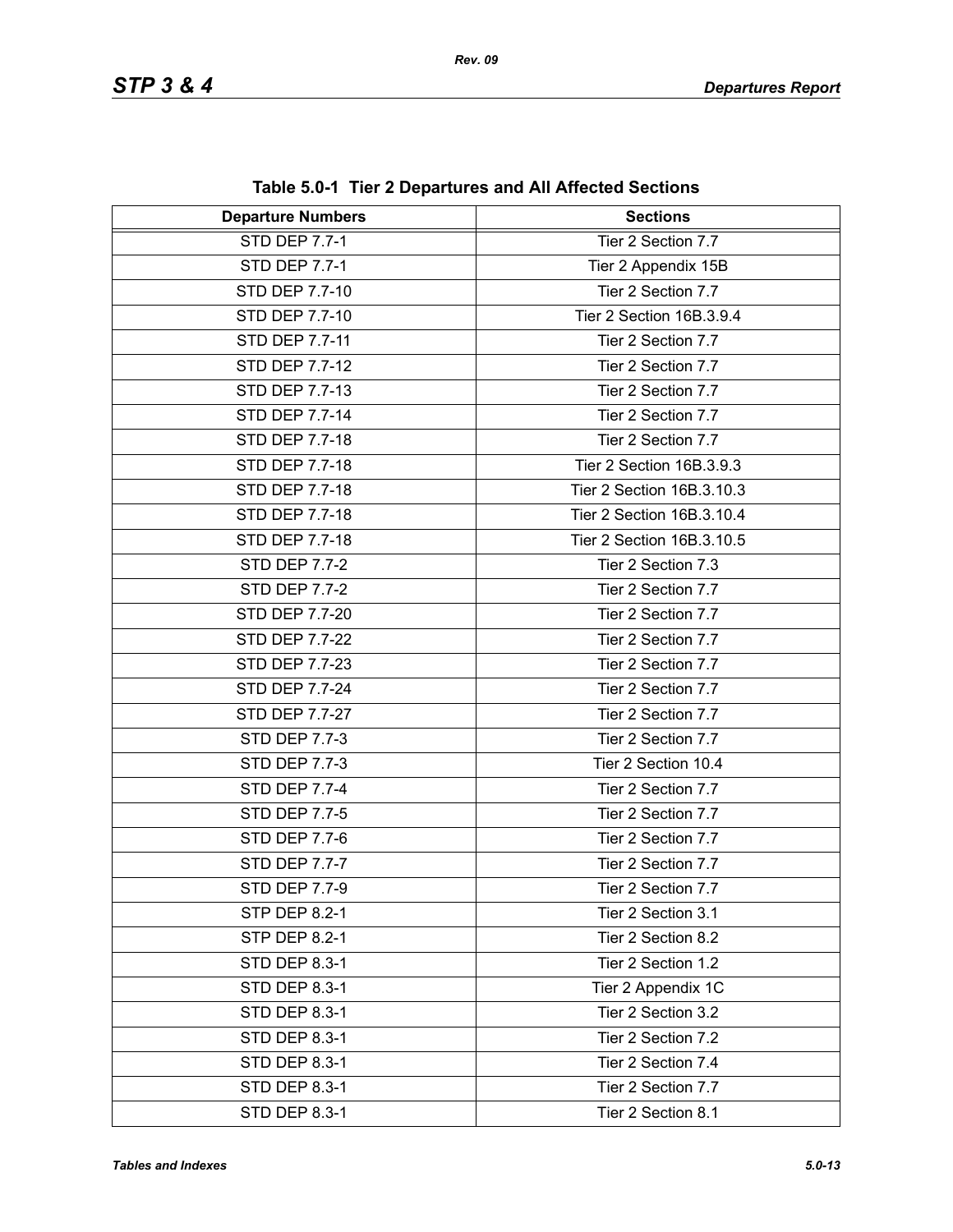| <b>Departure Numbers</b> | <b>Sections</b>            |
|--------------------------|----------------------------|
| STD DEP 8.3-1            | Tier 2 Section 8.2         |
| STD DEP 8.3-1            | Tier 2 Section 8.3         |
| STD DEP 8.3-1            | Tier 2 Section 9.5         |
| STD DEP 8.3-1            | Tier 2 Section 14.2        |
| STD DEP 8.3-1            | Tier 2 Section 15.2        |
| STD DEP 8.3-1            | Tier 2 Section 16.3.3.1.4  |
| STD DEP 8.3-1            | Tier 2 Section 16.3.5.1    |
| STD DEP 8.3-1            | Tier 2 Section 16.3.8.1    |
| STD DEP 8.3-1            | Tier 2 Section 16.3.8.11   |
| STD DEP 8.3-1            | Tier 2 Section 16.3.8.4    |
| STD DEP 8.3-1            | Tier 2 Section 16.3.8.9    |
| STD DEP 8.3-1            | Tier 2 Section 16B.3.3.1.1 |
| STD DEP 8.3-1            | Tier 2 Section 16B.3.3.1.4 |
| STD DEP 8.3-1            | Tier 2 Section 16B.3.3.6.2 |
| STD DEP 8.3-1            | Tier 2 Section 16B.3.8.1   |
| STD DEP 8.3-1            | Tier 2 Section 16B.3.8.2   |
| STD DEP 8.3-1            | Tier 2 Section 16B.3.8.7   |
| STD DEP 8.3-1            | Tier 2 Section 16B.3.8.8   |
| STD DEP 8.3-1            | Tier 2 Section 16B.3.8.9   |
| STD DEP 8.3-1            | Tier 2 Section 16B.3.8.11  |
| STD DEP 8.3-1            | Tier 2 Section 19.11       |
| STD DEP 8.3-1            | Tier 2 Section 19.3        |
| STD DEP 8.3-1            | Tier 2 Section 19.7        |
| STD DEP 8.3-1            | Tier 2 Appendix 19B        |
| STD DEP 8.3-1            | Tier 2 Appendix 19K        |
| <b>STD DEP 8.3-1</b>     | Tier 2 Appendix 19L        |
| STD DEP 8.3-1            | Tier 2 Appendix 19Q        |
| STP DEP 8.3-3            | Tier 2 Section 8.3         |
| STP DEP 8.3-3            | Tier 2 Section 16B.3.8.9   |
| STD DEP 8A.1-1           | Tier 2 Appendix 8A         |
| STD DEP 9.1-1            | Tier 2 Section 1.2         |
| STD DEP 9.1-1            | Tier 2 Section 1.8         |
| STD DEP 9.1-1            | Tier 2 Section 1.8         |
| STD DEP 9.1-1            | Tier 2 Section 3.2         |
| STD DEP 9.1-1            | Tier 2 Section 9.1         |
| <b>STD DEP 9.1-1</b>     | Tier 2 Section 12.4        |

**Table 5.0-1 Tier 2 Departures and All Affected Sections**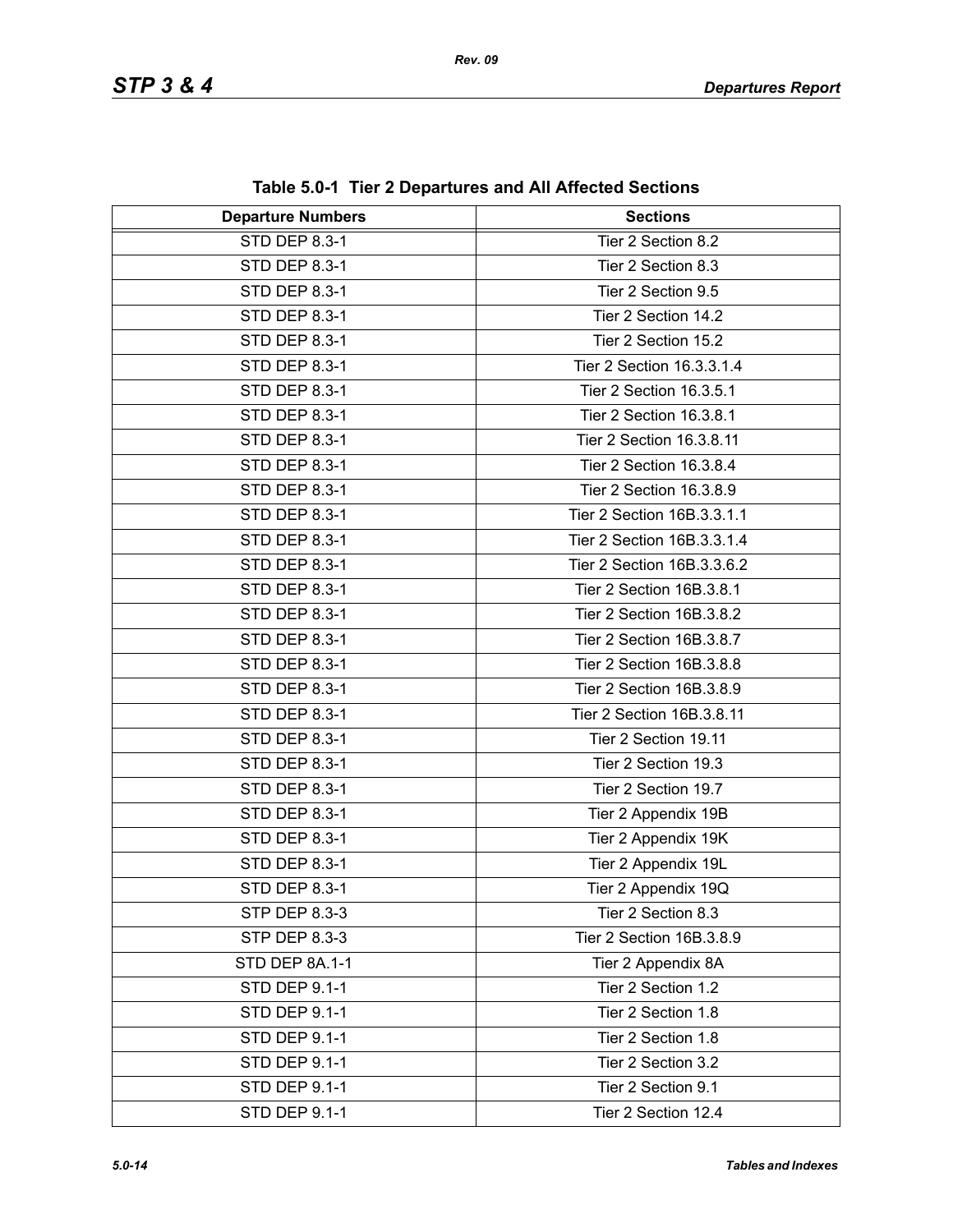| <b>Departure Numbers</b> | $1000$ vive $1001$ $\leq$ Departates and American Occupits<br><b>Sections</b> |
|--------------------------|-------------------------------------------------------------------------------|
| STD DEP 9.1-1            | Tier 2 Section 14.2                                                           |
|                          |                                                                               |
| STD DEP 9.2-1            | Tier 2 Section 9.2                                                            |
| <b>STP DEP 9.2-2</b>     | Tier 2 Section 9.2                                                            |
| STP DEP 9.2-3            | Tier 2 Section 9.2                                                            |
| STP DEP 9.2-3            | Tier 2 Section 10.1                                                           |
| STP DEP 9.2-3            | Tier 2 Section 10.4                                                           |
| STP DEP 9.2-5            | Tier 2 Section 3.9                                                            |
| STP DEP 9.2-5            | Tier 2 Section 9.2                                                            |
| STP DEP 9.2-5            | Tier 2 Section 19.3                                                           |
| STP DEP 9.2-5            | Tier 2 Section 19.9                                                           |
| <b>STD DEP 9.2-7</b>     | Tier 2 Section 9.2                                                            |
| <b>STD DEP 9.2-7</b>     | Tier 2 Section 6.2                                                            |
| <b>STD DEP 9.2-7</b>     | Tier 2 Section 9.4                                                            |
| <b>STP DEP 9.2-8</b>     | Tier 2 Section 9.2                                                            |
| <b>STD DEP 9.2-9</b>     | Tier 2 Section 6.2                                                            |
| <b>STD DEP 9.2-9</b>     | Tier 2 Section 9.2                                                            |
| <b>STD DEP 9.2-9</b>     | Tier 2 Section 9.4                                                            |
| STP DEP 9.2-10           | Tier 2 Section 9.2                                                            |
| STP DEP 9.2-10           | Tier 2 Appendix 19R                                                           |
| STD DEP 9.3-1            | Tier 2 Section 9.3                                                            |
| <b>STD DEP 9.3-2</b>     | Tier 2 Section 3.2                                                            |
| <b>STD DEP 9.3-2</b>     | Tier 2 Section 3.9                                                            |
| <b>STD DEP 9.3-2</b>     | Tier 2 Section 6.2                                                            |
| <b>STD DEP 9.3-2</b>     | Tier 2 Section 9.3                                                            |
| STD DEP 9.3-3            | Tier 2 Section 9.3                                                            |
| <b>STP DEP 9.4-1</b>     | Tier 2 Section 9.4                                                            |
| STP DEP 9.4-1            | Tier 2 Section 12.3                                                           |
| <b>STD DEP 9.4-2</b>     | Tier 2 Section 6.4                                                            |
| <b>STD DEP 9.4-2</b>     | Tier 2 Section 9.4                                                            |
| <b>STD DEP 9.4-2</b>     | Tier 2 Section 9.5                                                            |
| STP DEP 9.4-3            | Tier 2 Section 1.2                                                            |
| STP DEP 9.4-3            | Tier 2 Section 9.4                                                            |
| STD DEP 9.4-4            | Tier 2 Section 1.2                                                            |
| STD DEP 9.4-4            | Tier 2 Section 9.2                                                            |
| <b>STD DEP 9.4-4</b>     | Tier 2 Section 9.4                                                            |
| <b>STD DEP 9.4-5</b>     | Tier 2 Section 9.4                                                            |

**Table 5.0-1 Tier 2 Departures and All Affected Sections**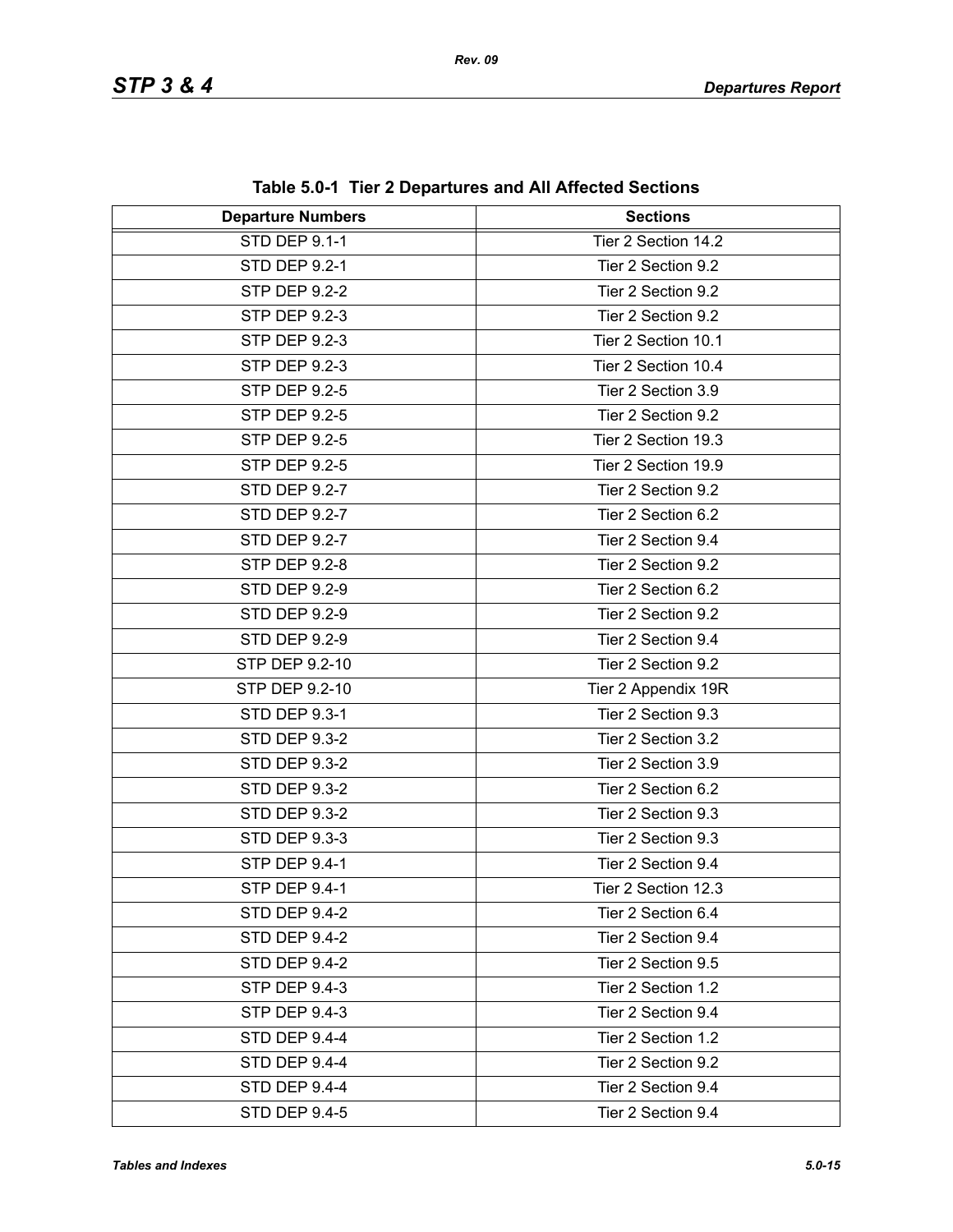| <b>Departure Numbers</b> | <b>Sections</b>     |
|--------------------------|---------------------|
| STD DEP 9.4-6            | Tier 2 Section 9.4  |
| STD DEP 9.4-7            | Tier 2 Section 9.2  |
| STD DEP 9.4-7            | Tier 2 Section 9.4  |
| STP DEP 9.4-8            | Tier 2 Section 2.0  |
| STP DEP 9.4-8            | Tier 2 Section 9.2  |
| <b>STP DEP 9.4-8</b>     | Tier 2 Section 9.4  |
| STP DEP 9.4-9            | Tier 2 Section 9.4  |
| <b>STD DEP 9.5-1</b>     | Tier 2 Section 9.5  |
| <b>STD DEP 9.5-1</b>     | Tier 2 Section 1.8  |
| <b>STD DEP 9.5-1</b>     | Tier 2 Section 8.1  |
| <b>STD DEP 9.5-1</b>     | Tier 2 Section 8.3  |
| <b>STD DEP 9.5-1</b>     | Tier 2 Section 14.2 |
| <b>STD DEP 9.5-2</b>     | Tier 2 Section 9.5  |
| <b>STD DEP 9.5-2</b>     | Tier 2 Appendix 19E |
| <b>STD DEP 9.5-3</b>     | Tier 2 Section 7.7  |
| STD DEP 9.5-3            | Tier 2 Section 9.5  |
| <b>STD DEP 9.5-4</b>     | Tier 2 Section 9.5  |
| <b>STP DEP 9.5-6</b>     | Tier 2 Section 9.5  |
| STP DEP 9.5-7            | Tier 2 Section 9.5  |
| STP DEP 10.1-1           | Tier 2 Section 10.1 |
| STP DEP 10.1-2           | Tier 2 Section 10.1 |
| STP DEP 10.1-3           | Tier 2 Section 10.1 |
| STP DEP 10.1-3           | Tier 2 Section 1.1  |
| STP DEP 10.1-3           | Tier 2 Section 5.1  |
| STP DEP 10.1-3           | Tier 2 Section 5.4  |
| STP DEP 10.1-3           | Tier 2 Section 11.1 |
| STP DEP 10.1-4           | Tier 2 Section 10.1 |
| STP DEP 10.2-1           | Tier 2 Section 10.1 |
| STP DEP 10.2-1           | Tier 2 Section 10.2 |
| STP DEP 10.2-1           | Tier 2 Section 10.3 |
| STP DEP 10.2-1           | Tier 2 Section 1.2  |
| STP DEP 10.2-1           | Tier 2 Section 8.3  |
| STP DEP 10.2-1           | Tier 2 Section 14.2 |
| STP DEP 10.2-2           | Tier 2 Section 10.2 |
| STP DEP 10.2-3           | Tier 2 Section 10.2 |
| STP DEP 10.2-4           | Tier 2 Section 10.2 |

**Table 5.0-1 Tier 2 Departures and All Affected Sections**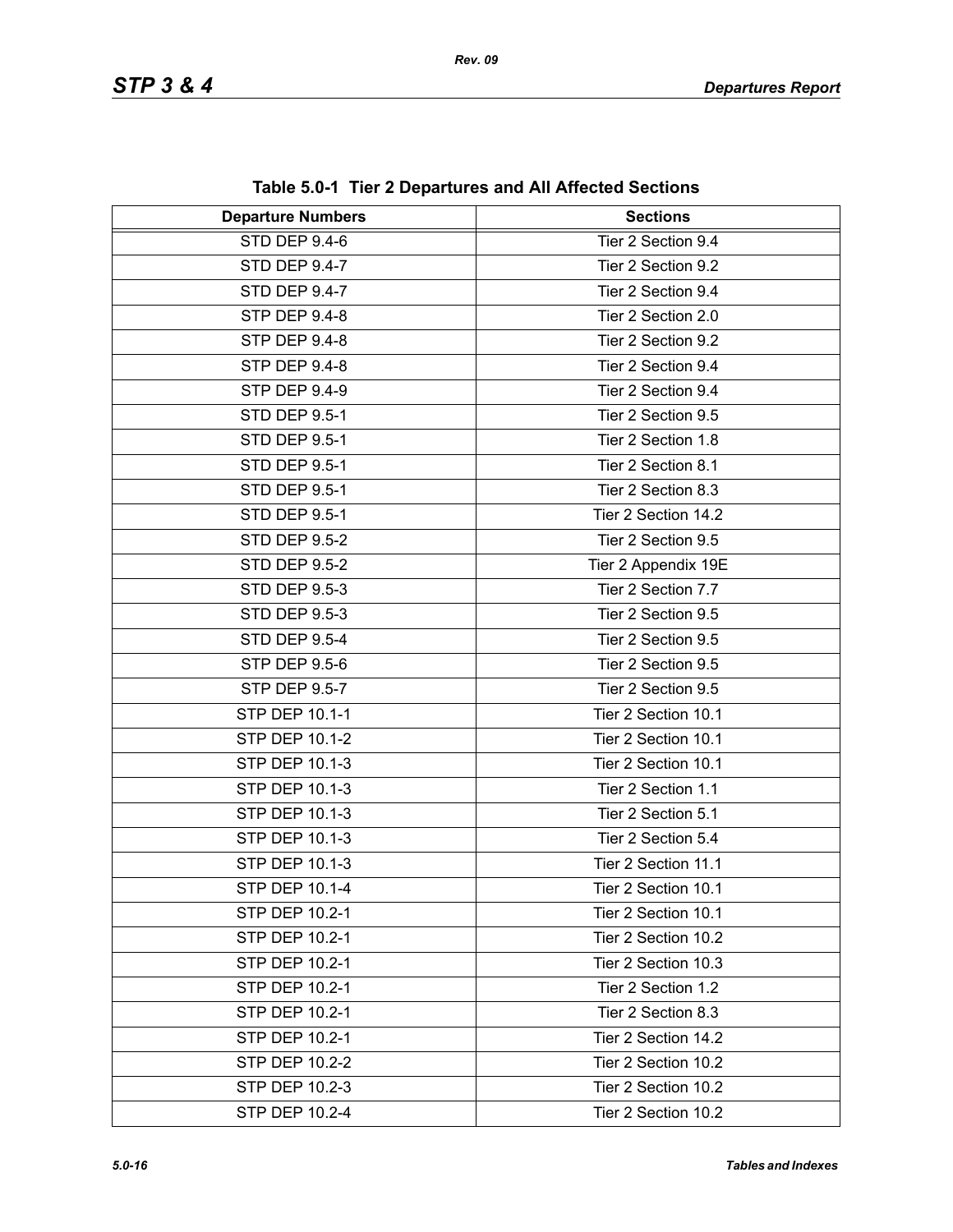| <b>Departure Numbers</b> | <b>Sections</b>            |
|--------------------------|----------------------------|
| STD DEP 10.3-1           | Tier 2 Section 10.3        |
| STP DEP 10.4-1           | Tier 2 Section 10.3        |
| STP DEP 10.4-1           | Tier 2 Section 10.4        |
| STP DEP 10.4-2           | Tier 2 Section 1.2         |
| STP DEP 10.4-2           | Tier 2 Section 10.1        |
| STP DEP 10.4-2           | Tier 2 Section 10.4        |
| STP DEP 10.4-2           | Tier 2 Appendix 19R        |
| STP DEP 10.4-3           | Tier 2 Section 10.3        |
| STP DEP 10.4-3           | Tier 2 Section 10.4        |
| STP DEP 10.4-3           | Tier 2 Section 11.3        |
| STD DEP 10.4-5           | Tier 2 Section 7.7         |
| STD DEP 10.4-5           | Tier 2 Section 10.1        |
| STD DEP 10.4-5           | Tier 2 Section 10.4        |
| STD DEP 10.4-5           | Tier 2 Section 11.3        |
| STD DEP 10.4-5           | Tier 2 Section 16B.3.3.4.2 |
| <b>STD DEP 10.4-5</b>    | Tier 2 Appendix 18H        |
| STD DEP 10.4-5           | Tier 2 Section 19.1        |
| STD DEP 10.4-5           | Tier 2 Section 19.3        |
| STD DEP 10.4-5           | Tier 2 Section 19.9        |
| STD DEP 10.4-5           | Tier 2 Appendix 19L        |
| STD DEP 10.4-5           | Tier 2 Appendix 19Q        |
| STD DEP 10.4-6           | Tier 2 Section 1.2         |
| STD DEP 10.4-6           | Tier 2 Section 10.4        |
| STD DEP 10.4-7           | Tier 2 Section 10.4        |
| STD DEP 11.2-1           | Tier 2 Section 1.8         |
| STD DEP 11.2-1           | Tier 2 Appendix 3M         |
| STD DEP 11.2-1           | Tier 2 Section 11.2        |
| STD DEP 11.2-1           | Tier 2 Section 12.2        |
| STD DEP 11.2-1           | Tier 2 Section 14.2        |
| STD DEP 11.2-1           | Tier 2 Section 12.4        |
| STD DEP 11.3-1           | Tier 2 Section 11.3        |
| STD DEP 11.3-1           | Tier 2 Section 15.7        |
| STD DEP 11.4-1           | Tier 2 Section 1.2         |
| STD DEP 11.4-1           | Tier 2 Section 11.4        |
| STD DEP 11.4-1           | Tier 2 Section 12.2        |
| STD DEP 11.4-1           | Tier 2 Section 14.2        |

**Table 5.0-1 Tier 2 Departures and All Affected Sections**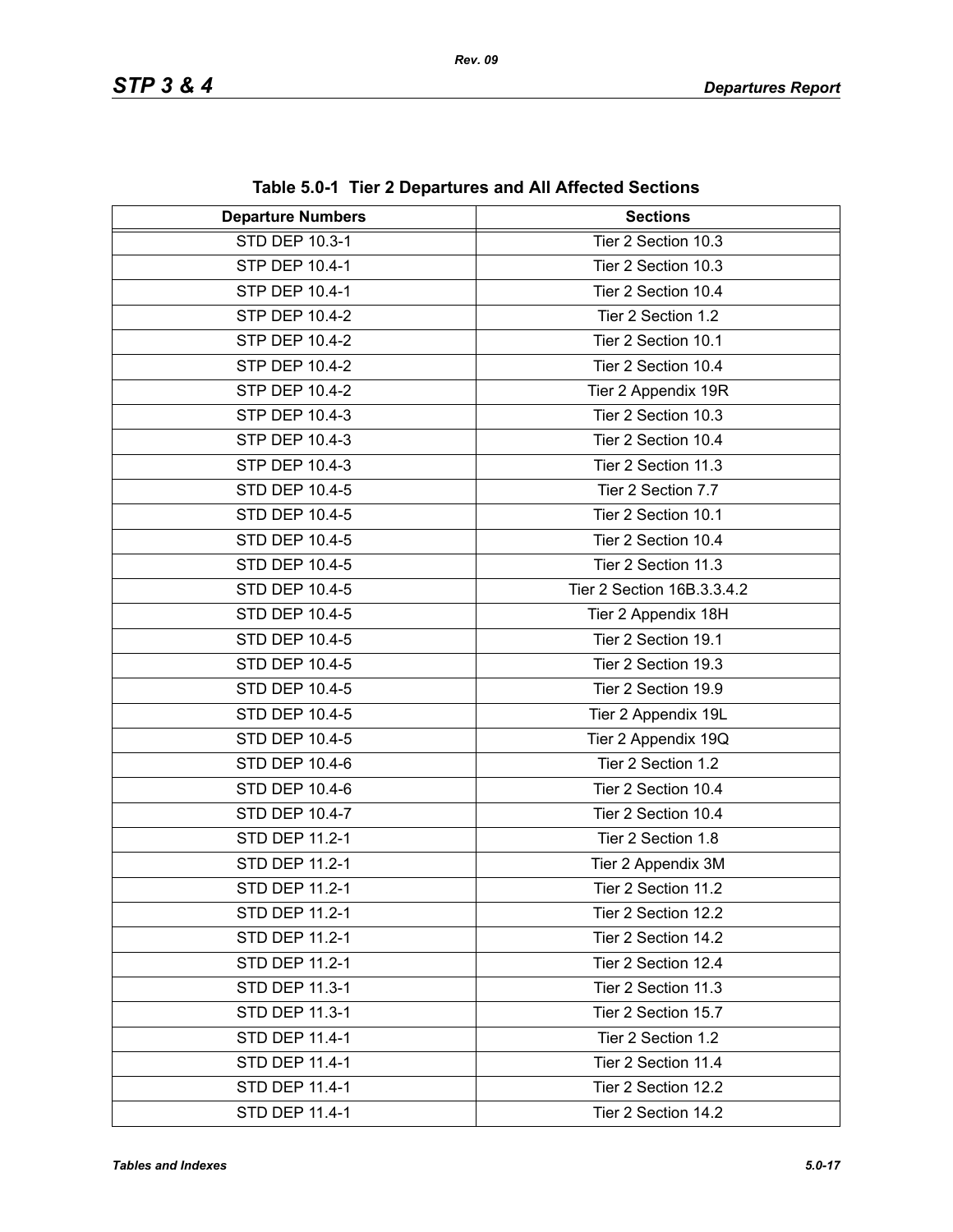| <b>Departure Numbers</b> | <b>Sections</b>           |
|--------------------------|---------------------------|
| <b>STD DEP 11.5-1</b>    | Tier 2 Section 7.5        |
| STD DEP 11.5-1           | Tier 2 Section 7.6        |
| STD DEP 11.5-1           | Tier 2 Section 11.5       |
| STD DEP 11.5-1           | Tier 2 Appendix 9A        |
| STD DEP 11.5-1           | Tier 2 Section 12.3       |
| STD DEP 12.2-1           | Tier 2 Section 12.2       |
| STD DEP 12.3-1           | Tier 2 Section 12.3       |
| STD DEP 12.3-3           | Tier 2 Section 3.8        |
| STD DEP 12.3-3           | Tier 2 Section 12.3       |
| STD DEP 12.3-4           | Tier 2 Section 12.3       |
| STD DEP 14.2-1           | Tier 2 Section 14.2       |
| STD DEP 15.6-1           | Tier 2 Section 15.6       |
| STD DEP 16.2-1           | Tier 2 Section 16.2.0     |
| STD DEP 16.2-1           | Tier 2 Section 16B.2.0    |
| STD DEP 16.2-2           | Tier 2 Section 16B.2.0    |
| STD DEP 16.3-1           | Tier 2 Section 16.3.0     |
| STD DEP 16.3-1           | Tier 2 Section 16B.3.0    |
| STD DEP 16.3-2           | Tier 2 Section 16B.3.0    |
| STD DEP 16.3-4           | Tier 2 Section 16.3.10.7  |
| STD DEP 16.3-4           | Tier 2 Section 16B.3.1.1  |
| STD DEP 16.3-4           | Tier 2 Section 16B.3.10.7 |
| STD DEP 16.3-5           | Tier 2 Section 16.3.4.1   |
| STD DEP 16.3-5           | Tier 2 Section 16B.3.4.1  |
| STD DEP 16.3-6           | Tier 2 Section 16B.3.4.1  |
| STD DEP 16.3-7           | Tier 2 Section 16B.3.4.2  |
| STD DEP 16.3-8           | Tier 2 Section 16.5.0     |
| STD DEP 16.3-8           | Tier 2 Section 16B.3.4.9  |
| STD DEP 16.3-9           | Tier 2 Section 16B.3.4.7  |
| STD DEP 16.3-9           | Tier 2 Section 16B.3.4.8  |
| STD DEP 16.3-9           | Tier 2 Section 16B.3.9.7  |
| STD DEP 16.3-9           | Tier 2 Section 16B.3.9.8  |
| STD DEP 16.3-10          | Tier 2 Section 16B.3.5.1  |
| STD DEP 16.3-11          | Tier 2 Section 16B.3.4.3  |
| STD DEP 16.3-13          | Tier 2 Section 16B.3.9.8  |
| STD DEP 16.3-14          | Tier 2 Section 16B.3.9.2  |
| STD DEP 16.3-15          | Tier 2 Section 16.3.9.5   |

**Table 5.0-1 Tier 2 Departures and All Affected Sections**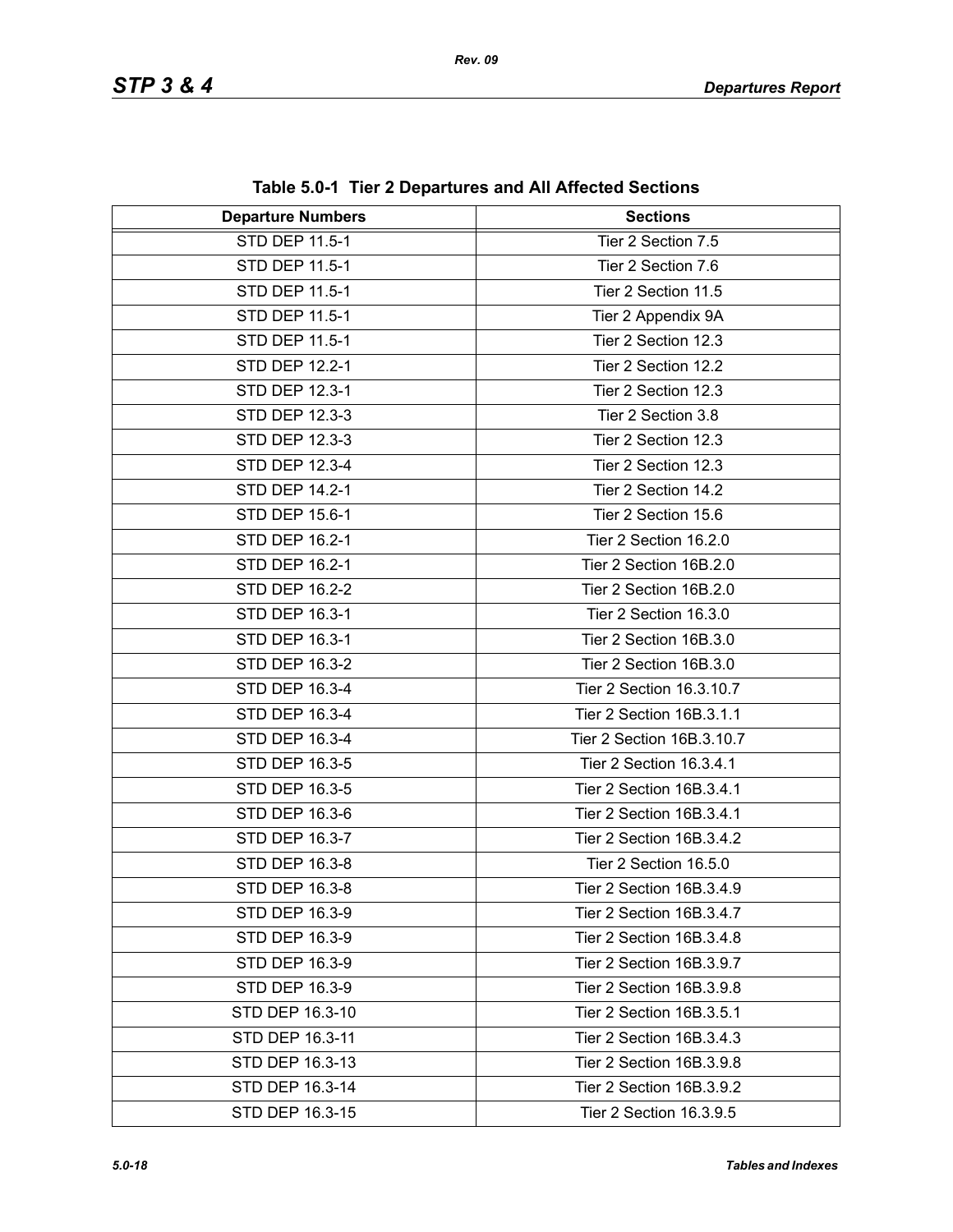| <b>Departure Numbers</b> | <b>Sections</b>            |
|--------------------------|----------------------------|
| STD DEP 16.3-16          | Tier 2 Section 16.3.7.1    |
| STD DEP 16.3-16          | Tier 2 Section 16.3.7.2    |
| STD DEP 16.3-16          | Tier 2 Section 16.3.7.3    |
| STD DEP 16.3-16          | Tier 2 Section 16B.3.7.1   |
| STD DEP 16.3-16          | Tier 2 Section 16B.3.7.2   |
| STD DEP 16.3-16          | Tier 2 Section 16B.3.7.3   |
| STD DEP 16.3-17          | Tier 2 Section 16.3.10.12  |
| STD DEP 16.3-17          | Tier 2 Section 16B.3.10.12 |
| STD DEP 16.3-18          | Tier 2 Section 16B.3.10.8  |
| STD DEP 16.3-19          | Tier 2 Section 16.3.10.4   |
| STD DEP 16.3-20          | Tier 2 Section 16B.3.10.4  |
| STD DEP 16.3-21          | Tier 2 Section 16.3.10.5   |
| STD DEP 16.3-22          | Not Used                   |
| STD DEP 16.3-23          | Tier 2 Section 16B.3.10.5  |
| STD DEP 16.3-24          | Tier 2 Section 16B.3.10.3  |
| STD DEP 16.3-25          | Tier 2 Section 16.3.9.1    |
| STD DEP 16.3-25          | Tier 2 Section 16B.3.9.1   |
| STD DEP 16.3-26          | Tier 2 Section 16B.3.10.2  |
| STD DEP 16.3-27          | Tier 2 Section 16B.3.10.2  |
| STD DEP 16.3-28          | Tier 2 Section 16B.3.10.1  |
| STD DEP 16.3-29          | Tier 2 Section 16.3.6.4.1  |
| STD DEP 16.3-29          | Tier 2 Section 16B.3.6.4.1 |
| STD DEP 16.3-30          | Tier 2 Section 16B.3.6.4.1 |
| STD DEP 16.3-31          | Tier 2 Section 16B.3.6.4.3 |
| STD DEP 16.3-32          | Tier 2 Section 16.3.6.2.1  |
| STD DEP 16.3-32          | Tier 2 Section 16B.3.6.2.1 |
| STD DEP 16.3-33          | Tier 2 Section 16B.3.6.2.1 |
| STD DEP 16.3-34          | Tier 2 Section 16B.3.6.1.6 |
| STD DEP 16.3-35          | Tier 2 Section 16B.3.9.6   |
| STD DEP 16.3-36          | Tier 2 Section 16B.3.6.2.3 |
| STD DEP 16.3-37          | Tier 2 Section 16B.3.6.2.3 |
| STD DEP 16.3-38          | Not Used                   |
| STD DEP 16.3-40          | Tier 2 Section 16B.3.8.2   |
| STD DEP 16.3-41          | Tier 2 Section 16.3.8.2    |
| STD DEP 16.3-42          | Tier 2 Section 16B.3.8.4   |
| STD DEP 16.3-43          | Tier 2 Section 16B.3.6.1.1 |

**Table 5.0-1 Tier 2 Departures and All Affected Sections**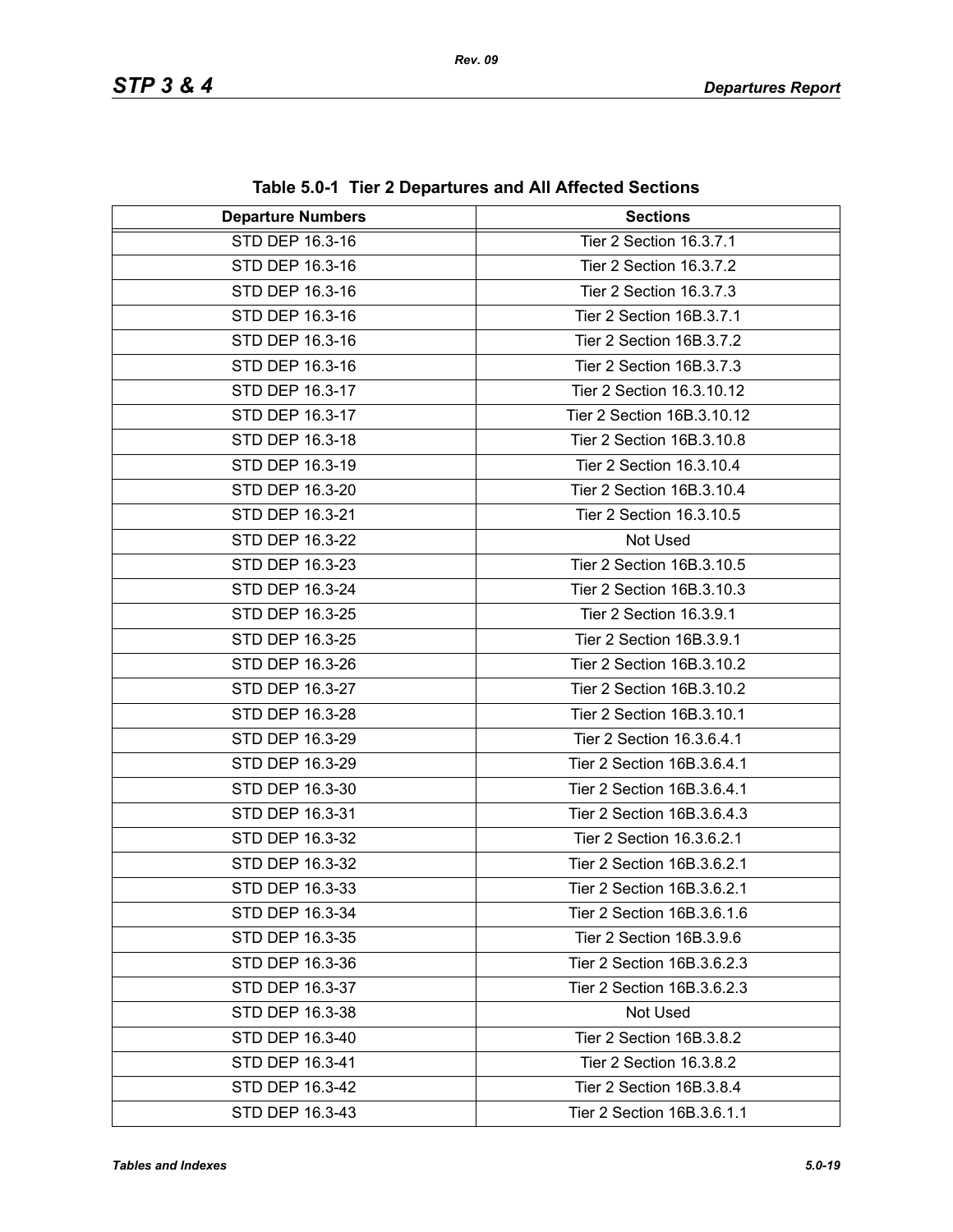| <b>Departure Numbers</b> | <b>Sections</b>            |
|--------------------------|----------------------------|
| STD DEP 16.3-45          | Tier 2 Section 16B.3.6.1.1 |
| STD DEP 16.3-46          | Tier 2 Section 16.3.7.2    |
| STD DEP 16.3-46          | Tier 2 Section 16.3.7.3    |
| STD DEP 16.3-46          | Tier 2 Section 16B.3.7.2   |
| STD DEP 16.3-46          | Tier 2 Section 16B.3.7.3   |
| STD DEP 16.3-47          | Tier 2 Section 16.3.7.4    |
| STD DEP 16.3-47          | Tier 2 Section 16B.3.7.4   |
| STD DEP 16.3-48          | Tier 2 Section 16B.3.7.4   |
| STD DEP 16.3-49          | Tier 2 Section 16.3.8.1    |
| STD DEP 16.3-50          | Tier 2 Section 16.3.3.1.4  |
| STD DEP 16.3-51          | Tier 2 Section 16.3.8.3    |
| STD DEP 16.3-51          | Tier 2 Section 16B.3.8.3   |
| STD DEP 16.3-52          | Tier 2 Section 16B.3.8.8   |
| STD DEP 16.3-53          | Not Used                   |
| STD DEP 16.3-54          | Not Used                   |
| STD DEP 16.3-55          | Tier 2 Section 16B.3.3.4.1 |
| STD DEP 16.3-56          | Not Used                   |
| STD DEP 16.3-57          | Tier 2 Section 16B.3.3.1.2 |
| STD DEP 16.3-58          | Tier 2 Section 16.3.8.6    |
| STD DEP 16.3-59          | Tier 2 Section 16.3.3.6.2  |
| STD DEP 16.3-59          | Tier 2 Section 16B.3.3.6.2 |
| STD DEP 16.3-60          | Tier 2 Section 16.3.3.6.2  |
| STD DEP 16.3-60          | Tier 2 Section 16B.3.3.6.2 |
| STD DEP 16.3-61          | Tier 2 Section 16.3.3.7.1  |
| STD DEP 16.3-62          | Tier 2 Section 16B.3.3.8.1 |
| STD DEP 16.3-63          | Tier 2 Section 16B.3.3.8.2 |
| STD DEP 16.3-64          | Tier 2 Section 16.3.3.5.1  |
| STD DEP 16.3-65          | Tier 2 Section 16.3.3.5.1  |
| STD DEP 16.3-66          | Tier 2 Section 16B.3.3.5.1 |
| STD DEP 16.3-67          | Tier 2 Section 16B.3.3.5.1 |
| STD DEP 16.3-69          | Tier 2 Section 16.3.6.1.2  |
| STD DEP 16.3-70          | Tier 2 Section 16B.3.6.1.2 |
| STD DEP 16.3-73          | Tier 2 Section 16B.3.6.1.3 |
| STD DEP 16.3-74          | Tier 2 Section 16B.3.6.1.3 |
| STD DEP 16.3-75          | Tier 2 Section 16B.3.7.6   |
| STD DEP 16.3-76          | Tier 2 Section 16B.3.7.5   |

**Table 5.0-1 Tier 2 Departures and All Affected Sections**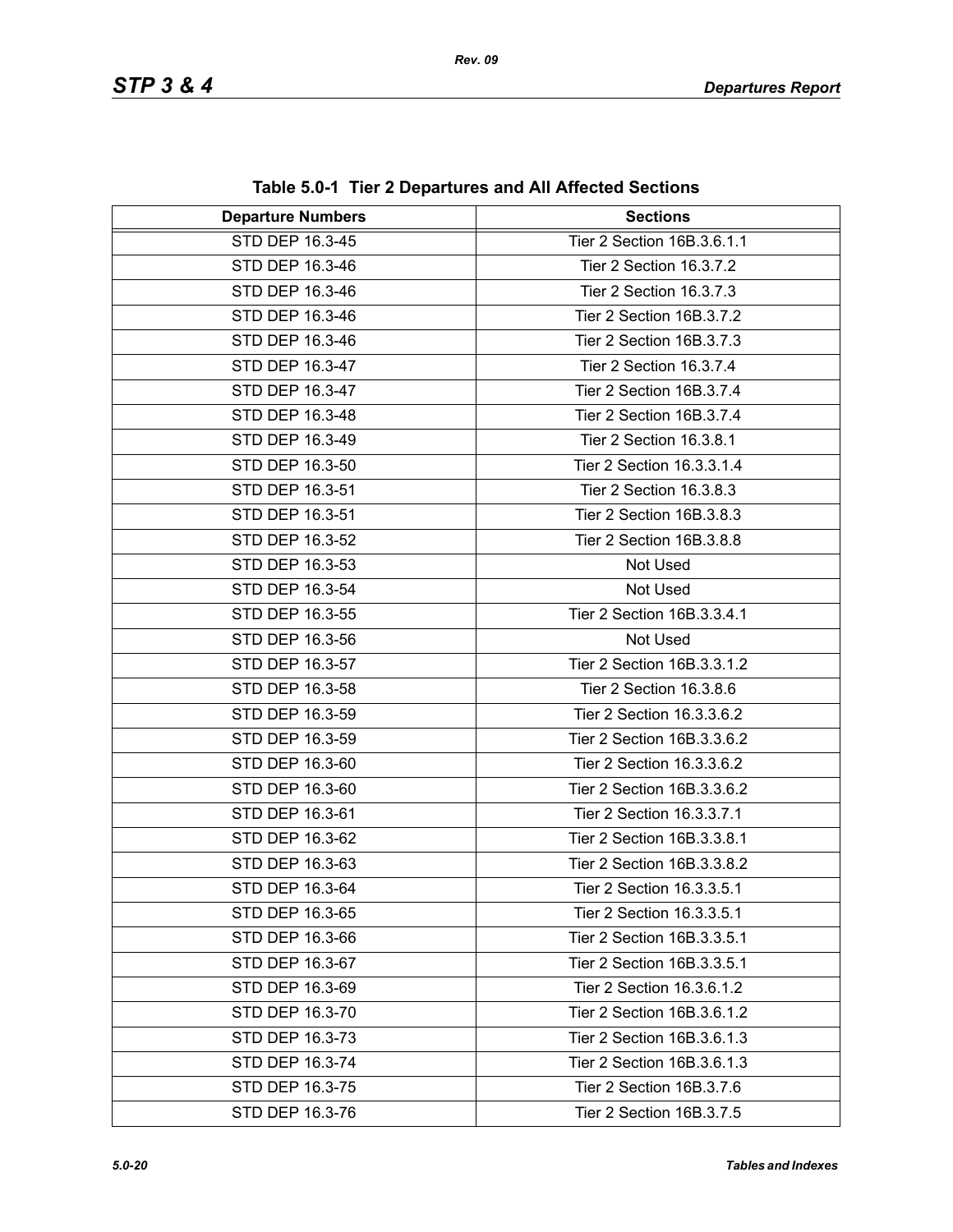| <b>Departure Numbers</b> | <b>Sections</b>               |
|--------------------------|-------------------------------|
| STD DEP 16.3-77          | Tier 2 Section 16B.3.3.6.1    |
| STD DEP 16.3-78          | Tier 2 Section 16.3.3.6.1     |
| STD DEP 16.3-78          | Tier 2 Section 16B.3.3.6.1    |
| STD DEP 16.3-79          | Not Used                      |
| STD DEP 16.3-80          | Tier 2 Section 16B.3.8.1      |
| STD DEP 16.3-81          | Tier 2 Section 16.3.3.1.2     |
| STD DEP 16.3-81          | Tier 2 Section 16B.3.3.1.2    |
| STD DEP 16.3-82          | Tier 2 Section 16B.3.3.1.2    |
| STD DEP 16.3-83          | Tier 2 Section 16B.3.3.1.3    |
| STD DEP 16.3-84          | Tier 2 Section 16.3.3.1.1     |
| STD DEP 16.3-85          | Tier 2 Section 16B.3.3.1.1    |
| STD DEP 16.3-86          | Tier 2 Section 16.3.3.1.4     |
| STD DEP 16.3-87          | Tier 2 Section 16B.3.3.1.4    |
| STD DEP 16.3-88          | Not Used                      |
| STD DEP 16.3-91          | Tier 2 Section 16B.3.3.1.1    |
| STD DEP 16.3-92          | Tier 2 Section 16B.3.3.1.1    |
| STD DEP 16.3-93          | Tier 2 Section 16B.3.3.1.1    |
| STD DEP 16.3-94          | Tier 2 Section 16.3.3.1.4     |
| STD DEP 16.3-95          | Tier 2 Section 16B.3.2.3      |
| STD DEP 16.3-96          | Tier 2 Section 16.3.4.1       |
| STD DEP 16.3-96          | Tier 2 Section 16B.3.4.1      |
| STD DEP 16.3-97          | Tier 2 Section 16.3 (various) |
| STD DEP 16.3-98          | Tier 2 Section 16B.3.3.1.4    |
| STD DEP 16.3-99          | Tier 2 Section 16B.3.3        |
| STD DEP 16.3-100         | Tier 2 Section 16.5.5.2.11    |
| STD DEP 16.3-101         | Tier 2 Section 16B.3.3.5.1    |
| STD DEP 16.3-102         | Tier 2 Section 16B.3.3.5.1    |
| STD DEP 16.3-103         | Tier 2 Section 16.3.8.1       |
| STD DEP 16.3-104         | Tier 2 Section 16B.3.3.4.2    |
| STD DEP 16.3-105         | Tier 2 Section 16B.3.3.1.1    |
| STD DEP 16.3-105         | Tier 2 Section 16B.3.3.1.2    |
| STD DEP 16.3-105         | Tier 2 Section 16B.3.6.1.3    |
| STD DEP 16.5-1           | Tier 2 Section 16.5           |
| <b>STD DEP 16.5-2</b>    | Tier 2 Section 16.5           |
| STD DEP 16.5-3           | Tier 2 Section 16.5           |
| STD DEP 16.5-4           | Tier 2 Section 16.5           |

**Table 5.0-1 Tier 2 Departures and All Affected Sections**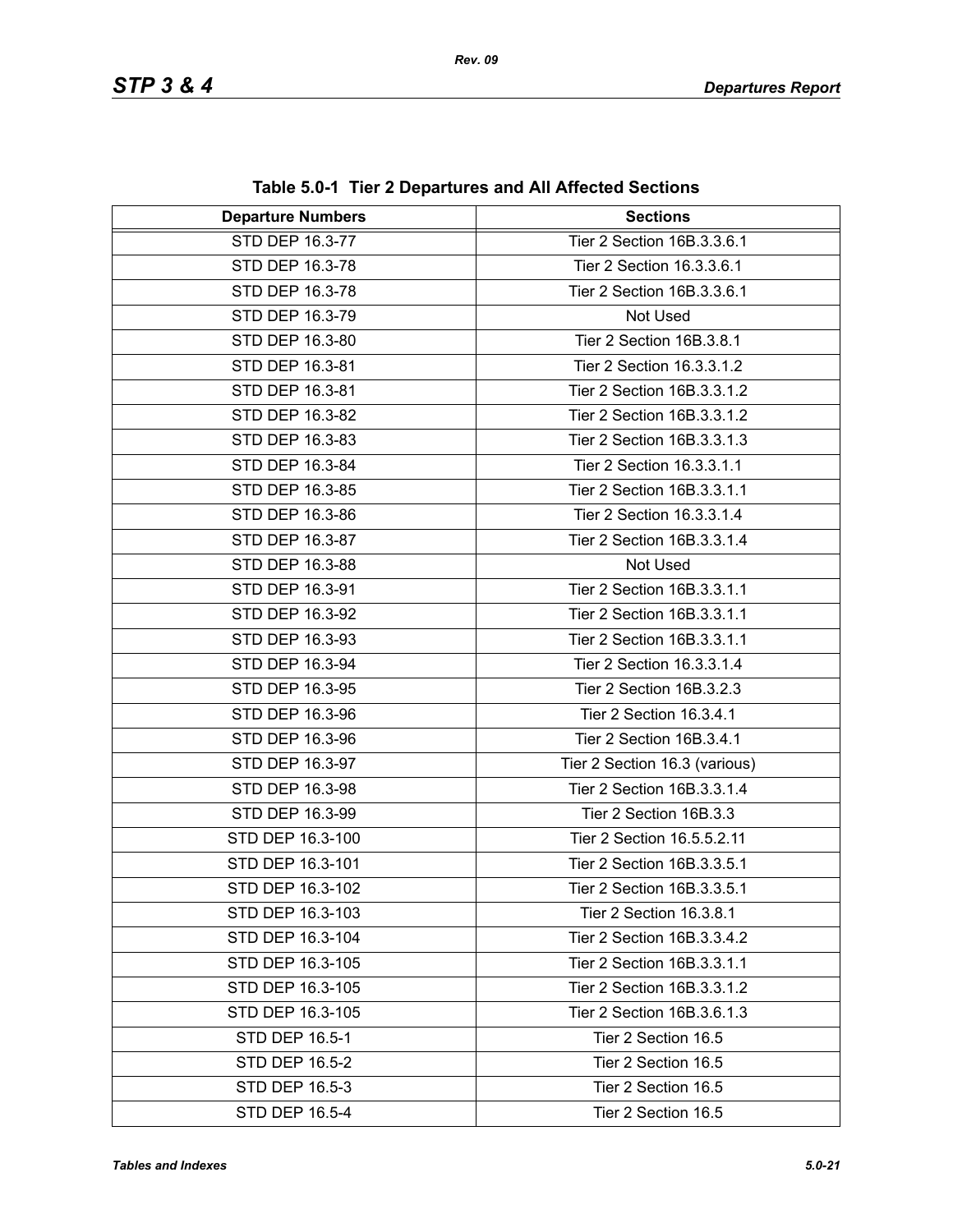| <b>Departure Numbers</b> | <b>Sections</b>         |
|--------------------------|-------------------------|
| STD DEP 16.5-5           | Tier 2 Section 16.5     |
| STD DEP 16.5-6           | Tier 2 Section 16.5     |
| STD DEP 18.4-1           | Tier 2 Section 18.4     |
| STD DEP 19.3-1           | Tier 2 Section 19.3     |
| STD DEP 19.7-1           | Tier 2 Section 19.7     |
| STD DEP 191.7-1          | Tier 2 Appendix 19I     |
| STP DEP 19R-1            | Tier 2 Appendix 19K     |
| STP DEP 19R-1            | Tier 2 Section 19.7.3   |
| STP DEP 19R-1            | Tier 2 Section 19.8.5.3 |
| STP DEP 19R-1            | Tier 2 Section 19.9.10  |
| STP DEP 19R-1            | Tier 2 Section 19.10.1  |
| STP DEP 19R-1            | Tier 2 Appendix 19R     |
| STD DEP Vendor           | Tier 2 Section 4.5      |
| STD DEP Vendor           | Tier 2 Section 5.2      |
| STD DEP Vendor           | Tier 2 Section 5.3      |
| STD DEP Vendor           | Tier 2 Section 5.4      |
| STD DEP Vendor           | Tier 2 Section 6C-1     |
| STD DEP Vendor           | Tier 2 Section 7.5      |

**Table 5.0-1 Tier 2 Departures and All Affected Sections**

## **Table 5.0-2 Tier 1 Sections and Affected Departure Numbers**

| <b>Sections</b>    | <b>Departure Numbers</b> |
|--------------------|--------------------------|
| Tier 1 Section 1.1 | STD DEP T1 1.1-1         |
| Tier 1 Section 2.1 | STD DEP T1 2.1-2         |
| Tier 1 Section 2.2 | STD DEP T1 2.14-1        |
| Tier 1 Section 2.2 | STD DEP T1 2.2-1         |
| Tier 1 Section 2.2 | STD DEP T1 3.4-1         |
| Tier 1 Section 2.2 | STD DEP Admin            |
| Tier 1 Section 2.3 | STD DEP T1 2.14-1        |
| Tier 1 Section 2.3 | STD DEP T1 2.3-1         |
| Tier 1 Section 2.4 | STD DEP T1 2.14-1        |
| Tier 1 Section 2.4 | STD DEP T1 2.4-1         |
| Tier 1 Section 2.4 | STD DEP T1 2.4-2         |
| Tier 1 Section 2.4 | STD DEP T1 2.4-3         |
| Tier 1 Section 2.4 | STD DEP T1 2.4-4         |
| Tier 1 Section 2.5 | STP DEP T1 2.5-1         |
| Tier 1 Section 2.6 | STD DEP T1 2.4-1         |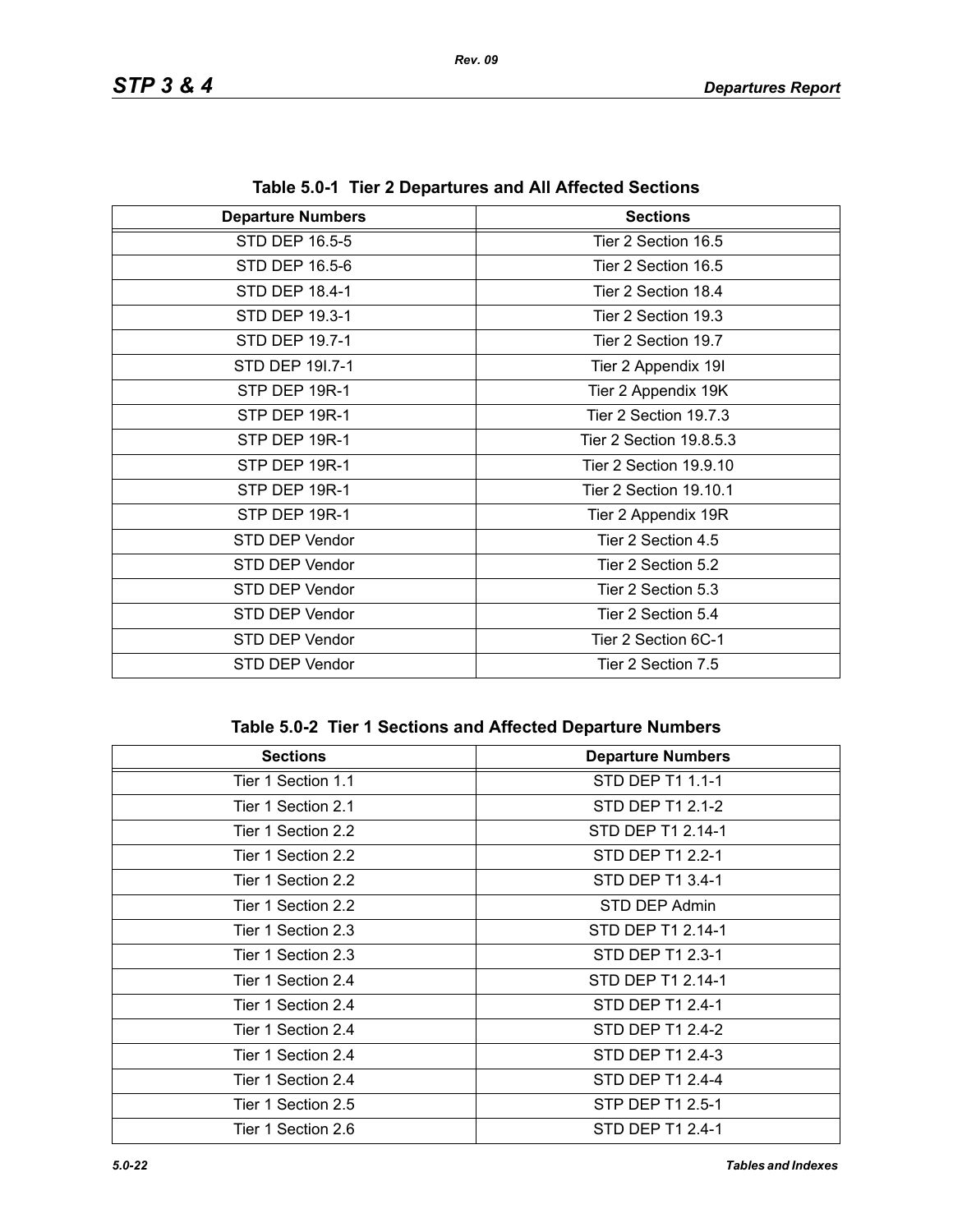## *STP 3 & 4 Departures Report*

| <b>Sections</b>     | <b>Departure Numbers</b> |
|---------------------|--------------------------|
|                     |                          |
| Tier 1 Section 2.7  | STD DEP T1 2.14-1        |
| Tier 1 Section 2.7  | STD DEP T1 2.3-1         |
| Tier 1 Section 2.7  | STD DEP T1 3.4-1         |
| Tier 1 Section 2.10 | STD DEP T1 2.10-1        |
| Tier 1 Section 2.11 | STD DEP T1 2.14-1        |
| Tier 1 Section 2.12 | STD DEP T1 2.12-1        |
| Tier 1 Section 2.12 | STD DEP T1 2.12-2        |
| Tier 1 Section 2.14 | STD DEP T1 2.14-1        |
| Tier 1 Section 2.15 | STD DEP T1 2.14-1        |
| Tier 1 Section 2.15 | STD DEP T1 2.15-1        |
| Tier 1 Section 2.15 | STD DEP T1 2.15-2        |
| Tier 1 Section 3.4  | STD DEP T1 3.4-1         |
| Tier 1 Section 5.0  | STP DEP T1 5.0-1         |

**Table 5.0-2 Tier 1 Sections and Affected Departure Numbers**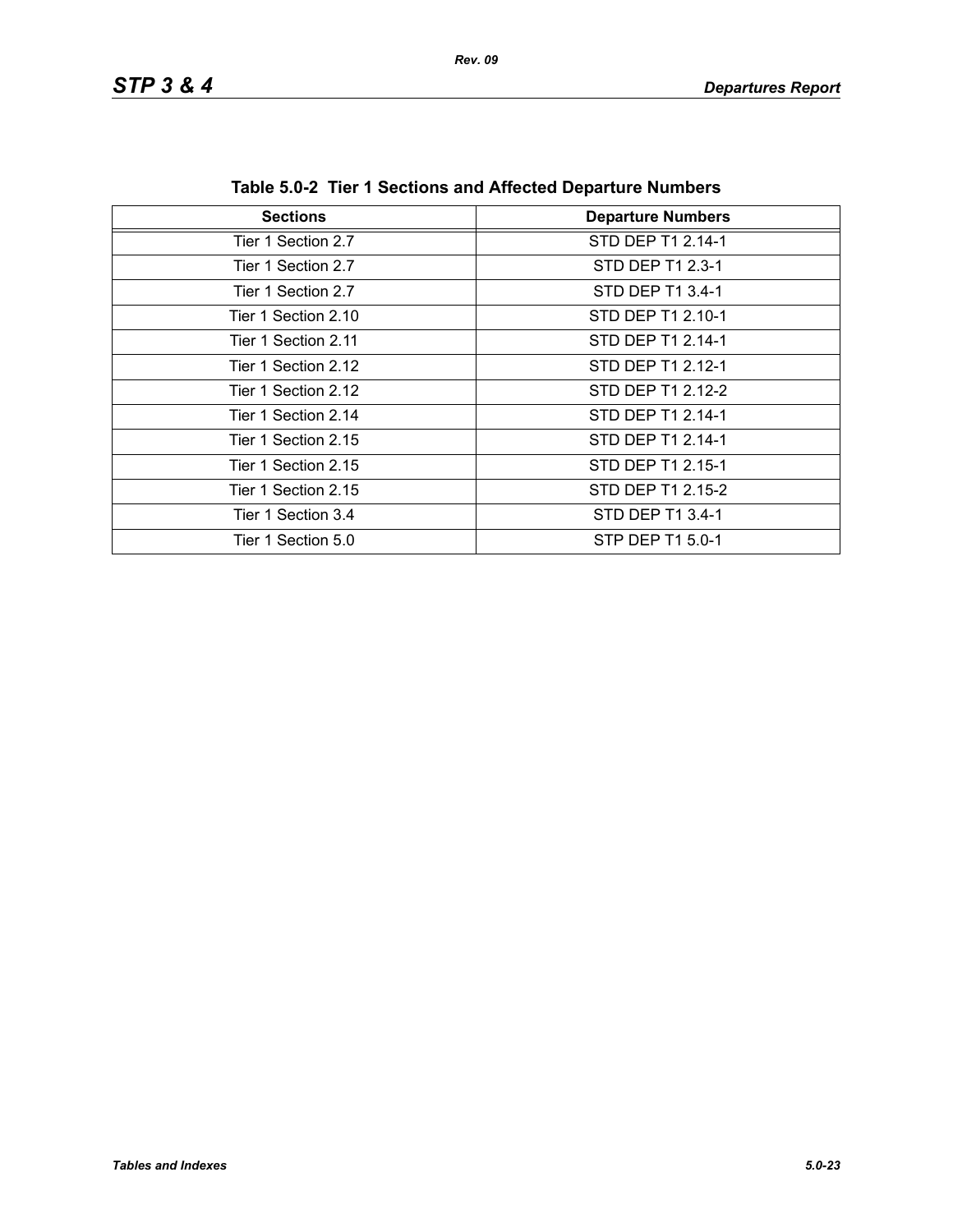| <b>Sections</b>        | <b>Departure Numbers</b> |
|------------------------|--------------------------|
| Tier 2 Section 1.1     | <b>STD DEP 1.1-1</b>     |
| Tier 2 Section 1.1     | <b>STP DEP 1.1-2</b>     |
| Tier 2 Section 1.1     | <b>STP DEP 10.1-3</b>    |
| Tier 2 Section 1.1     | STD DEP Vendor           |
| Tier 2 Section 1.2     | STD DEP 10.4-6           |
| Tier 2 Section 1.2     | <b>STD DEP 11.4-1</b>    |
| Tier 2 Section 1.2     | STD DEP 3.8-1            |
| Tier 2 Section 1.2     | <b>STD DEP 8.3-1</b>     |
| Tier 2 Section 1.2     | <b>STD DEP 9.1-1</b>     |
| Tier 2 Section 1.2     | <b>STP DEP 9.4-3</b>     |
| Tier 2 Section 1.2     | <b>STD DEP 9.4-4</b>     |
| Tier 2 Section 1.2     | STD DEP T1 2.14-1        |
| Tier 2 Section 1.2     | STD DEP T1 2.3-1         |
| Tier 2 Section 1.2     | STD DEP T1 3.4-1         |
| Tier 2 Section 1.2     | <b>STP DEP 1.1-2</b>     |
| Tier 2 Section 1.2     | <b>STP DEP 1.2-1</b>     |
| Tier 2 Section 1.2     | <b>STP DEP 1.2-2</b>     |
| Tier 2 Section 1.2     | STP DEP 10.2-1           |
| Tier 2 Section 1.2     | STP DEP 10.4-2           |
| Tier 2 Section 1.2     | STD DEP Admin            |
| Tier 2 Section 1.2     | STP DEP T1 2.5-1         |
| Tier 2 Section 1.7     | STD DEP T1 2.14-1        |
| Tier 2 Section 1.7     | STD DEP T1 3.4-1         |
| Tier 2 Section 1.8     | STD DEP 1.8-1            |
| Tier 2 Section 1.8     | STD DEP 5A-1             |
| Tier 2 Section 1.8     | STD DEP 6C-1             |
| Tier 2 Section 1.8     | STD DEP T1 2.14-1        |
| Tier 2 Section 1.8     | STD DEP 9.1-1            |
| Tier 2 Section 1.8     | STD DEP 9.1-1            |
| Tier 2 Section 1.8     | STD DEP 11.2-1           |
| Tier 2 Section 1.8     | <b>STD DEP 9.5-1</b>     |
| Tier 2 Section 1.9     | STD DEP T1 3.4-1         |
| Tier 2 Section 1.9     | STD DEP T1 9.4-8         |
| Tier 2 Section 2.0     | STD DEP T1 2.15-1        |
| Tier 2 Section 2.4S.13 | STD DEP T1 2.15-1        |
| Tier 2 Section 2.5S.04 | STD DEP T1 2.15-1        |

**Table 5.0-2 Tier 2 Sections and All Affected Departure Numbers**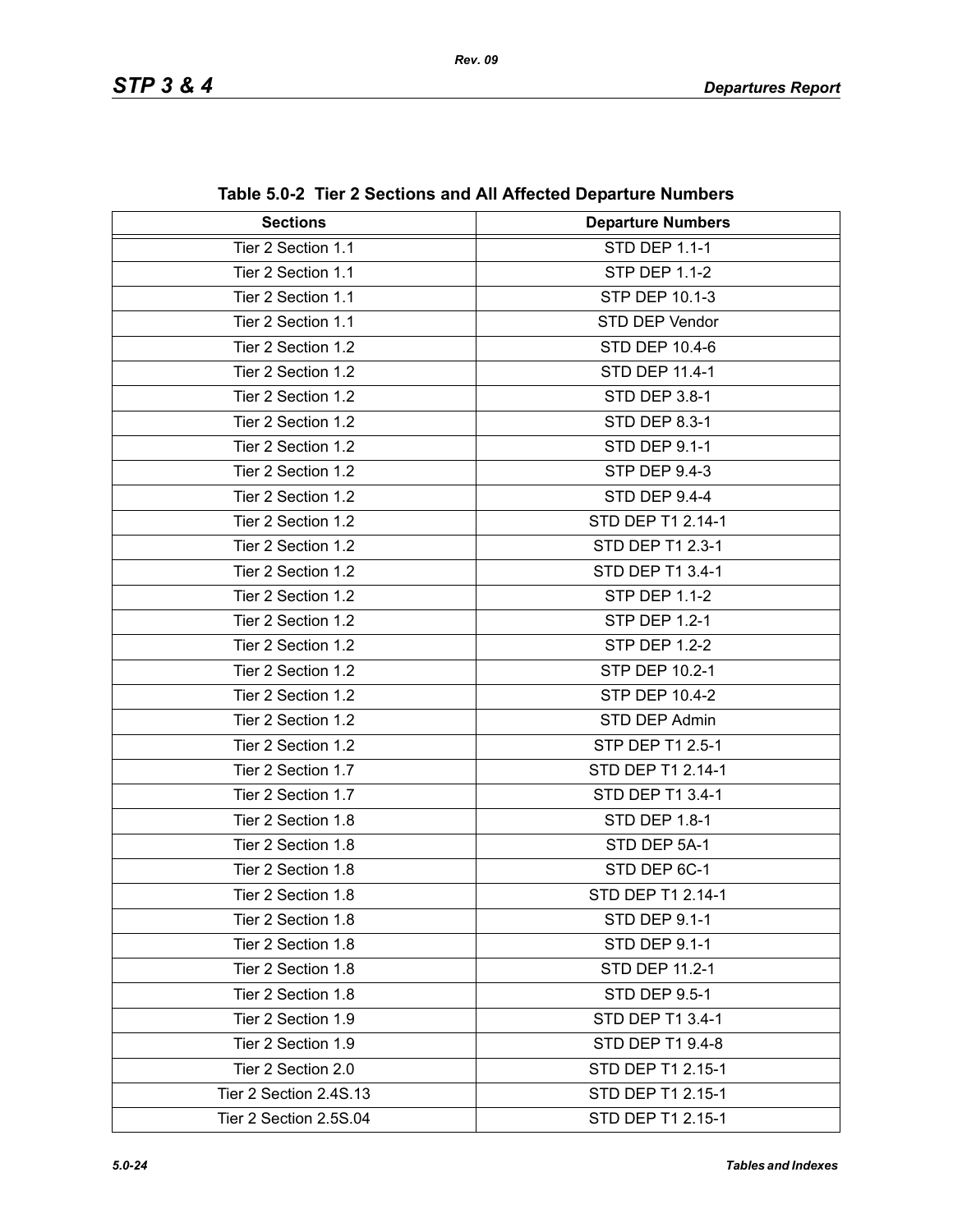| <b>Sections</b>                   | <b>Departure Numbers</b> |
|-----------------------------------|--------------------------|
| Tier 2 Appendix 1A                | STD DEP T1 2.14-1        |
| Tier 2 Appendix 1A                | STD DEP T1 2.3-1         |
| Tier 2 Appendix 1A                | STD DEP T1 2.4-3         |
| Tier 2 Appendix 1AA               | STD DEP 1AA-1            |
| Tier 2 Appendix 1AA               | STD DEP T1 2.14-1        |
| Tier 2 Appendix 1AA               | STD DEP T1 2.4-1         |
| Tier 2 Appendix 1C                | STD DEP 1.8-1            |
| Tier 2 Appendix 1C                | STD DEP 8.3-1            |
| Tier 2 Section 2.0                | STP DEP 9.4-8            |
| Tier 2 Section 2.2                | <b>STD DEP 2.2-5</b>     |
| Tier 2 Section 2.2                | STP DEP T1 5.0-1         |
| Tier 2 Section 3, List of Tables  | STD DEP T1 2.15-1        |
| Tier 2 Section 3, List of Figures | STD DEP T1 2.15-1        |
| Tier 2 Section 3.1                | STD DEP T1 2.15-1        |
| Tier 2 Section 3.1                | STD DEP T1 2.4-1         |
| Tier 2 Section 3.1                | STD DEP T1 3.4-1         |
| Tier 2 Section 3.1                | <b>STP DEP 1.1-2</b>     |
| Tier 2 Section 3.1                | STP DEP 8.2-1            |
| Tier 2 Section 3.1                | STP DEP T1 5.0-1         |
| Tier 2 Section 3.1                | STP DEP T1 2.5-1         |
| Tier 2 Section 3.2                | STD DEP 8.3-1            |
| Tier 2 Section 3.2                | STD DEP 9.1-1            |
| Tier 2 Section 3.2                | <b>STD DEP 9.3-2</b>     |
| Tier 2 Section 3.2                | STD DEP T1 2.14-1        |
| Tier 2 Section 3.2                | STD DEP T1 2.4-3         |
| Tier 2 Section 3.2                | STD DEP T1 3.4-1         |
| Tier 2 Section 3.2                | STD DEP T1 2.15-1        |
| Tier 2 Section 3.3                | STD DEP T1 2.15-1        |
| Tier 2 Section 3.4                | STD DEP T1 2.15-1        |
| Tier 2 Section 3.4                | STD DEP 3.8-1            |
| Tier 2 Section 3.4                | <b>STP DEP 1.2-2</b>     |
| Tier 2 Section 3.4                | STD DEP T1 2.3-1         |
| Tier 2 Section 3.4                | STP DEP T1 5.0-1         |
| Tier 2 Section 3.5                | <b>STP DEP 3.5-1</b>     |
| Tier 2 Section 3.6                | STD DEP 3.6-1            |
| Tier 2 Section 3.7                | STD DEP 1.8-1            |

**Table 5.0-2 Tier 2 Sections and All Affected Departure Numbers**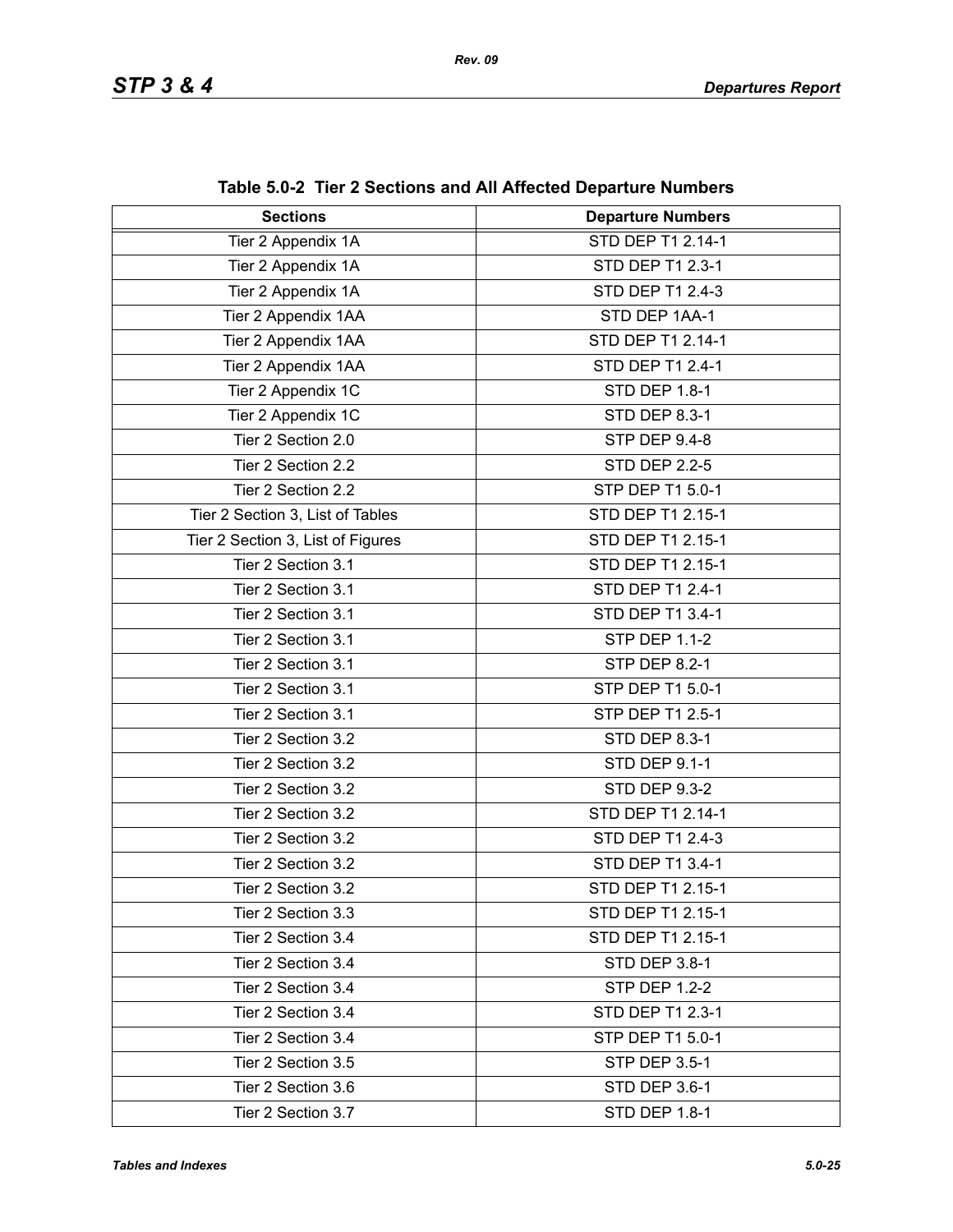$\mathbf{I}$ 

| <b>Sections</b>     | <b>Departure Numbers</b> |
|---------------------|--------------------------|
| Tier 2 Section 3.7  | <b>STD DEP T1 2.15-1</b> |
| Tier 2 Section 3.8  | STD DEP T1 2.15-1        |
| Tier 2 Section 3.8  | <b>STD DEP 1.8-1</b>     |
| Tier 2 Section 3.8  | STD DEP 12.3-3           |
| Tier 2 Section 3.9  | <b>STD DEP 9.3-2</b>     |
| Tier 2 Section 3.9  | STD DEP T1 2.14-1        |
| Tier 2 Section 3.9  | STD DEP T1 2.4-1         |
| Tier 2 Section 3.9  | STD DEP T1 2.4-3         |
| Tier 2 Section 3.9  | <b>STD DEP 1.8-1</b>     |
| Tier 2 Section 3.9  | STD DEP 3.9-1            |
| Tier 2 Section 3.9  | <b>STP DEP 9.2-5</b>     |
| Tier 2 Section 3.13 | STD DEP T1 3.4-1         |
| Tier 2 Appendix 3B  | STD DEP 3B-1             |
| Tier 2 Appendix 3B  | STD DEP 3B-2             |
| Tier 2 Appendix 3B  | STD DEP T1 2.4-3         |
| Tier 2 Appendix 3C  | STD DEP T1 2.15-1        |
| Tier 2 Appendix 3E  | STD DEP 7.3-11           |
| Tier 2 Appendix 3H  | STD DEP T1 2.15-1        |
| Tier 2 Appendix 3H  | <b>STD DEP 1.8-1</b>     |
| Tier 2 Appendix 3H  | STP DEP T1 5.0-1         |
| Tier 2 Appendix 3H  | STD DEP 3H-1             |
| Tier 2 Appendix 3I  | STD DEP 3I-1             |
| Tier 2 Appendix 3I  | STD DEP 3I-2             |
| Tier 2 Appendix 3I  | STD DEP T1 2.14-1        |
| Tier 2 Appendix 3I  | STD DEP T1 2.15-1        |
| Tier 2 Appendix 3M  | STD DEP T1 2.4-3         |
| Tier 2 Appendix 3M  | STD DEP 11.2-1           |
| Tier 2 Appendix 3MA | STD DEP T1 2.14-1        |
| Tier 2 Appendix 3MA | STD DEP T1 2.4-1         |
| Tier 2 Appendix 3MA | STD DEP T1 2.4-3         |
| Tier 2 Appendix 3MA | STD DEP 3MA-1            |
| Tier 2 Section 4.5  | <b>STD DEP 4.5-1</b>     |
| Tier 2 Section 4.5  | STD DEP Vendor           |
| Tier 2 Section 4.6  | <b>STD DEP 7.7-1</b>     |
| Tier 2 Section 4.6  | <b>STD DEP 4.6-1</b>     |
| Tier 2 Section 5.1  | STP DEP 10.1-3           |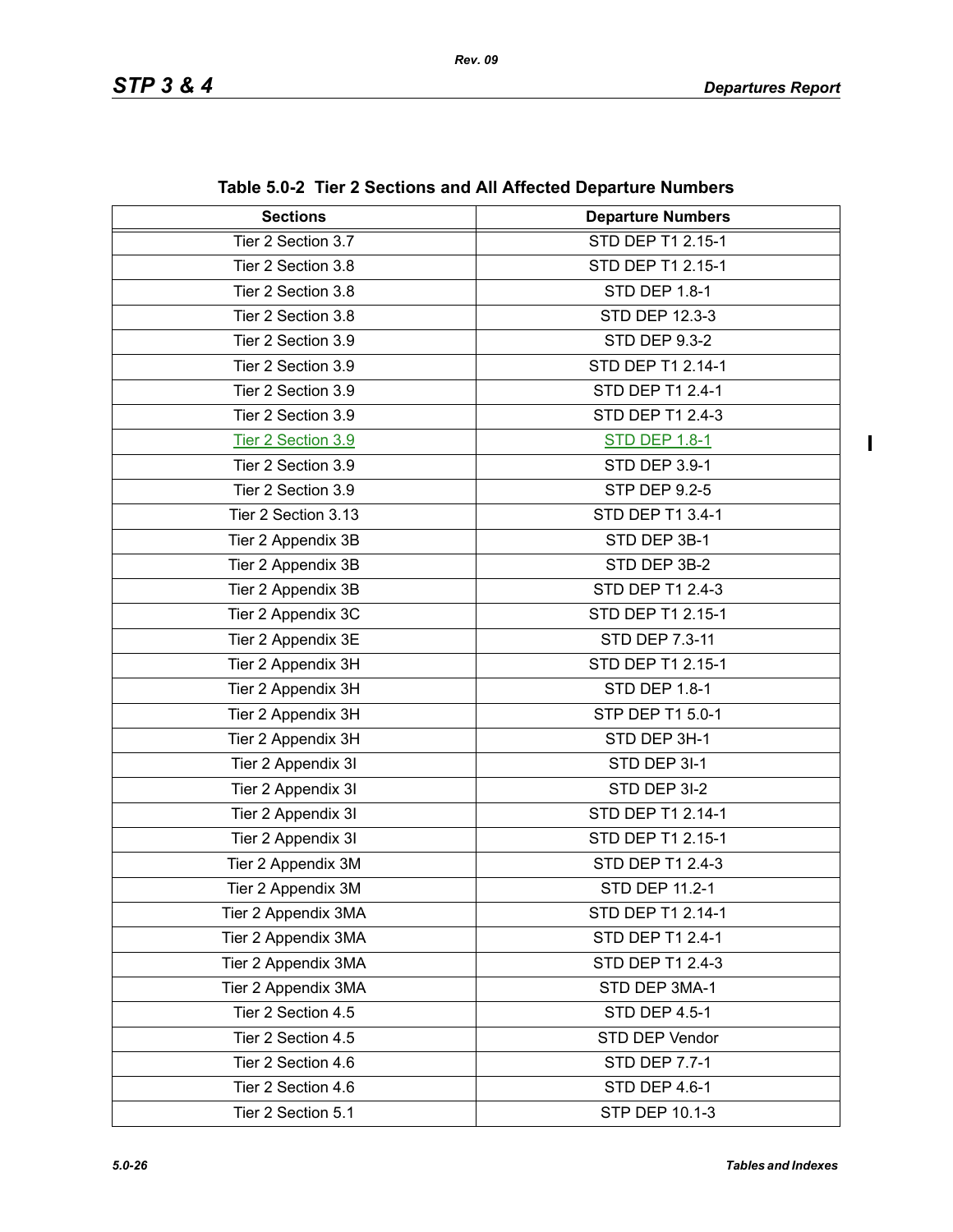| <b>Sections</b>    | adio 0.02 Troi 2 Occupiis and An Ancolou Departare Nambers<br><b>Departure Numbers</b> |
|--------------------|----------------------------------------------------------------------------------------|
| Tier 2 Section 5.1 | STD DEP 7.3-6                                                                          |
| Tier 2 Section 5.1 | STD DEP 7.3-11                                                                         |
| Tier 2 Section 5.1 |                                                                                        |
|                    | <b>STD DEP 5.4-1</b>                                                                   |
| Tier 2 Section 5.1 | <b>STD DEP 5.4-5</b>                                                                   |
| Tier 2 Section 5.2 | <b>STD DEP 4.5-1</b>                                                                   |
| Tier 2 Section 5.2 | <b>STD DEP 5.2-2</b>                                                                   |
| Tier 2 Section 5.2 | STD DEP 5A-1                                                                           |
| Tier 2 Section 5.2 | STD DEP 7.3-11                                                                         |
| Tier 2 Section 5.2 | STD DEP 7.3-12                                                                         |
| Tier 2 Section 5.2 | STD DEP T1 2.14-1                                                                      |
| Tier 2 Section 5.2 | STD DEP T1 2.3-1                                                                       |
| Tier 2 Section 5.2 | STD DEP T1 2.4-2                                                                       |
| Tier 2 Section 5.2 | <b>STD DEP 1.8-1</b>                                                                   |
| Tier 2 Section 5.2 | STD DEP Vendor                                                                         |
| Tier 2 Section 5.2 | STD DEP Admin                                                                          |
| Tier 2 Section 5.3 | STD DEP 5.3-1                                                                          |
| Tier 2 Section 5.3 | <b>STD DEP T1 2.1-2</b>                                                                |
| Tier 2 Section 5.3 | STD DEP Vendor                                                                         |
| Tier 2 Section 5.3 | STD DEP Admin                                                                          |
| Tier 2 Section 5.4 | STD DEP T1 2.4-1                                                                       |
| Tier 2 Section 5.4 | STD DEP T1 2.4-3                                                                       |
| Tier 2 Section 5.4 | STD DEP T1 2.4-4                                                                       |
| Tier 2 Section 5.4 | STD DEP T1 2.14-1                                                                      |
| Tier 2 Section 5.4 | STD DEP 5B-1                                                                           |
| Tier 2 Section 5.4 | <b>STD DEP 5.4-2</b>                                                                   |
| Tier 2 Section 5.4 | <b>STD DEP 5.4-1</b>                                                                   |
| Tier 2 Section 5.4 | <b>STD DEP 5.4-3</b>                                                                   |
| Tier 2 Section 5.4 | <b>STD DEP 5.4-4</b>                                                                   |
| Tier 2 Section 5.4 | STD DEP Vendor                                                                         |
| Tier 2 Section 5.4 | STP DEP 10.1-3                                                                         |
| Tier 2 Section 5.4 | STD DEP 6C-1                                                                           |
| Tier 2 Section 5.4 | <b>STD DEP 5.4-5</b>                                                                   |
| Tier 2 Section 5.4 | STD DEP 7.3-11                                                                         |
| Tier 2 Appendix 5A | STD DEP 5A-1                                                                           |
| Tier 2 Appendix 5B | STD DEP 5B-1                                                                           |
| Tier 2 Section 6.2 | <b>STD DEP 6.2-2</b>                                                                   |

**Table 5.0-2 Tier 2 Sections and All Affected Departure Numbers**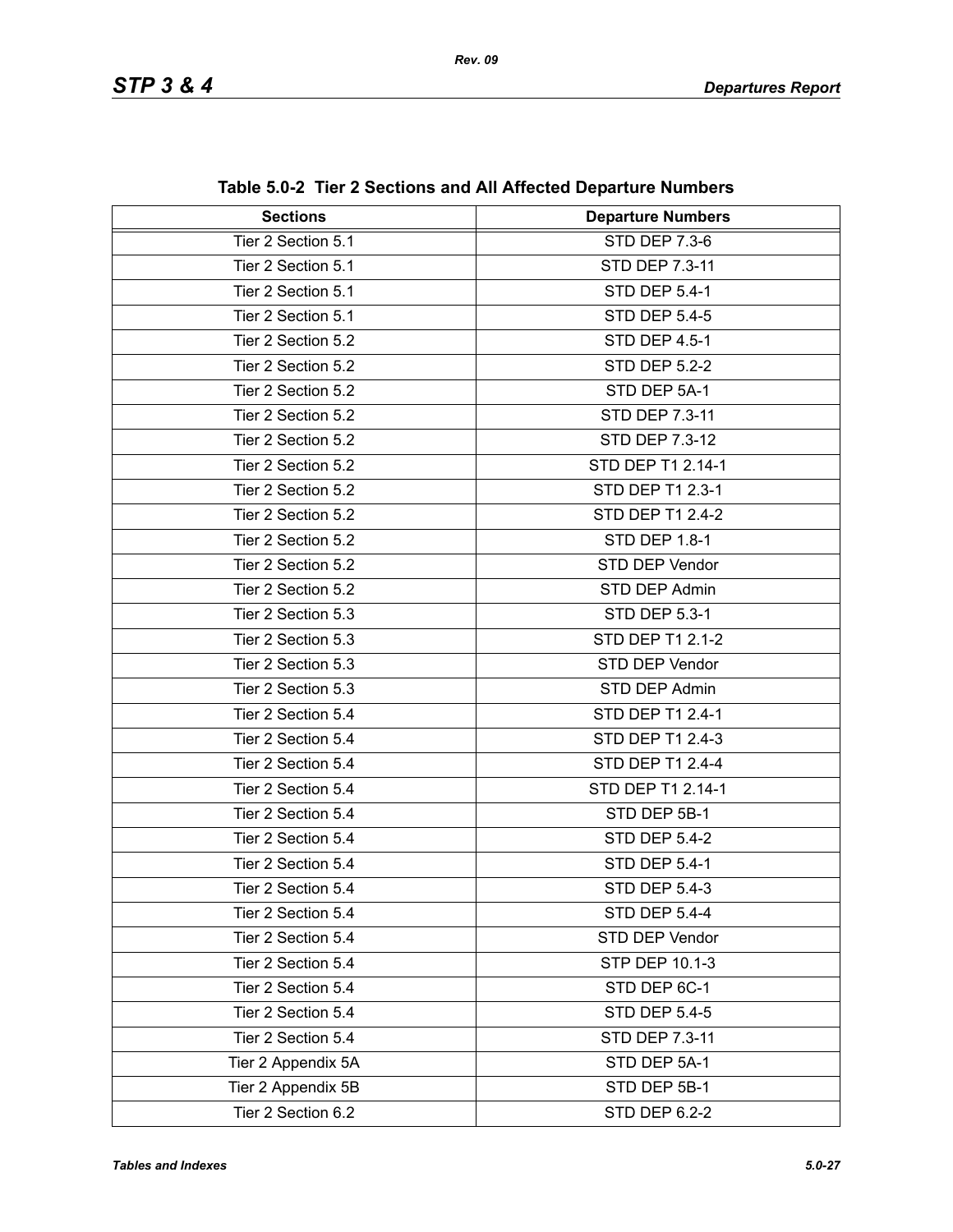| <b>Sections</b>    | <b>Departure Numbers</b> |
|--------------------|--------------------------|
| Tier 2 Section 6.2 | <b>STD DEP 6.2-3</b>     |
| Tier 2 Section 6.2 | <b>STD DEP 9.2-7</b>     |
| Tier 2 Section 6.2 | <b>STD DEP 9.2-9</b>     |
| Tier 2 Section 6.2 | <b>STD DEP 9.3-2</b>     |
| Tier 2 Section 6.2 | STD DEP T1 2.14-1        |
| Tier 2 Section 6.2 | <b>STD DEP T1 2.4-3</b>  |
| Tier 2 Section 6.2 | STD DEP T1 3.4-1         |
| Tier 2 Section 6.2 | STD DEP 6C-1             |
| Tier 2 Section 6.2 | STP DEP T1 2.4-2         |
| Tier 2 Section 6.2 | STD DEP T1 2.3-1         |
| Tier 2 Section 6.2 | <b>STD DEP T1 2.4-4</b>  |
| Tier 2 Section 6.3 | STD DEP T1 2.4-1         |
| Tier 2 Section 6.3 | STD DEP T1 2.4-3         |
| Tier 2 Section 6.3 | STD DEP 6C-1             |
| Tier 2 Section 6.3 | <b>STD DEP T1 2.4-4</b>  |
| Tier 2 Section 6.4 | STD DEP 9.4-2            |
| Tier 2 Section 6.5 | STD DEP T1 2.14-1        |
| Tier 2 Section 6.6 | STD DEP 6.6-1            |
| Tier 2 Section 6.6 | STD DEP T1 2.4-3         |
| Tier 2 Section 6.6 | STD DEP T1 2.14-1        |
| Tier 2 Section 6.6 | STD DEP T1 2.4-1         |
| Tier 2 Section 6.6 | STD DEP 6.6-2            |
| Tier 2 Appendix 6B | <b>STD DEP 7.1-1</b>     |
| Tier 2 Appendix 6C | STD DEP 6C-1             |
| Tier 2 Appendix 6C | STD DEP Vendor           |
| Tier 2 Appendix 6C | <b>STD DEP T1 2.4-4</b>  |
| Tier 2 Section 7.1 | STD DEP 1.8-1            |
| Tier 2 Section 7.1 | <b>STD DEP 7.1-1</b>     |
| Tier 2 Section 7.1 | <b>STD DEP 7.1-2</b>     |
| Tier 2 Section 7.1 | <b>STD DEP 7.4-1</b>     |
| Tier 2 Section 7.1 | STD DEP T1 2.14-1        |
| Tier 2 Section 7.1 | STD DEP T1 2.3-1         |
| Tier 2 Section 7.1 | STD DEP T1 3.4-1         |
| Tier 2 Section 7.1 | STD DEP Admin            |
| Tier 2 Section 7.2 | <b>STD DEP 1.8-1</b>     |
| Tier 2 Section 7.2 | <b>STD DEP 7.1-1</b>     |

**Table 5.0-2 Tier 2 Sections and All Affected Departure Numbers**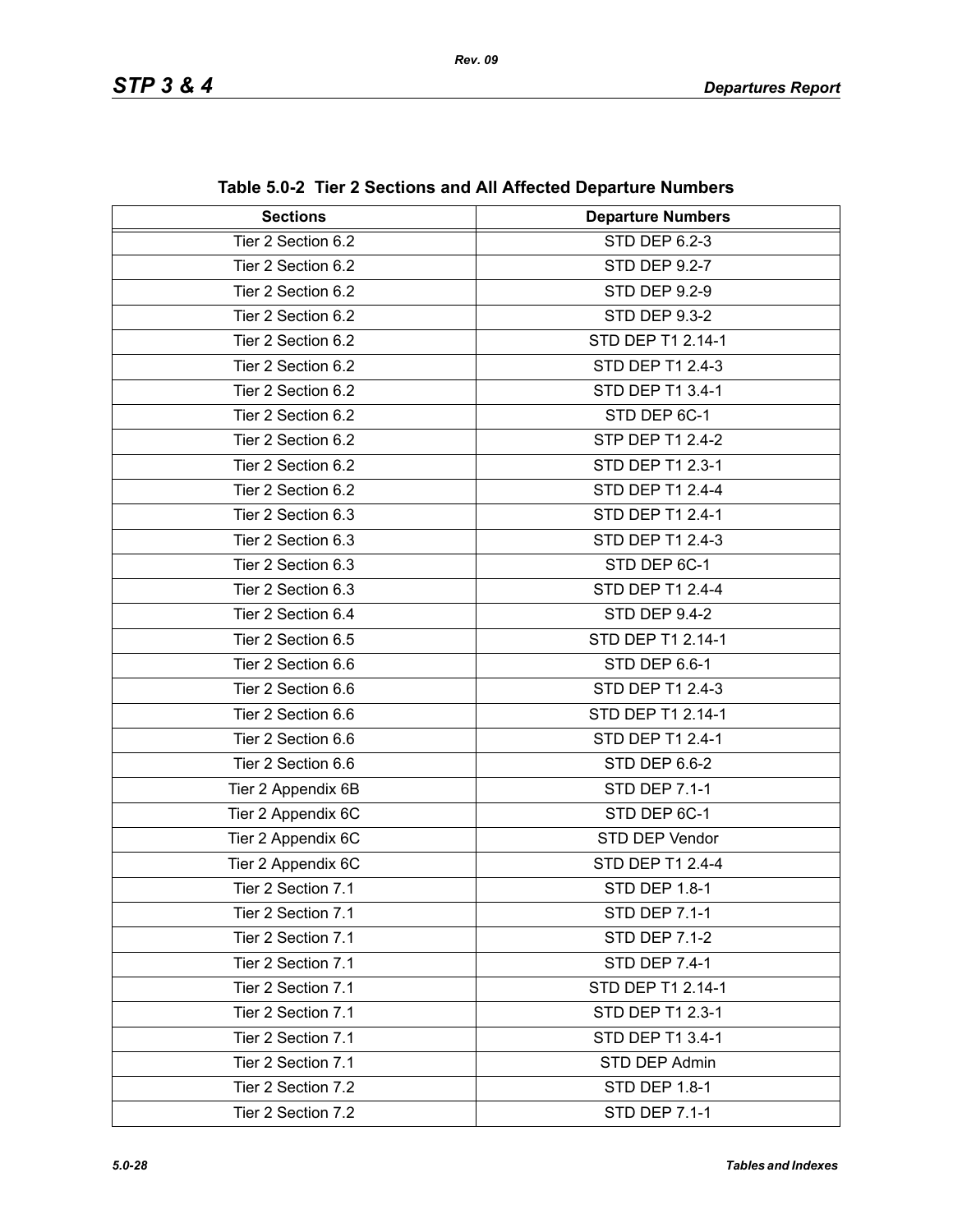| <b>Sections</b>    | <b>Departure Numbers</b> |
|--------------------|--------------------------|
| Tier 2 Section 7.2 | <b>STD DEP 7.2-4</b>     |
| Tier 2 Section 7.2 | <b>STD DEP 7.2-6</b>     |
| Tier 2 Section 7.2 | <b>STD DEP 8.3-1</b>     |
| Tier 2 Section 7.2 | STD DEP T1 2.3-1         |
| Tier 2 Section 7.2 | STD DEP T1 3.4-1         |
| Tier 2 Section 7.2 | STD DEP Admin            |
| Tier 2 Section 7.3 | <b>STD DEP 1.8-1</b>     |
| Tier 2 Section 7.3 | <b>STD DEP 7.1-1</b>     |
| Tier 2 Section 7.3 | <b>STD DEP 7.3-1</b>     |
| Tier 2 Section 7.3 | STD DEP 7.3-10           |
| Tier 2 Section 7.3 | STD DEP 7.3-11           |
| Tier 2 Section 7.3 | STD DEP 7.3-12           |
| Tier 2 Section 7.3 | STD DEP 7.3-13           |
| Tier 2 Section 7.3 | STD DEP 7.3-14           |
| Tier 2 Section 7.3 | STD DEP 7.3-15           |
| Tier 2 Section 7.3 | STD DEP 7.3-16           |
| Tier 2 Section 7.3 | STD DEP 7.3-17           |
| Tier 2 Section 7.3 | <b>STD DEP 7.3-2</b>     |
| Tier 2 Section 7.3 | <b>STD DEP 7.3-4</b>     |
| Tier 2 Section 7.3 | <b>STD DEP 7.3-5</b>     |
| Tier 2 Section 7.3 | <b>STD DEP 7.3-6</b>     |
| Tier 2 Section 7.3 | <b>STD DEP 7.3-7</b>     |
| Tier 2 Section 7.3 | <b>STD DEP 7.3-9</b>     |
| Tier 2 Section 7.3 | <b>STD DEP 7.7-2</b>     |
| Tier 2 Section 7.3 | STD DEP T1 2.14-1        |
| Tier 2 Section 7.3 | STD DEP T1 2.3-1         |
| Tier 2 Section 7.3 | STD DEP T1 2.4-1         |
| Tier 2 Section 7.3 | STD DEP T1 2.4-2         |
| Tier 2 Section 7.3 | STD DEP T1 2.4-3         |
| Tier 2 Section 7.3 | STD DEP T1 3.4-1         |
| Tier 2 Section 7.3 | <b>STP DEP 1.1-2</b>     |
| Tier 2 Section 7.3 | STD DEP Admin            |
| Tier 2 Section 7.4 | <b>STD DEP 1.8-1</b>     |
| Tier 2 Section 7.4 | <b>STD DEP 7.4-1</b>     |
| Tier 2 Section 7.4 | <b>STD DEP 7.4-2</b>     |
| Tier 2 Section 7.4 | STD DEP 8.3-1            |

**Table 5.0-2 Tier 2 Sections and All Affected Departure Numbers**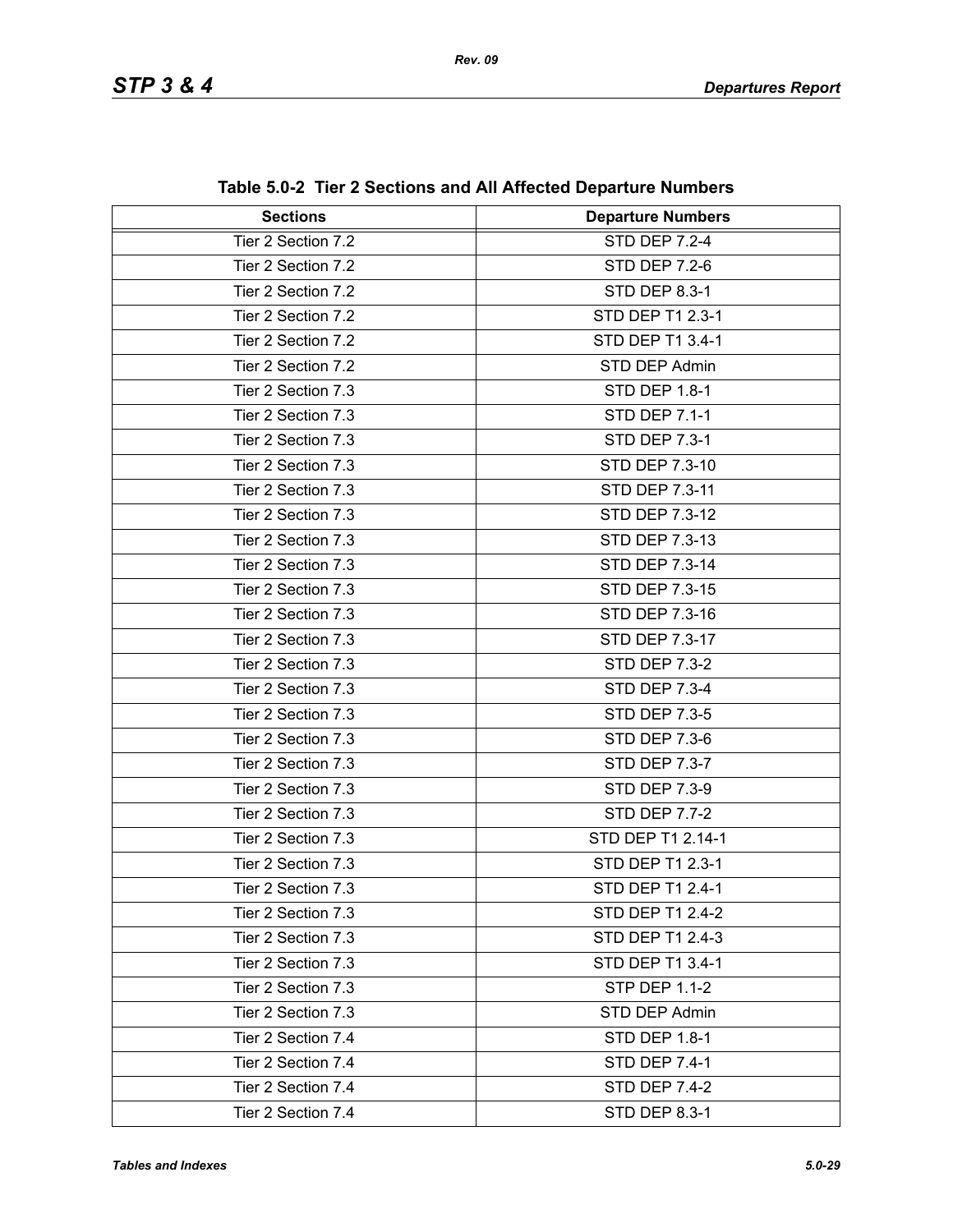| <b>Sections</b>    | <b>Departure Numbers</b> |
|--------------------|--------------------------|
| Tier 2 Section 7.4 | STD DEP T1 2.14-1        |
| Tier 2 Section 7.4 | STD DEP T1 2.4-1         |
| Tier 2 Section 7.4 | STD DEP T1 3.4-1         |
| Tier 2 Section 7.4 | <b>STP DEP 1.1-2</b>     |
| Tier 2 Section 7.4 | STD DEP Admin            |
| Tier 2 Section 7.5 | <b>STD DEP 1.8-1</b>     |
| Tier 2 Section 7.5 | STD DEP 11.5-1           |
| Tier 2 Section 7.5 | <b>STD DEP 7.5-1</b>     |
| Tier 2 Section 7.5 | STD DEP T1 2.14-1        |
| Tier 2 Section 7.5 | STD DEP T1 2.3-1         |
| Tier 2 Section 7.5 | STD DEP Admin            |
| Tier 2 Section 7.6 | <b>STD DEP 1.8-1</b>     |
| Tier 2 Section 7.6 | STD DEP 11.5-1           |
| Tier 2 Section 7.6 | <b>STD DEP 7.1-1</b>     |
| Tier 2 Section 7.6 | <b>STD DEP 7.1-2</b>     |
| Tier 2 Section 7.6 | <b>STD DEP 7.6-1</b>     |
| Tier 2 Section 7.6 | <b>STD DEP 7.6-2</b>     |
| Tier 2 Section 7.6 | <b>STD DEP 7.6-3</b>     |
| Tier 2 Section 7.6 | <b>STD DEP 7.6-4</b>     |
| Tier 2 Section 7.6 | STD DEP T1 2.14-1        |
| Tier 2 Section 7.6 | STD DEP T1 3.4-1         |
| Tier 2 Section 7.6 | <b>STP DEP 1.1-2</b>     |
| Tier 2 Section 7.6 | STD DEP T1 2.2-1         |
| Tier 2 Section 7.6 | STD DEP T1 2.3-1         |
| Tier 2 Section 7.6 | STD DEP Admin            |
| Tier 2 Section 7.7 | <b>STD DEP 1.8-1</b>     |
| Tier 2 Section 7.7 | STD DEP 5.4-1            |
| Tier 2 Section 7.7 | <b>STD DEP 7.7-1</b>     |
| Tier 2 Section 7.7 | STD DEP 7.7-10           |
| Tier 2 Section 7.7 | STD DEP 7.7-11           |
| Tier 2 Section 7.7 | STD DEP 7.7-12           |
| Tier 2 Section 7.7 | STD DEP 7.7-13           |
| Tier 2 Section 7.7 | STD DEP 7.7-18           |
| Tier 2 Section 7.7 | <b>STD DEP 7.7-2</b>     |
| Tier 2 Section 7.7 | STD DEP 7.7-20           |
| Tier 2 Section 7.7 | STD DEP 7.7-22           |

**Table 5.0-2 Tier 2 Sections and All Affected Departure Numbers**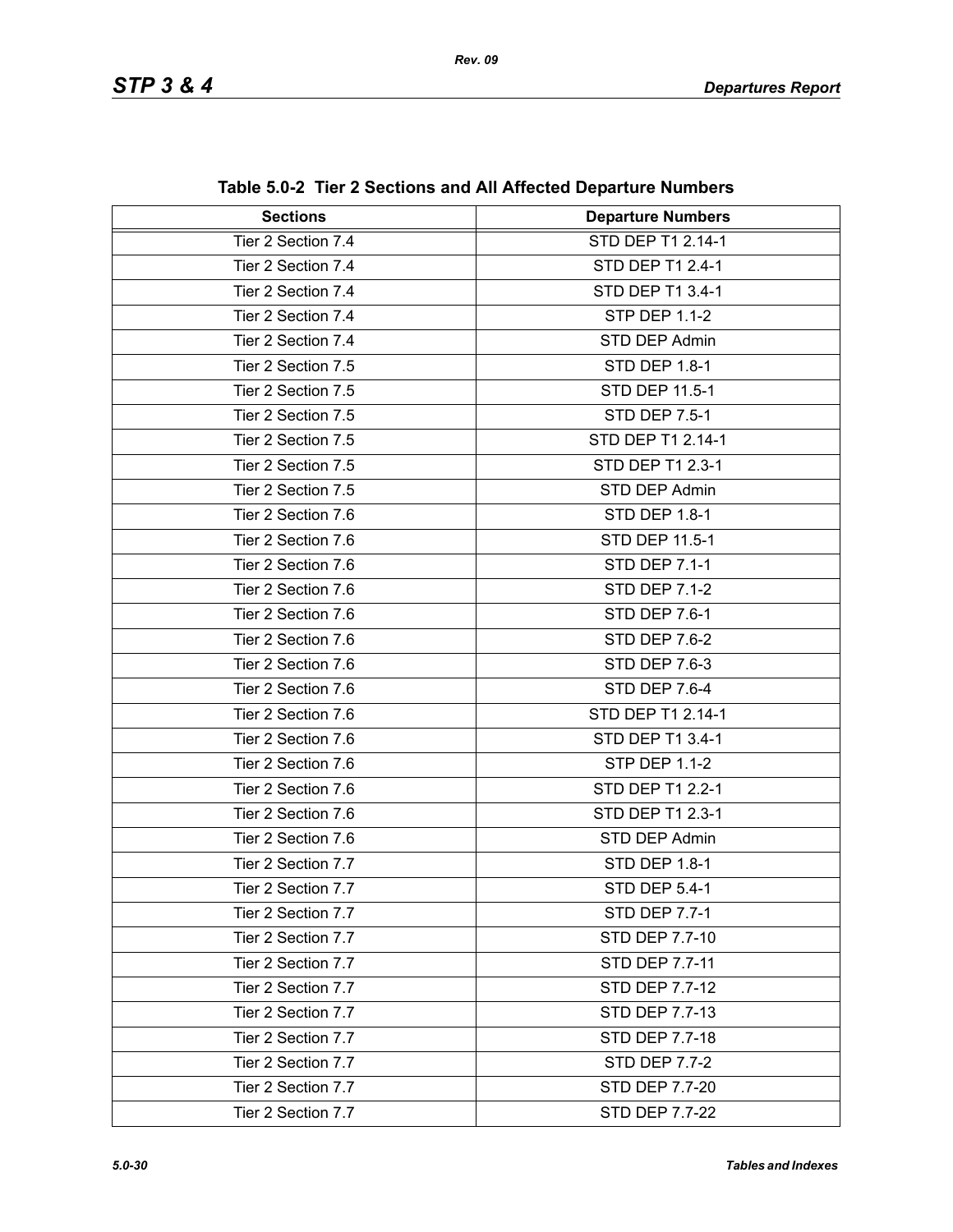| <b>Sections</b>    | <b>Departure Numbers</b> |
|--------------------|--------------------------|
| Tier 2 Section 7.7 | STD DEP 7.7-23           |
| Tier 2 Section 7.7 | <b>STD DEP 7.7-24</b>    |
| Tier 2 Section 7.7 | <b>STD DEP 7.7-27</b>    |
| Tier 2 Section 7.7 | <b>STD DEP 7.7-3</b>     |
| Tier 2 Section 7.7 | <b>STD DEP 7.7-4</b>     |
| Tier 2 Section 7.7 | <b>STD DEP 7.7-5</b>     |
| Tier 2 Section 7.7 | <b>STD DEP 7.7-6</b>     |
| Tier 2 Section 7.7 | <b>STD DEP 7.7-7</b>     |
| Tier 2 Section 7.7 | <b>STD DEP 7.7-9</b>     |
| Tier 2 Section 7.7 | STD DEP 8.3-1            |
| Tier 2 Section 7.7 | <b>STD DEP 9.5-3</b>     |
| Tier 2 Section 7.7 | STD DEP T1 3.4-1         |
| Tier 2 Section 7.7 | <b>STD DEP 10.4-5</b>    |
| Tier 2 Section 7.7 | STD DEP Admin            |
| Tier 2 Section 7.8 | STD DEP T1 3.4-1         |
| Tier 2 Appendix 7A | STD DEP 1.8-1            |
| Tier 2 Appendix 7A | <b>STD DEP 7.7-1</b>     |
| Tier 2 Appendix 7A | STD DEP T1 3.4-1         |
| Tier 2 Appendix 7A | STD DEP T1 2.14-1        |
| Tier 2 Appendix 7A | STD DEP Admin            |
| Tier 2 Appendix 7C | STD DEP T1 3.4-1         |
| Tier 2 Appendix 7C | STD DEP Admin            |
| Tier 2 Section 8.1 | STD DEP 8.3-1            |
| Tier 2 Section 8.1 | STD DEP T1 2.12-2        |
| Tier 2 Section 8.1 | STD DEP T1 2.4-2         |
| Tier 2 Section 8.1 | <b>STP DEP 1.1-2</b>     |
| Tier 2 Section 8.1 | STD DEP 9.5-1            |
| Tier 2 Section 8.2 | <b>STD DEP 8.3-1</b>     |
| Tier 2 Section 8.2 | <b>STP DEP 1.1-2</b>     |
| Tier 2 Section 8.2 | <b>STP DEP 8.2-1</b>     |
| Tier 2 Section 8.3 | STD DEP 8.3-1            |
| Tier 2 Section 8.3 | STP DEP 10.2-1           |
| Tier 2 Section 8.3 | STD DEP T1 2.12-2        |
| Tier 2 Section 8.3 | STD DEP T1 2.4-2         |
| Tier 2 Section 8.3 | STD DEP T1 2.14-1        |
| Tier 2 Section 8.3 | <b>STP DEP 1.1-2</b>     |

**Table 5.0-2 Tier 2 Sections and All Affected Departure Numbers**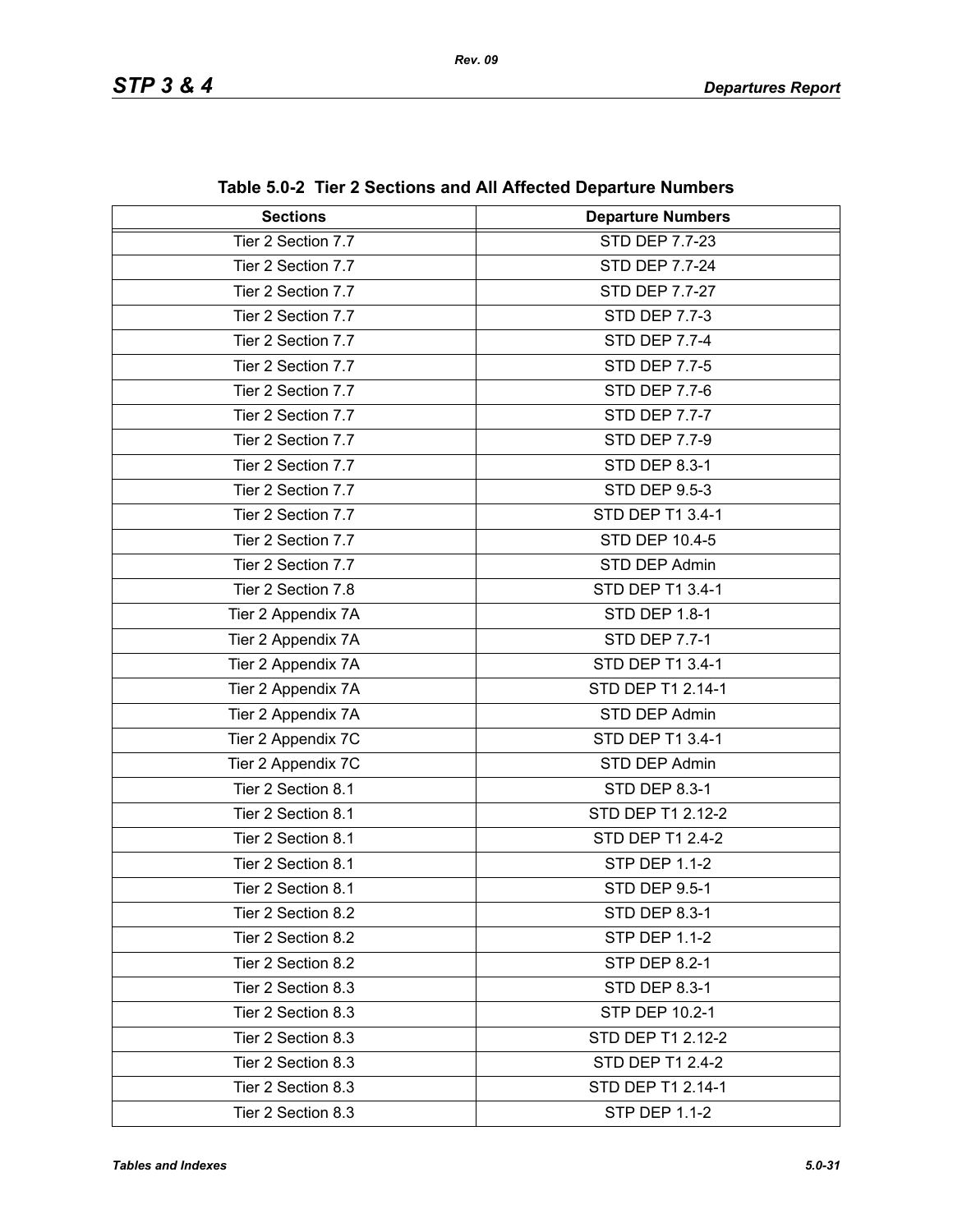| <b>Sections</b>    | <b>Departure Numbers</b> |
|--------------------|--------------------------|
| Tier 2 Section 8.3 | STP DEP 8.3-3            |
| Tier 2 Section 8.3 | <b>STD DEP 9.5-1</b>     |
| Tier 2 Appendix 8A | STD DEP 8A.1-1           |
| Tier 2 Appendix 8A | <b>STP DEP 1.1-2</b>     |
| Tier 2 Section 9.1 | STD DEP 9.1-1            |
| Tier 2 Section 9.1 | STD DEP T1 2.4-1         |
| Tier 2 Section 9.1 | STP DEP T1 2.5-1         |
| Tier 2 Section 9.2 | <b>STD DEP 9.2-1</b>     |
| Tier 2 Section 9.2 | <b>STD DEP 9.2-7</b>     |
| Tier 2 Section 9.2 | <b>STD DEP 9.4-7</b>     |
| Tier 2 Section 9.2 | STD DEP T1 2.14-1        |
| Tier 2 Section 9.2 | <b>STP DEP 1.1-2</b>     |
| Tier 2 Section 9.2 | STD DEP 1.8-1            |
| Tier 2 Section 9.2 | <b>STP DEP 9.2-2</b>     |
| Tier 2 Section 9.2 | STP DEP 9.2-3            |
| Tier 2 Section 9.2 | <b>STP DEP 9.2-5</b>     |
| Tier 2 Section 9.2 | <b>STP DEP 9.2-8</b>     |
| Tier 2 Section 9.2 | <b>STD DEP 9.2-9</b>     |
| Tier 2 Section 9.2 | STP DEP 9.2-10           |
| Tier 2 Section 9.2 | STD DEP 9.4-4            |
| Tier 2 Section 9.2 | <b>STP DEP 9.4-8</b>     |
| Tier 2 Section 9.3 | <b>STP DEP 1.1-2</b>     |
| Tier 2 Section 9.3 | STD DEP 9.3-1            |
| Tier 2 Section 9.3 | <b>STD DEP 9.3-2</b>     |
| Tier 2 Section 9.3 | STP DEP 9.3-3            |
| Tier 2 Section 9.4 | <b>STP DEP 9.4-1</b>     |
| Tier 2 Section 9.4 | <b>STD DEP 9.4-2</b>     |
| Tier 2 Section 9.4 | STP DEP 9.4-3            |
| Tier 2 Section 9.4 | <b>STD DEP 9.2-7</b>     |
| Tier 2 Section 9.4 | <b>STD DEP 9.2-9</b>     |
| Tier 2 Section 9.4 | STD DEP 9.4-4            |
| Tier 2 Section 9.4 | <b>STD DEP 9.4-5</b>     |
| Tier 2 Section 9.4 | STD DEP 9.4-7            |
| Tier 2 Section 9.4 | STD DEP 9.4-6            |
| Tier 2 Section 9.4 | <b>STD DEP 9.4-9</b>     |
| Tier 2 Section 9.4 | STD DEP T1 2.14-1        |

**Table 5.0-2 Tier 2 Sections and All Affected Departure Numbers**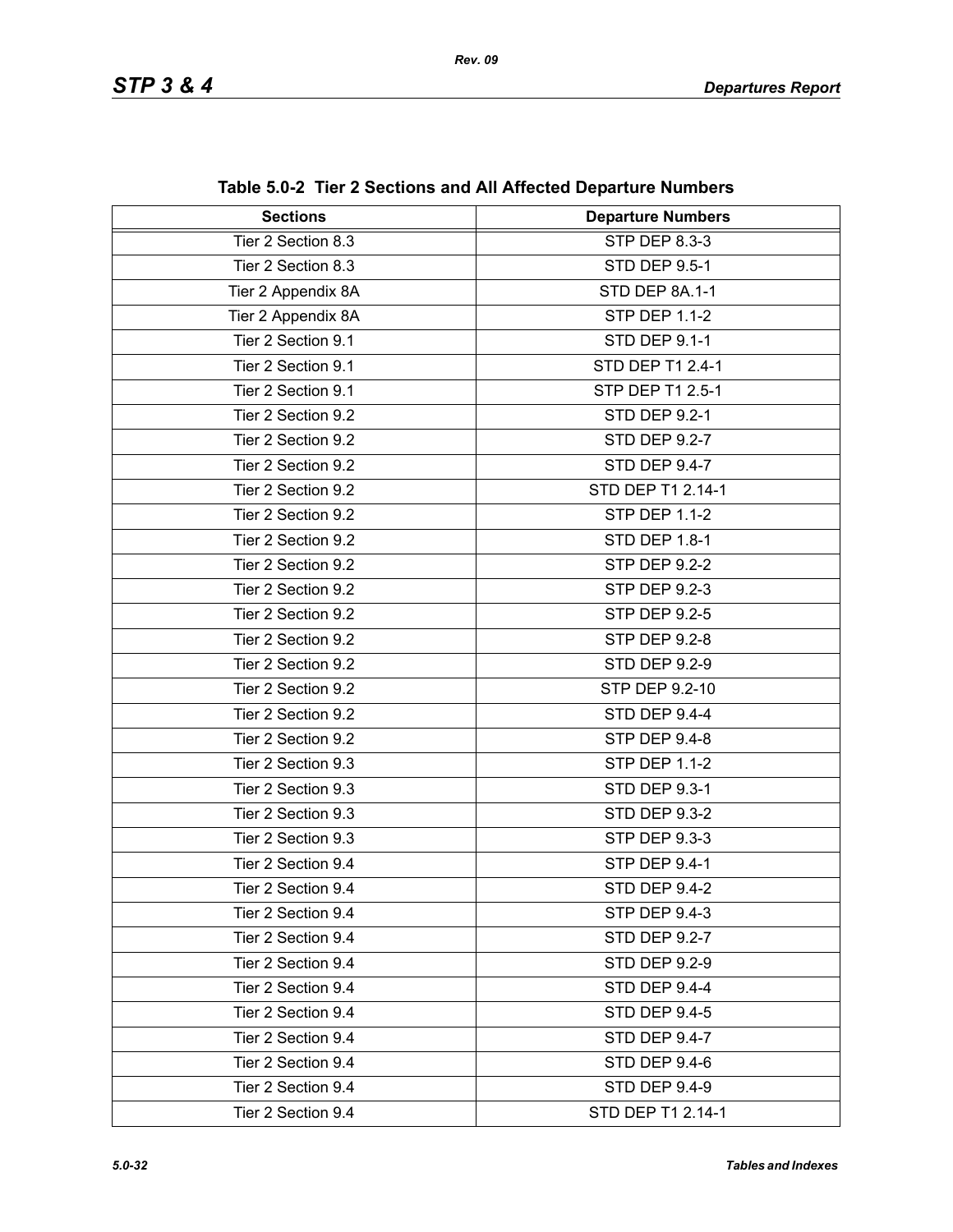| able $3.0 - 2$ . Here there occuping and All Affected Departure Numbers |                          |  |
|-------------------------------------------------------------------------|--------------------------|--|
| <b>Sections</b>                                                         | <b>Departure Numbers</b> |  |
| Tier 2 Section 9.4                                                      | <b>STD DEP T1 2.15-2</b> |  |
| Tier 2 Section 9.4                                                      | STP DEP T1 5.0-1         |  |
| Tier 2 Section 9.4                                                      | STP DEP 9.4-8            |  |
| Tier 2 Section 9.5                                                      | STD DEP T1 3.4-1         |  |
| Tier 2 Section 9.5                                                      | <b>STD DEP 8.3-1</b>     |  |
| Tier 2 Section 9.5                                                      | STD DEP 9.4-2            |  |
| Tier 2 Section 9.5                                                      | <b>STD DEP 9.5-1</b>     |  |
| Tier 2 Section 9.5                                                      | <b>STD DEP 9.5-2</b>     |  |
| Tier 2 Section 9.5                                                      | <b>STD DEP 9.5-3</b>     |  |
| Tier 2 Section 9.5                                                      | <b>STD DEP 9.5-4</b>     |  |
| Tier 2 Section 9.5                                                      | <b>STP DEP 1.1-2</b>     |  |
| Tier 2 Section 9.5                                                      | <b>STP DEP 9.5-6</b>     |  |
| Tier 2 Section 9.5                                                      | <b>STP DEP 9.5-7</b>     |  |
| Tier 2 Appendix 9A                                                      | <b>STP DEP 1.2-1</b>     |  |
| Tier 2 Appendix 9A                                                      | <b>STD DEP 3.8-1</b>     |  |
| Tier 2 Appendix 9A                                                      | STD DEP T1 2.4-1         |  |
| Tier 2 Appendix 9A                                                      | STD DEP T1 2.14-1        |  |
| Tier 2 Appendix 9A                                                      | STP DEP 11.5-1           |  |
| Tier 2 Appendix 9A                                                      | <b>STP DEP 1.2-2</b>     |  |
| Tier 2 Appendix 9A                                                      | STD DEP T1 2.4-3         |  |
| Tier 2 Appendix 9A                                                      | STD DEP T1 3.4-1         |  |
| Tier 2 Appendix 9B                                                      | STD DEP T1 3.4-1         |  |
| Tier 2 Appendix 9C                                                      | <b>STD DEP 1.8.1</b>     |  |
| Tier 2 Section 10.1                                                     | STD DEP T1 3.4-1         |  |
| Tier 2 Section 10.1                                                     | <b>STD DEP 9.2-3</b>     |  |
| Tier 2 Section 10.1                                                     | <b>STP DEP 10.1-1</b>    |  |
| Tier 2 Section 10.1                                                     | STP DEP 10.1-2           |  |
| Tier 2 Section 10.1                                                     | <b>STP DEP 10.1-3</b>    |  |
| Tier 2 Section 10.1                                                     | STP DEP 10.1-4           |  |
| Tier 2 Section 10.1                                                     | STP DEP 10.2-1           |  |
| Tier 2 Section 10.1                                                     | <b>STP DEP 10.4-2</b>    |  |
| Tier 2 Section 10.1                                                     | STP DEP 10.4-5           |  |
| Tier 2 Section 10.2                                                     | STD DEP T1 2.4-2         |  |
| Tier 2 Section 10.2                                                     | <b>STP DEP 1.1-2</b>     |  |
| Tier 2 Section 10.2                                                     | STP DEP 10.2-1           |  |
| Tier 2 Section 10.2                                                     | STP DEP 10.2-2           |  |

**Table 5.0-2 Tier 2 Sections and All Affected Departure Numbers**

*Rev. 09*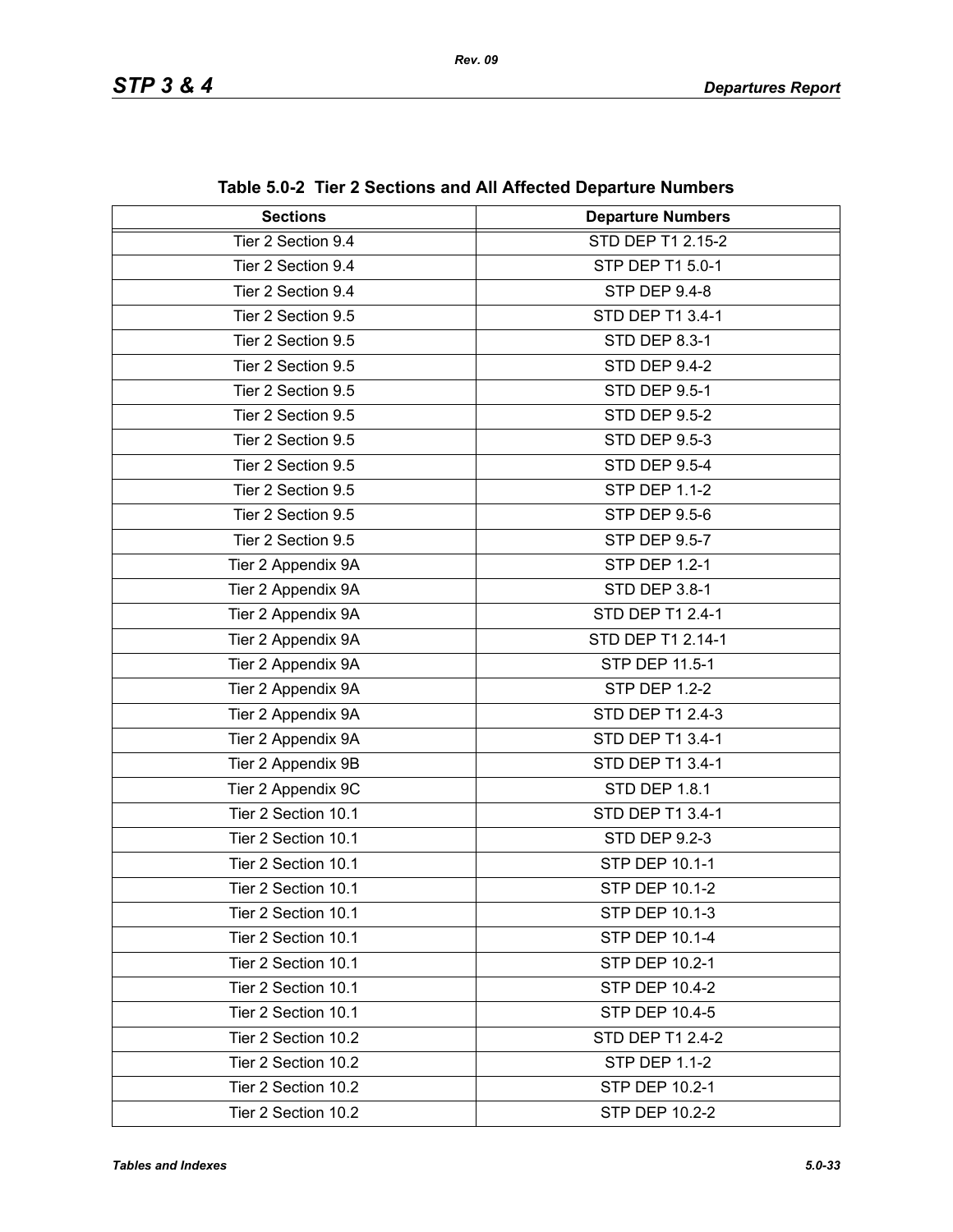| <b>Sections</b>     | <b>Departure Numbers</b> |  |
|---------------------|--------------------------|--|
| Tier 2 Section 10.2 | STP DEP 10.2-3           |  |
| Tier 2 Section 10.2 | STP DEP 10.2-4           |  |
| Tier 2 Section 10.3 | STP DEP 10.2-1           |  |
| Tier 2 Section 10.3 | STD DEP 10.3-1           |  |
| Tier 2 Section 10.3 | STP DEP 10.4-1           |  |
| Tier 2 Section 10.3 | STP DEP 10.4-3           |  |
| Tier 2 Section 10.4 | <b>STP DEP 1.2-2</b>     |  |
| Tier 2 Section 10.4 | <b>STD DEP 7.7-3</b>     |  |
| Tier 2 Section 10.4 | <b>STD DEP 10.4-6</b>    |  |
| Tier 2 Section 10.4 | STD DEP 10.4-7           |  |
| Tier 2 Section 10.4 | STD DEP T1 3.4-1         |  |
| Tier 2 Section 10.4 | <b>STD DEP 9.2-3</b>     |  |
| Tier 2 Section 10.4 | STP DEP 10.4-1           |  |
| Tier 2 Section 10.4 | STP DEP 10.4-2           |  |
| Tier 2 Section 10.4 | STP DEP 10.4-3           |  |
| Tier 2 Section 10.4 | STP DEP 10.4-5           |  |
| Tier 2 Section 11.1 | STP DEP 10.1-3           |  |
| Tier 2 Section 11.2 | STD DEP 11.2-1           |  |
| Tier 2 Section 11.3 | STD DEP 10.4-5           |  |
| Tier 2 Section 11.3 | STD DEP 11.3-1           |  |
| Tier 2 Section 11.3 | STP DEP 10.4-3           |  |
| Tier 2 Section 11.4 | STD DEP 11.4-1           |  |
| Tier 2 Section 11.5 | STD DEP 11.5-1           |  |
| Tier 2 Section 11.5 | STD DEP 7.1-1            |  |
| Tier 2 Section 11.5 | STD DEP T1 3.4-1         |  |
| Tier 2 Section 11.5 | STD DEP T1 2.3-1         |  |
| Tier 2 Section 12.2 | STD DEP 11.2-1           |  |
| Tier 2 Section 12.2 | STD DEP 11.4-1           |  |
| Tier 2 Section 12.2 | <b>STD DEP 5.4-1</b>     |  |
| Tier 2 Section 12.2 | STD DEP T1 2.15-1        |  |
| Tier 2 Section 12.2 | STD DEP 12.2-1           |  |
| Tier 2 Section 12.3 | <b>STD DEP 1.8-1</b>     |  |
| Tier 2 Section 12.3 | STP DEP 11.5-1           |  |
| Tier 2 Section 12.3 | STD DEP T1 2.14-1        |  |
| Tier 2 Section 12.3 | STD DEP 12.3-1           |  |
| Tier 2 Section 12.3 | STD DEP 12.3-3           |  |

**Table 5.0-2 Tier 2 Sections and All Affected Departure Numbers**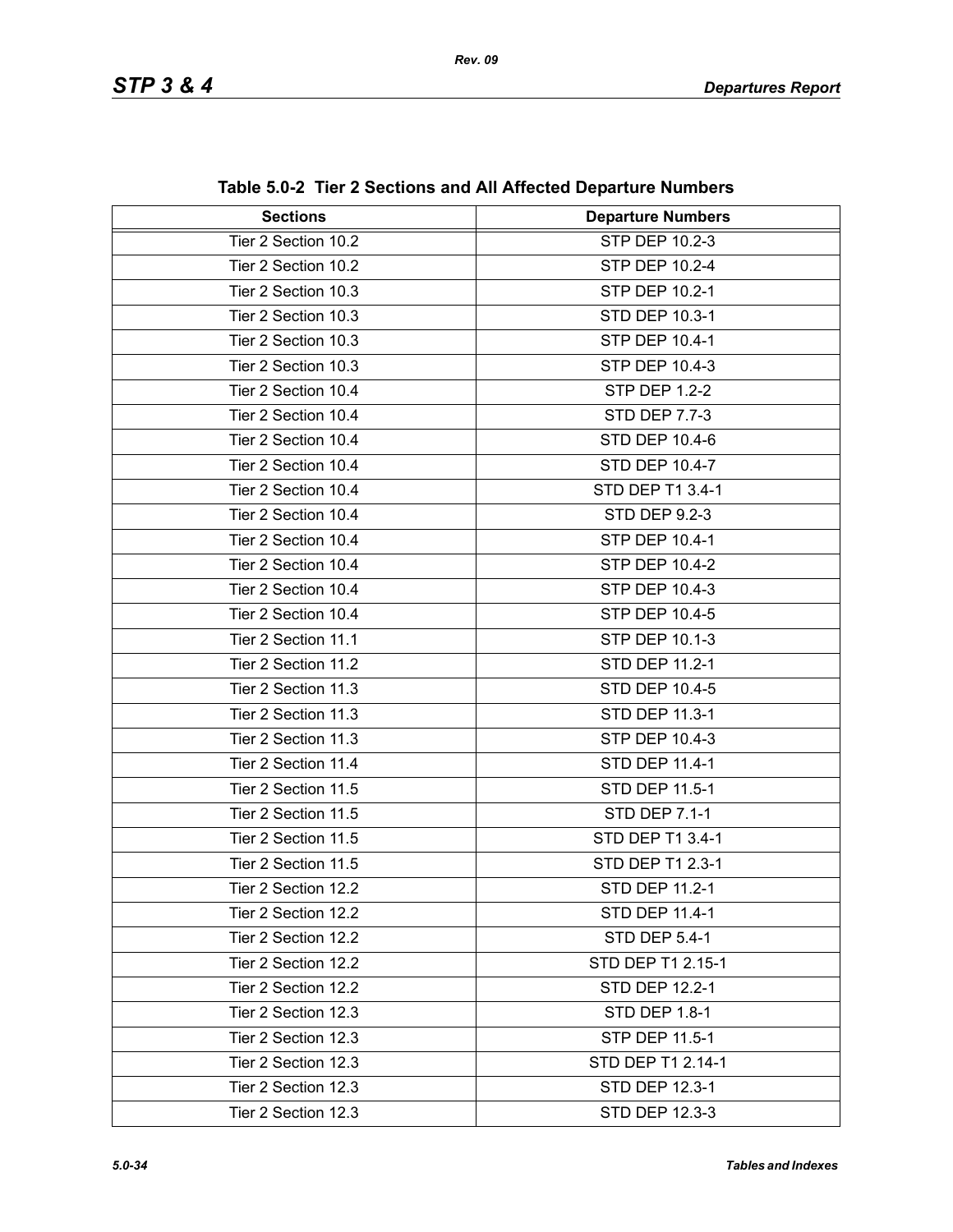| <b>Sections</b>           | <b>Departure Numbers</b> |  |
|---------------------------|--------------------------|--|
| Tier 2 Section 12.3       | STD DEP 12.3-4           |  |
| Tier 2 Section 12.3       | STD DEP 3.8-1            |  |
| Tier 2 Section 12.3       | STD DEP T1 3.4-1         |  |
| Tier 2 Section 12.3       | <b>STP DEP 1.2-2</b>     |  |
| Tier 2 Section 12.3       | <b>STP DEP 9.4-1</b>     |  |
| Tier 2 Section 12.3       | STP DEP T1 2.5-1         |  |
| Tier 2 Section 12.4       | STD DEP 11.2-1           |  |
| Tier 2 Section 12.4       | <b>STD DEP 9.1-1</b>     |  |
| Tier 2 Section 13.5       | STD DEP T1 2.14-1        |  |
| Tier 2 Section 14.2       | STP DEP 10.2-1           |  |
| Tier 2 Section 14.2       | STD DEP 11.2-1           |  |
| Tier 2 Section 14.2       | STD DEP 11.4-1           |  |
| Tier 2 Section 14.2       | <b>STD DEP 14.2-1</b>    |  |
| Tier 2 Section 14.2       | STD DEP 8.3-1            |  |
| Tier 2 Section 14.2       | <b>STD DEP 9.1-1</b>     |  |
| Tier 2 Section 14.2       | STD DEP T1 2.14-1        |  |
| Tier 2 Section 14.2       | STD DEP T1 2.4-3         |  |
| Tier 2 Section 14.2       | <b>STD DEP T1 2.4-4</b>  |  |
| Tier 2 Section 14.2       | STD DEP T1 3.4-1         |  |
| Tier 2 Section 14.2       | <b>STD DEP 9.5-1</b>     |  |
| Tier 2 Section 14.2       | STD DEP 4.6-1            |  |
| Tier 2 Section 14.3       | STD DEP T1 2.15-1        |  |
| Tier 2 Section 15.2       | <b>STD DEP 8.3-1</b>     |  |
| Tier 2 Section 15.2       | <b>STD DEP T1 2.3-1</b>  |  |
| Tier 2 Section 15.6       | <b>STD DEP 15.6-1</b>    |  |
| Tier 2 Section 15.7       | STD DEP 11.3-1           |  |
| Tier 2 Section 15.7       | STD DEP T1 2.15-1        |  |
| Tier 2 Appendix 15A       | STD DEP T1 2.14-1        |  |
| Tier 2 Appendix 15B       | STD DEP 7.7-1            |  |
| Tier 2 Appendix 15B       | STD DEP T1 3.4-1         |  |
| Tier 2 Appendix 15E       | STD DEP T1 3.4-1         |  |
| Tier 2 Section 16.1.0     | STD DEP T1 3.4-1         |  |
| Tier 2 Section 16.2.0     | STD DEP 16.2-1           |  |
| Tier 2 Section 16.3.0     | STD DEP 16.3-1           |  |
| Tier 2 Section 16.3.2.3   | STD DEP 16.3-95          |  |
| Tier 2 Section 16.3.3.1.1 | STD DEP 16.3-84          |  |

**Table 5.0-2 Tier 2 Sections and All Affected Departure Numbers**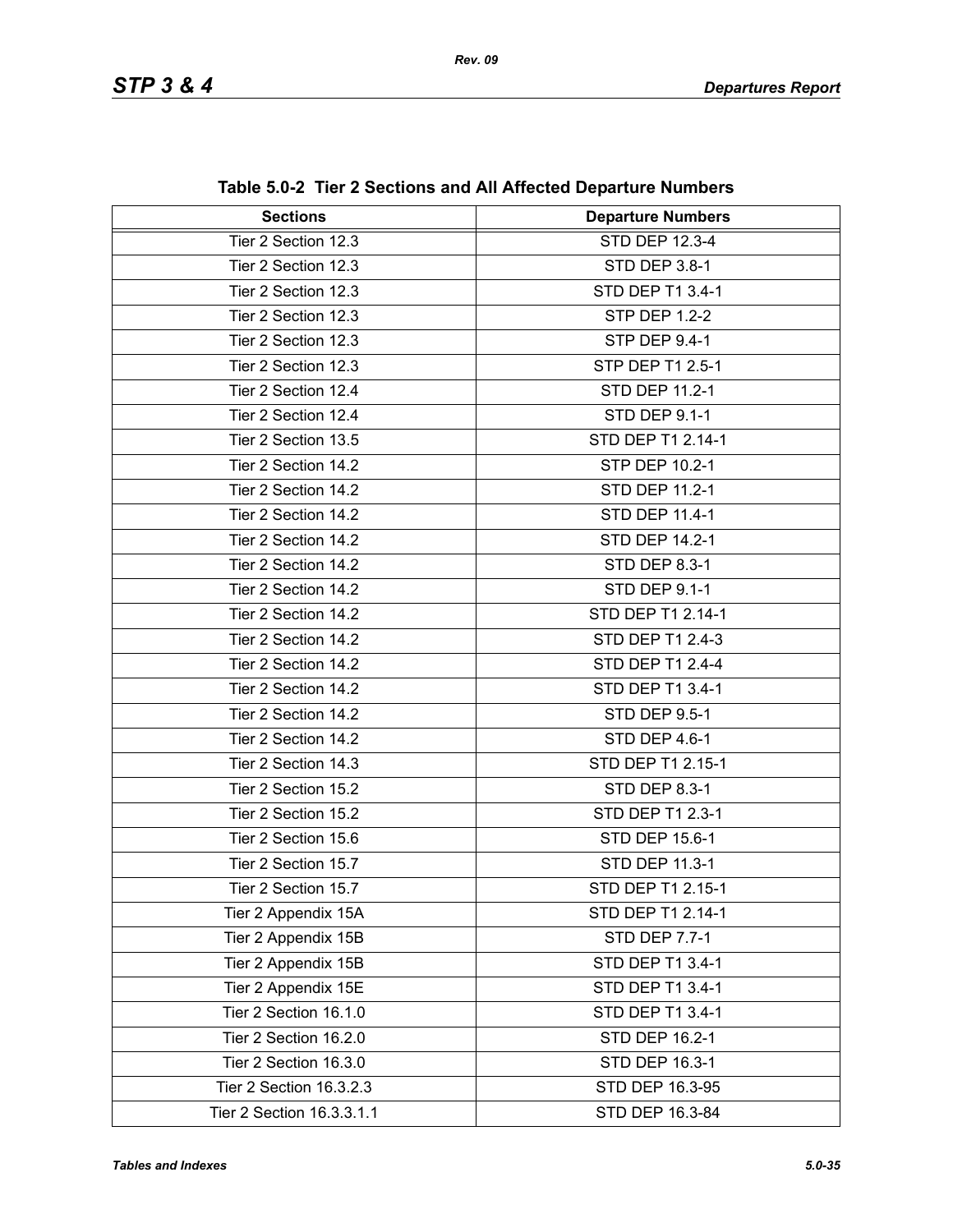| <b>Sections</b>           | <b>Departure Numbers</b> |  |
|---------------------------|--------------------------|--|
| Tier 2 Section 16.3.3.1.1 | STD DEP T1 2.3-1         |  |
| Tier 2 Section 16.3.3.1.1 | STD DEP T1 2.4-2         |  |
| Tier 2 Section 16.3.3.1.1 | <b>STD DEP T1 2.4-3</b>  |  |
| Tier 2 Section 16.3.3.1.2 | STD DEP 16.3-81          |  |
| Tier 2 Section 16.3.3.1.4 | STD DEP 16.3-50          |  |
| Tier 2 Section 16.3.3.1.4 | STD DEP 16.3-86          |  |
| Tier 2 Section 16.3.3.1.4 | STD DEP 16.3-94          |  |
| Tier 2 Section 16.3.3.1.4 | STD DEP 16.3-98          |  |
| Tier 2 Section 16.3.3.1.4 | STD DEP 8.3-1            |  |
| Tier 2 Section 16.3.3.1.4 | STD DEP T1 2.4-2         |  |
| Tier 2 Section 16.3.3.1.4 | STD DEP T1 2.4-3         |  |
| Tier 2 Section 16.3.3.1.4 | STD DEP T1 3.4-1         |  |
| Tier 2 Section 16.3.3.3.1 | STD DEP T1 3.4-1         |  |
| Tier 2 Section 16.3.3.5.1 | STD DEP 16.3-64          |  |
| Tier 2 Section 16.3.3.5.1 | STD DEP 16.3-65          |  |
| Tier 2 Section 16.3.3.6.1 | STD DEP 16.3-78          |  |
| Tier 2 Section 16.3.3.6.1 | <b>STD DEP 7.5-1</b>     |  |
| Tier 2 Section 16.3.3.6.1 | STD DEP T1 2.14-1        |  |
| Tier 2 Section 16.3.3.6.1 | STD DEP T1 2.3-1         |  |
| Tier 2 Section 16.3.3.6.2 | STD DEP 16.3-59          |  |
| Tier 2 Section 16.3.3.6.2 | STD DEP 16.3-60          |  |
| Tier 2 Section 16.3.3.6.2 | STD DEP T1 2.14-1        |  |
| Tier 2 Section 16.3.3.7.1 | STD DEP 16.3-61          |  |
| Tier 2 Section 16.3.4.1   | STD DEP 16.3-5           |  |
| Tier 2 Section 16.3.4.1   | STD DEP 16.3-96          |  |
| Tier 2 Section 16.3.4.3   | STD DEP 7.3-12           |  |
| Tier 2 Section 16.3.5.1   | STD DEP 8.3-1            |  |
| Tier 2 Section 16.3.6.1.2 | STD DEP 16.3-69          |  |
| Tier 2 Section 16.3.6.2.1 | STD DEP 16.3-32          |  |
| Tier 2 Section 16.3.6.3.1 | STD DEP T1 2.14-1        |  |
| Tier 2 Section 16.3.6.4.1 | STD DEP 16.3-29          |  |
| Tier 2 Section 16.3.7.1   | STD DEP 16.3-16          |  |
| Tier 2 Section 16.3.7.2   | STD DEP 16.3-16          |  |
| Tier 2 Section 16.3.7.2   | STD DEP 16.3-46          |  |
| Tier 2 Section 16.3.7.3   | STD DEP 16.3-16          |  |
| Tier 2 Section 16.3.7.3   | STD DEP 16.3-46          |  |

**Table 5.0-2 Tier 2 Sections and All Affected Departure Numbers**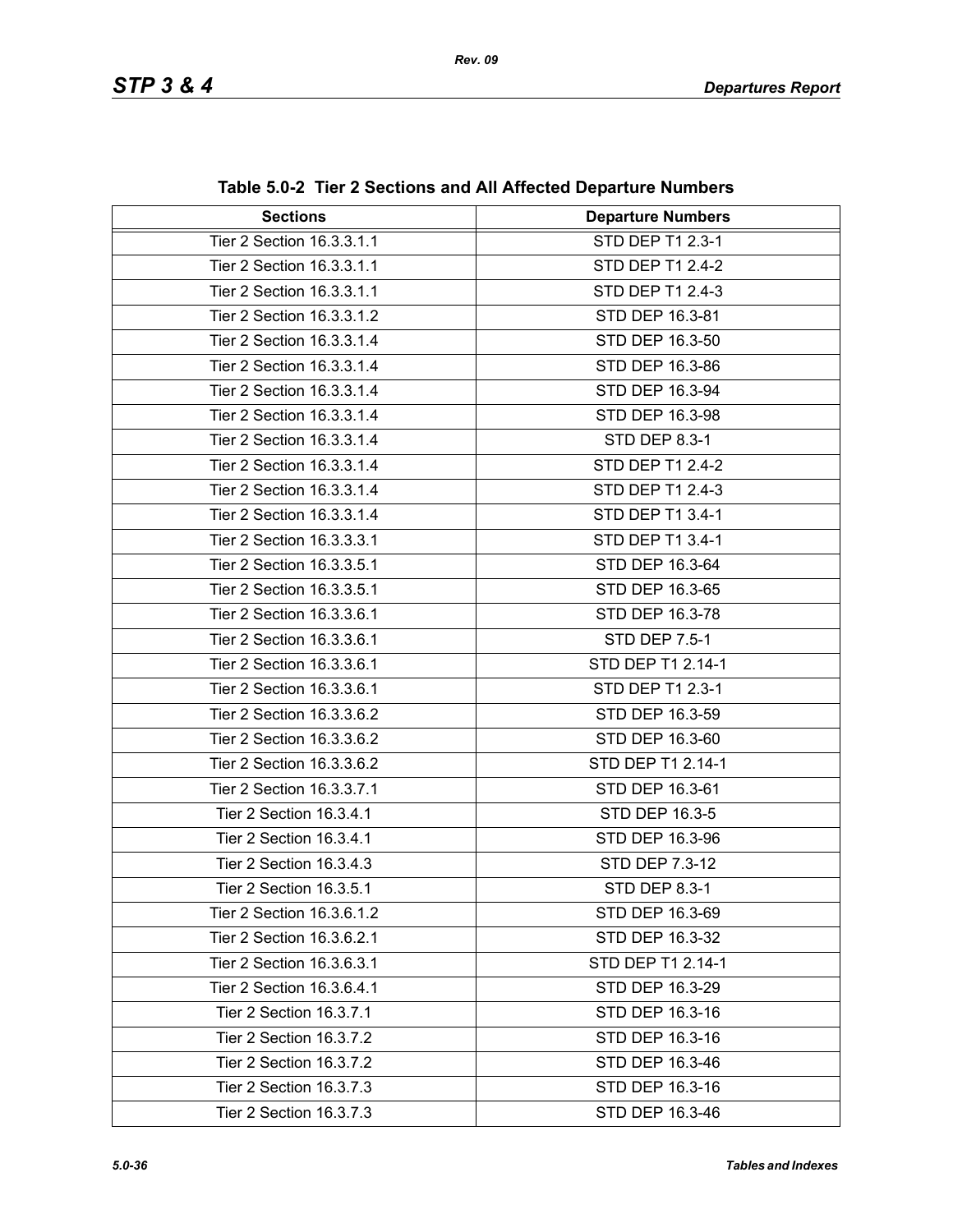| <b>Sections</b>            | $\frac{1}{2}$ . The Educations and functions before the names is<br><b>Departure Numbers</b> |  |
|----------------------------|----------------------------------------------------------------------------------------------|--|
| Tier 2 Section 16.3.7.4    | STD DEP 16.3-47                                                                              |  |
| Tier 2 Section 16.3.8.1    | STD DEP 16.3-49                                                                              |  |
| Tier 2 Section 16.3.8.1    | STD DEP 16.3-103                                                                             |  |
| Tier 2 Section 16.3.8.1    | STD DEP 8.3-1                                                                                |  |
| Tier 2 Section 16.3.8.2    | STD DEP 16.3-41                                                                              |  |
| Tier 2 Section 16.3.8.3    | STD DEP 16.3-51                                                                              |  |
| Tier 2 Section 16.3.8.4    | STD DEP 8.3-1                                                                                |  |
| Tier 2 Section 16.3.8.6    | STD DEP 16.3-58                                                                              |  |
| Tier 2 Section 16.3.8.9    | STD DEP 8.3-1                                                                                |  |
| Tier 2 Section 16.3.8.11   | <b>STD DEP 8.3-1</b>                                                                         |  |
| Tier 2 Section 16.3.9.1    | STD DEP 16.3-25                                                                              |  |
| Tier 2 Section 16.3.9.5    | STD DEP 16.3-15                                                                              |  |
| Tier 2 Section 16.3.10.12  |                                                                                              |  |
|                            | STD DEP 16.3-17                                                                              |  |
| Tier 2 Section 16.3.10.4   | STD DEP 16.3-19                                                                              |  |
| Tier 2 Section 16.3.10.5   | STD DEP 16.3-21                                                                              |  |
| Tier 2 Section 16.3.10.7   | STD DEP 16.3-4                                                                               |  |
| Tier 2 Section 16.4.3.1.2  | STP DEP T1 2.5-1                                                                             |  |
| Tier 2 Section 16.5.0      | STD DEP 16.3-100                                                                             |  |
| Tier 2 Section 16.5.0      | STD DEP 16.5-1                                                                               |  |
| Tier 2 Section 16.5.0      | <b>STD DEP 16.5-2</b>                                                                        |  |
| Tier 2 Section 16.5.0      | STD DEP 16.5-3                                                                               |  |
| Tier 2 Section 16.5.0      | STD DEP 16.5-4                                                                               |  |
| Tier 2 Section 16.5.0      | <b>STD DEP 16.5-5</b>                                                                        |  |
| Tier 2 Section 16.5.0      | STD DEP 16.5-6                                                                               |  |
| Tier 2 Section 16.5.0      | STD DEP T1 2.14-1                                                                            |  |
| Tier 2 Section 16.5.0      | STD DEP T1 2.14-1                                                                            |  |
| Tier 2 Section 16.5.0      | STD DEP T1 3.4-1                                                                             |  |
| Tier 2 Section 16B.2.0     | STD DEP 16.2-1                                                                               |  |
| Tier 2 Section 16B.2.0     | STD DEP 16.2-2                                                                               |  |
| Tier 2 Section 16B.3.0     | STD DEP 16.3-1                                                                               |  |
| Tier 2 Section 16B.3.0     | STD DEP 16.3-2                                                                               |  |
| Tier 2 Section 16B.3.1.1   | STD DEP 16.3-4                                                                               |  |
| Tier 2 Section 16B.3.2.3   | STD DEP 16.3-95                                                                              |  |
| Tier 2 Section 16B.3.3.1.1 | STD DEP 16.3-85                                                                              |  |
| Tier 2 Section 16B.3.3.1.1 | STD DEP 16.3-91                                                                              |  |
| Tier 2 Section 16B.3.3.1.1 | STD DEP 16.3-92                                                                              |  |

|  | Table 5.0-2 Tier 2 Sections and All Affected Departure Numbers |  |  |  |
|--|----------------------------------------------------------------|--|--|--|
|--|----------------------------------------------------------------|--|--|--|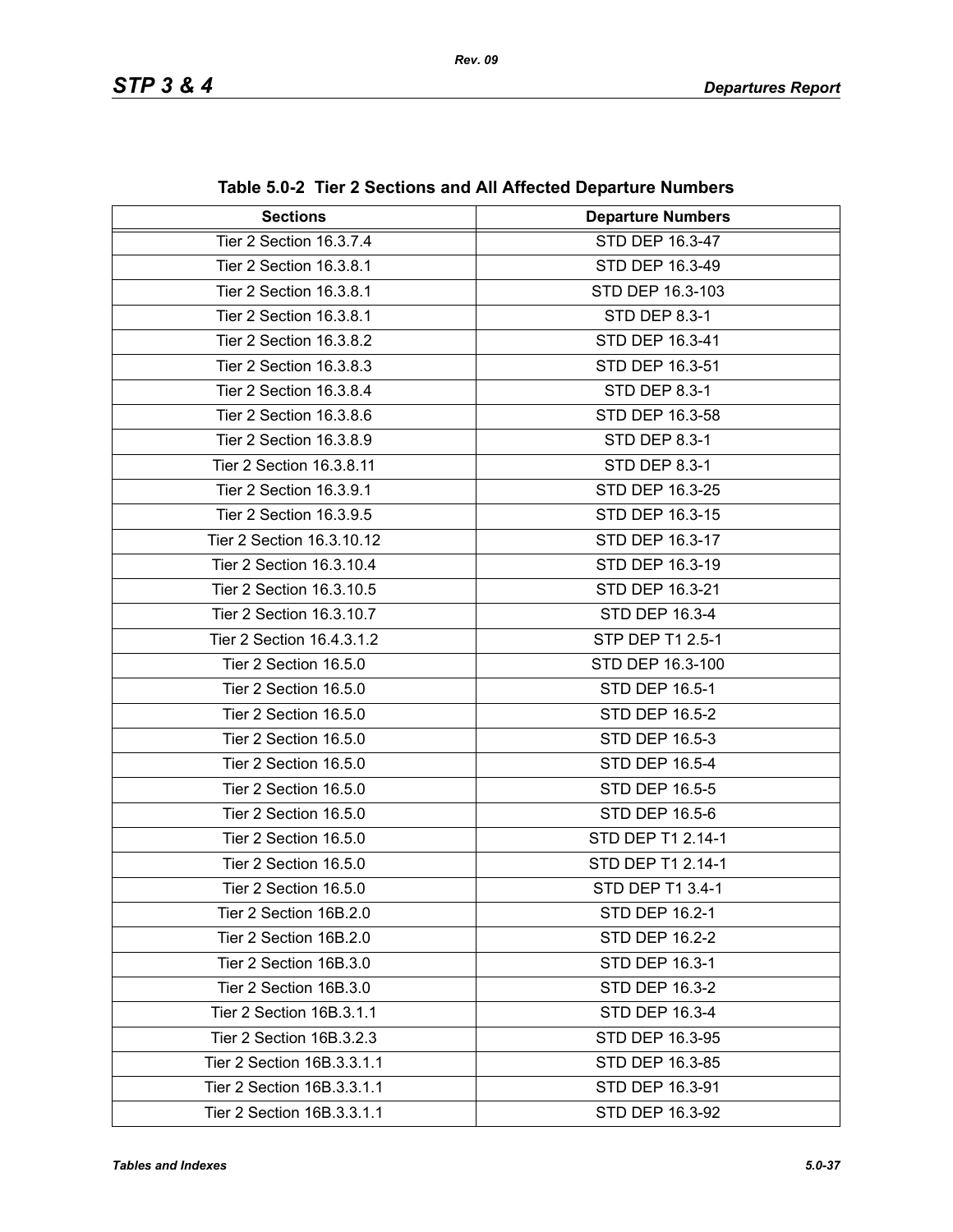| <b>Sections</b>            | <b>Departure Numbers</b> |  |
|----------------------------|--------------------------|--|
| Tier 2 Section 16B.3.3.1.1 | STD DEP 16.3-93          |  |
| Tier 2 Section 16B.3.3.1.1 | STD DEP 16.3-99          |  |
| Tier 2 Section 16B.3.3.1.1 | STD DEP 8.3-1            |  |
| Tier 2 Section 16B.3.3.1.1 | STD DEP T1 2.3-1         |  |
| Tier 2 Section 16B.3.3.1.1 | STD DEP T1 2.4-2         |  |
| Tier 2 Section 16B.3.3.1.1 | STD DEP T1 2.4-3         |  |
| Tier 2 Section 16B.3.3.1.1 | STD DEP T1 3.4-1         |  |
| Tier 2 Section 16B.3.3.1.2 | STD DEP 16.3-57          |  |
| Tier 2 Section 16B.3.3.1.2 | STD DEP 16.3-81          |  |
| Tier 2 Section 16B.3.3.1.2 | STD DEP 16.3-82          |  |
| Tier 2 Section 16B.3.3.1.2 | STD DEP T1 3.4-1         |  |
| Tier 2 Section 16B.3.3.1.3 | STD DEP 16.3-83          |  |
| Tier 2 Section 16B.3.3.1.4 | STD DEP 16.3-87          |  |
| Tier 2 Section 16B.3.3.1.4 | STD DEP 16.3-98          |  |
| Tier 2 Section 16B.3.3.1.4 | STD DEP 16.3-99          |  |
| Tier 2 Section 16B.3.3.1.4 | STD DEP 7.3-17           |  |
| Tier 2 Section 16B.3.3.1.4 | STD DEP 8.3-1            |  |
| Tier 2 Section 16B.3.3.1.4 | STD DEP T1 2.4-2         |  |
| Tier 2 Section 16B.3.3.1.4 | STD DEP T1 2.4-3         |  |
| Tier 2 Section 16B.3.3.1.4 | STD DEP T1 3.4-1         |  |
| Tier 2 Section 16B.3.3.3.1 | STD DEP T1 3.4-1         |  |
| Tier 2 Section 16B.3.3.4.1 | STD DEP 16.3-55          |  |
| Tier 2 Section 16B.3.3.4.1 | STD DEP 16.3-99          |  |
| Tier 2 Section 16B.3.3.4.1 | STD DEP T1 3.4-1         |  |
| Tier 2 Section 16B.3.3.4.2 | STD DEP 16.3-99          |  |
| Tier 2 Section 16B.3.3.4.2 | STD DEP 16.3-104         |  |
| Tier 2 Section 16B.3.3.4.2 | STP DEP 10.4-5           |  |
| Tier 2 Section 16B.3.3.5.1 | STD DEP 16.3-66          |  |
| Tier 2 Section 16B.3.3.5.1 | STD DEP 16.3-67          |  |
| Tier 2 Section 16B.3.3.5.1 | STD DEP 16.3-99          |  |
| Tier 2 Section 16B.3.3.5.1 | STD DEP 16.3-101         |  |
| Tier 2 Section 16B.3.3.5.1 | STD DEP 16.3-102         |  |
| Tier 2 Section 16B.3.3.5.1 | STD DEP T1 3.4-1         |  |
| Tier 2 Section 16B.3.3.6.1 | STD DEP 16.3-77          |  |
| Tier 2 Section 16B.3.3.6.1 | STD DEP 16.3-78          |  |
| Tier 2 Section 16B.3.3.6.1 | <b>STD DEP 7.5-1</b>     |  |

**Table 5.0-2 Tier 2 Sections and All Affected Departure Numbers**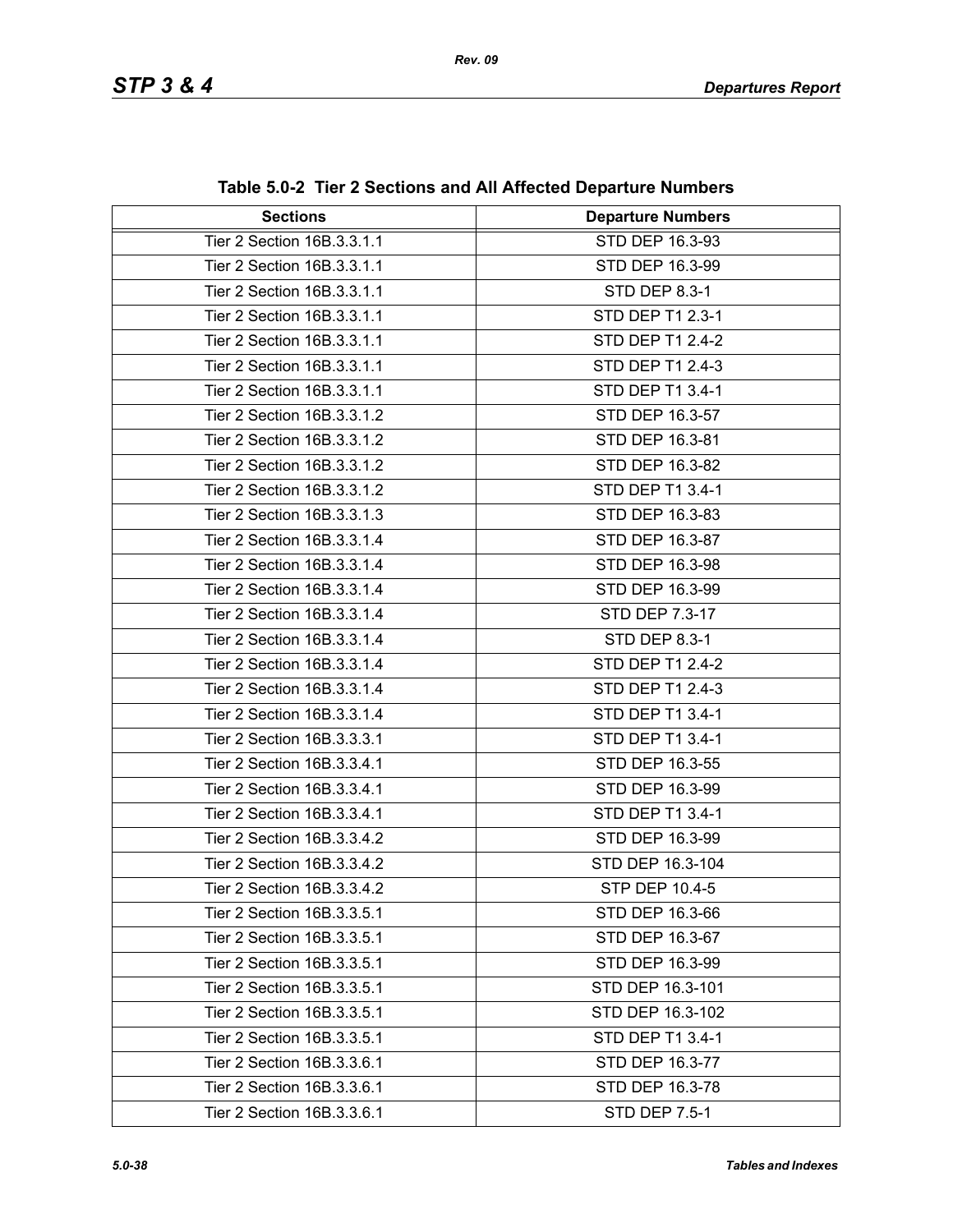| <b>Sections</b>            | <b>Departure Numbers</b> |  |
|----------------------------|--------------------------|--|
| Tier 2 Section 16B.3.3.6.1 | STD DEP T1 2.14-1        |  |
| Tier 2 Section 16B.3.3.6.1 | STD DEP T1 2.3-1         |  |
| Tier 2 Section 16B.3.3.6.1 | STD DEP T1 3.4-1         |  |
| Tier 2 Section 16B.3.3.6.2 | STD DEP 16.3-59          |  |
| Tier 2 Section 16B.3.3.6.2 | STD DEP 16.3-60          |  |
| Tier 2 Section 16B.3.3.6.2 | STD DEP T1 2.14-1        |  |
| Tier 2 Section 16B.3.3.6.2 | STD DEP T1 3.4-1         |  |
| Tier 2 Section 16B.3.3.6.2 | STD DEP 8.3-1            |  |
| Tier 2 Section 16B.3.3.7.1 | STD DEP 16.3-99          |  |
| Tier 2 Section 16B.3.3.8.1 | STD DEP 16.3-62          |  |
| Tier 2 Section 16B.3.3.8.2 | STD DEP 16.3-63          |  |
| Tier 2 Section 16B.3.4.1   | STD DEP 16.3-5           |  |
| Tier 2 Section 16B.3.4.1   | STD DEP 16.3-6           |  |
| Tier 2 Section 16B.3.4.1   | STD DEP 16.3-96          |  |
| Tier 2 Section 16B.3.4.2   | STD DEP 16.3-7           |  |
| Tier 2 Section 16B.3.4.3   | STD DEP 16.3-11          |  |
| Tier 2 Section 16B.3.4.3   | STD DEP 7.3-12           |  |
| Tier 2 Section 16B.3.4.7   | STD DEP 16.3-9           |  |
| Tier 2 Section 16B.3.4.8   | STD DEP 16.3-9           |  |
| Tier 2 Section 16B.3.4.9   | STD DEP 16.3-8           |  |
| Tier 2 Section 16B.3.5.1   | STD DEP 16.3-10          |  |
| Tier 2 Section 16B.3.6.1.1 | STD DEP 16.3-43          |  |
| Tier 2 Section 16B.3.6.1.1 | STD DEP 16.3-45          |  |
| Tier 2 Section 16B.3.6.1.1 | <b>STD DEP 6.2-2</b>     |  |
| Tier 2 Section 16B.3.6.1.2 | STD DEP 16.3-70          |  |
| Tier 2 Section 16B.3.6.1.2 | STD DEP 6.2-2            |  |
| Tier 2 Section 16B.3.6.1.3 | STD DEP 16.3-73          |  |
| Tier 2 Section 16B.3.6.1.3 | STD DEP 16.3-74          |  |
| Tier 2 Section 16B.3.6.1.4 | STD DEP 6.2-2            |  |
| Tier 2 Section 16B.3.6.1.6 | STD DEP 16.3-34          |  |
| Tier 2 Section 16B.3.6.2.1 | STD DEP 16.3-32          |  |
| Tier 2 Section 16B.3.6.2.1 | STD DEP 16.3-33          |  |
| Tier 2 Section 16B.3.6.2.3 | STD DEP 16.3-36          |  |
| Tier 2 Section 16B.3.6.2.3 | STD DEP 16.3-37          |  |
| Tier 2 Section 16B.3.6.3.1 | STD DEP T1 2.14-1        |  |
| Tier 2 Section 16B.3.6.3.2 | STD DEP T1 2.14-1        |  |

**Table 5.0-2 Tier 2 Sections and All Affected Departure Numbers**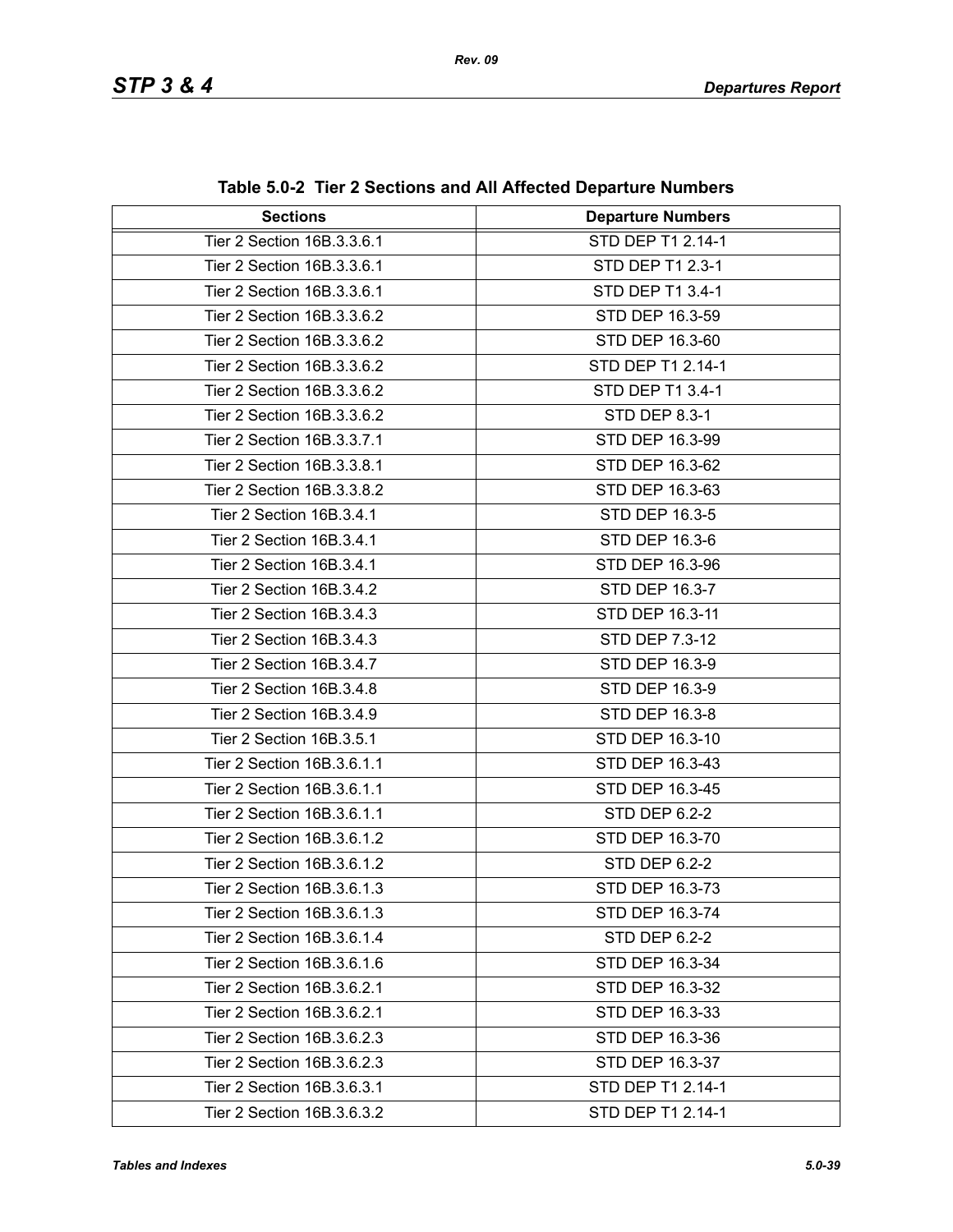| <b>Sections</b>            | <b>Departure Numbers</b> |  |
|----------------------------|--------------------------|--|
| Tier 2 Section 16B.3.6.4.1 | STD DEP 16.3-29          |  |
| Tier 2 Section 16B.3.6.4.1 | STD DEP 16.3-30          |  |
| Tier 2 Section 16B.3.6.4.3 | STD DEP 16.3-31          |  |
| Tier 2 Section 16B.3.7.1   | STD DEP 16.3-16          |  |
| Tier 2 Section 16B.3.7.2   | STD DEP 16.3-16          |  |
| Tier 2 Section 16B.3.7.2   | STD DEP 16.3-46          |  |
| Tier 2 Section 16B.3.7.3   | STD DEP 16.3-16          |  |
| Tier 2 Section 16B.3.7.3   | STD DEP 16.3-46          |  |
| Tier 2 Section 16B.3.7.4   | STD DEP 16.3-47          |  |
| Tier 2 Section 16B.3.7.4   | STD DEP 16.3-48          |  |
| Tier 2 Section 16B.3.7.5   | STD DEP 16.3-76          |  |
| Tier 2 Section 16B.3.7.6   | STD DEP 16.3-75          |  |
| Tier 2 Section 16B.3.8.1   | STD DEP 16.3-80          |  |
| Tier 2 Section 16B.3.8.1   | <b>STD DEP 8.3-1</b>     |  |
| Tier 2 Section 16B.3.8.2   | STD DEP 16.3-40          |  |
| Tier 2 Section 16B.3.8.2   | <b>STD DEP 8.3-1</b>     |  |
| Tier 2 Section 16B.3.8.3   | STD DEP 16.3-51          |  |
| Tier 2 Section 16B.3.8.4   | STD DEP 16.3-42          |  |
| Tier 2 Section 16B.3.8.4   | STD DEP T1 3.4-1         |  |
| Tier 2 Section 16B.3.8.7   | <b>STD DEP 8.3-1</b>     |  |
| Tier 2 Section 16B.3.8.8   | STD DEP 16.3-52          |  |
| Tier 2 Section 16B.3.8.8   | <b>STD DEP 8.3-1</b>     |  |
| Tier 2 Section 16B.3.8.9   | <b>STD DEP 8.3-1</b>     |  |
| Tier 2 Section 16B.3.8.9   | STD DEP T1 2.12-2        |  |
| Tier 2 Section 16B.3.8.9   | <b>STP DEP 8.3-3</b>     |  |
| Tier 2 Section 16B.3.8.11  | <b>STD DEP 8.3-1</b>     |  |
| Tier 2 Section 16B.3.9.1   | STD DEP 16.3-25          |  |
| Tier 2 Section 16B.3.9.2   | STD DEP 16.3-14          |  |
| Tier 2 Section 16B.3.9.3   | STD DEP 7.7-18           |  |
| Tier 2 Section 16B.3.9.4   | STD DEP 7.7-10           |  |
| Tier 2 Section 16B.3.9.6   | STD DEP 16.3-35          |  |
| Tier 2 Section 16B.3.9.7   | STD DEP 16.3-9           |  |
| Tier 2 Section 16B.3.9.8   | STD DEP 16.3-13          |  |
| Tier 2 Section 16B.3.9.8   | STD DEP 16.3-9           |  |
| Tier 2 Section 16B.3.10.1  | STD DEP 16.3-28          |  |
| Tier 2 Section 16B.3.10.2  | STD DEP 16.3-26          |  |

**Table 5.0-2 Tier 2 Sections and All Affected Departure Numbers**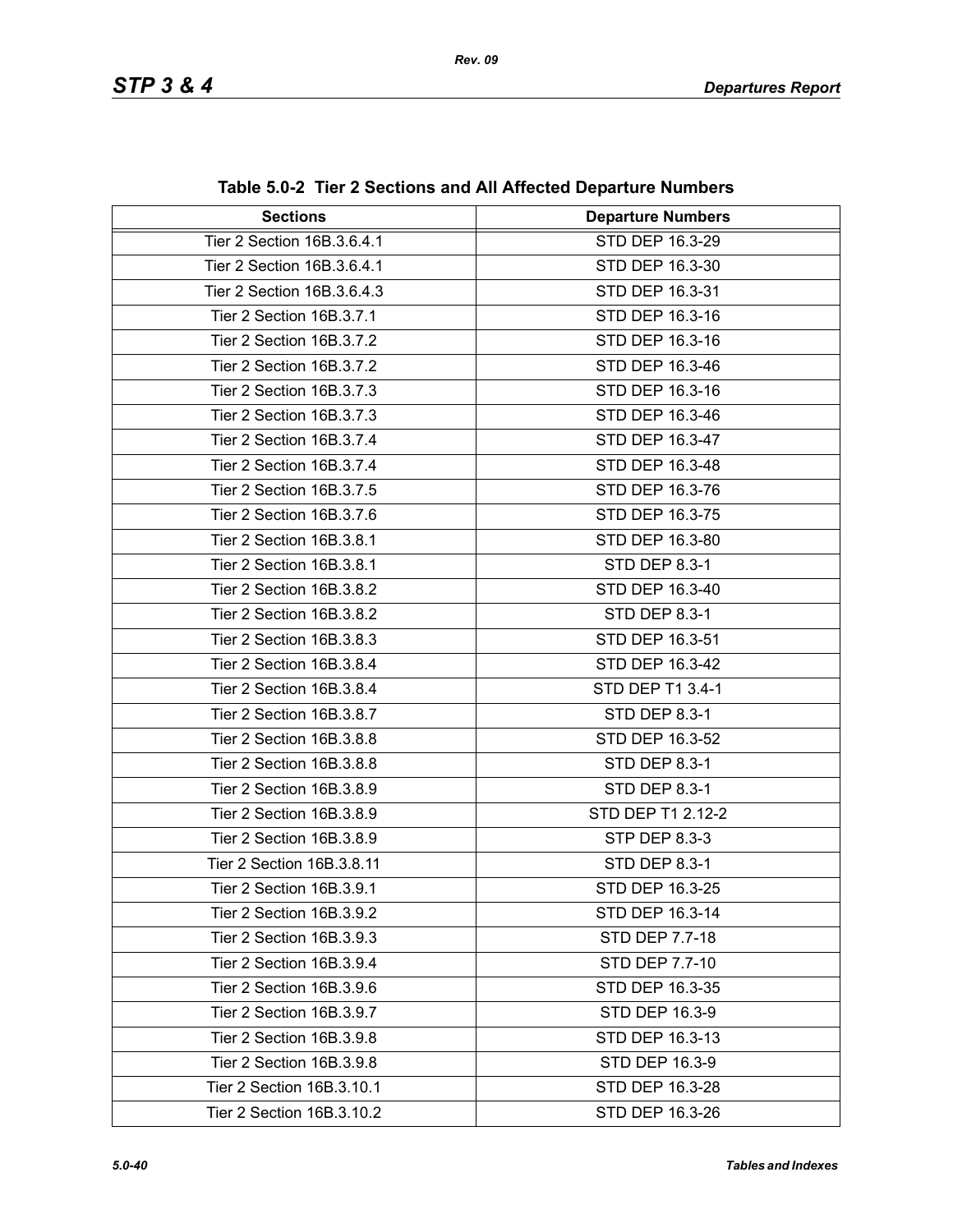| <b>Sections</b>            | <b>Departure Numbers</b> |  |
|----------------------------|--------------------------|--|
| Tier 2 Section 16B.3.10.2  | STD DEP 16.3-27          |  |
| Tier 2 Section 16B.3.10.3  | STD DEP 16.3-24          |  |
| Tier 2 Section 16B.3.10.3  | STD DEP 7.7-18           |  |
| Tier 2 Section 16B.3.10.4  | STD DEP 16.3-20          |  |
| Tier 2 Section 16B.3.10.4  | STD DEP 7.7-18           |  |
| Tier 2 Section 16B.3.10.5  | STD DEP 16.3-23          |  |
| Tier 2 Section 16B.3.10.5  | STD DEP 7.7-18           |  |
| Tier 2 Section 16B.3.10.7  | STD DEP 16.3-4           |  |
| Tier 2 Section 16B.3.10.8  | STD DEP 16.3-18          |  |
| Tier 2 Section 16B.3.10.12 | STD DEP 16.3-17          |  |
| Tier 2 Section 18.4        | STD DEP 18.4-1           |  |
| Tier 2 Section 18.4        | <b>STD DEP 7.5-1</b>     |  |
| Tier 2 Section 18.4        | STD DEP T1 3.4-1         |  |
| Tier 2 Section 18.6        | STD DEP T1 3.4-1         |  |
| Tier 2 Section 18.8        | STD DEP T1 3.4-1         |  |
| Tier 2 Appendix 18A        | STD DEP T1 2.14-1        |  |
| Tier 2 Appendix 18B        | STD DEP T1 2.14-1        |  |
| Tier 2 Appendix 18C        | STD DEP T1 3.4-1         |  |
| Tier 2 Appendix 18E        | STD DEP T1 2.3-1         |  |
| Tier 2 Appendix 18E        | STD DEP T1 3.4-1         |  |
| Tier 2 Appendix 18E        | <b>STD DEP 1.8-1</b>     |  |
| Tier 2 Appendix 18E        | STD DEP 10.4-5           |  |
| Tier 2 Appendix 18F        | STD DEP T1 2.14-1        |  |
| Tier 2 Appendix 18F        | STD DEP T1 2.3-1         |  |
| Tier 2 Appendix 18H        | STD DEP T1 2.3-1         |  |
| Tier 2 Appendix 18H        | STD DEP T1 2.14-1        |  |
| Tier 2 Appendix 18H        | STD DEP 10.4-5           |  |
| Tier 2 Section 19.1        | STD DEP T1 3.4-1         |  |
| Tier 2 Section 19.1        | <b>STD DEP 10.4-5</b>    |  |
| Tier 2 Section 19.3        | STD DEP T1 2.4-3         |  |
| Tier 2 Section 19.3        | STD DEP T1 3.4-1         |  |
| Tier 2 Section 19.3        | STP DEP T1 5.0-1         |  |
| Tier 2 Section 19.3        | <b>STD DEP 2.2-5</b>     |  |
| Tier 2 Section 19.3        | <b>STD DEP 8.3-1</b>     |  |
| Tier 2 Section 19.3        | <b>STP DEP 9.2-5</b>     |  |
| Tier 2 Section 19.3        | STD DEP 10.4-5           |  |

**Table 5.0-2 Tier 2 Sections and All Affected Departure Numbers**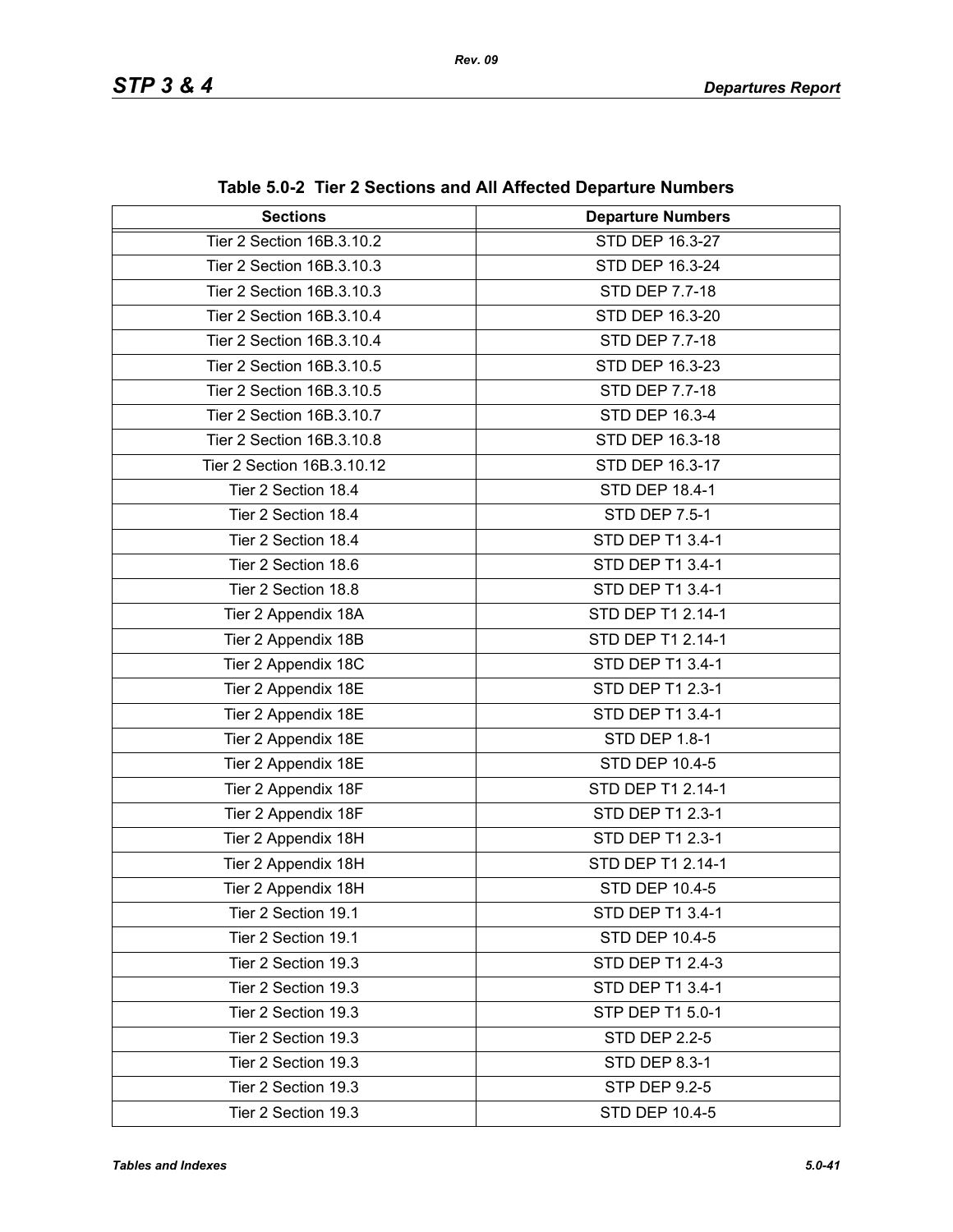| <b>Sections</b>      | <b>Departure Numbers</b> |  |
|----------------------|--------------------------|--|
| Tier 2 Section 19.3  | <b>STD DEP 19.3-1</b>    |  |
| Tier 2 Section 19.4  | STD DEP T1 2.15-1        |  |
| Tier 2 Section 19.7  | STD DEP T1 3.4-1         |  |
| Tier 2 Section 19.7  | <b>STD DEP 8.3-1</b>     |  |
| Tier 2 Section 19.7  | STD DEP 19.7-1           |  |
| Tier 2 Section 19.7  | STP DEP 19R-1            |  |
| Tier 2 Section 19.8  | STD DEP T1 3.4-1         |  |
| Tier 2 Section 19.8  | STP DEP T1 5.0-1         |  |
| Tier 2 Section 19.8  | STP DEP 19R-1            |  |
| Tier 2 Section 19.9  | STD DEP T1 2.4-3         |  |
| Tier 2 Section 19.9  | STD DEP T1 3.4-1         |  |
| Tier 2 Section 19.9  | STP DEP T1 5.0-1         |  |
| Tier 2 Section 19.9  | <b>STP DEP 9.2-5</b>     |  |
| Tier 2 Section 19.9  | STD DEP 10.4-5           |  |
| Tier 2 Section 19.9  | STP DEP 19R-1            |  |
| Tier 2 Section 19.10 | STP DEP 19R-1            |  |
| Tier 2 Section 19.11 | <b>STD DEP 8.3-1</b>     |  |
| Tier 2 Section 19.11 | STD DEP T1 2.4-3         |  |
| Tier 2 Section 19.11 | STD DEP T1 3.4-1         |  |
| Tier 2 Section 19.13 | STD DEP T1 3.4-1         |  |
| Tier 2 Section 19.13 | STP DEP T1 5.0-1         |  |
| Tier 2 Appendix 19A  | STD DEP T1 2.14-1        |  |
| Tier 2 Appendix 19B  | STD DEP T1 2.14-1        |  |
| Tier 2 Appendix 19B  | <b>STD DEP 1.1-2</b>     |  |
| Tier 2 Appendix 19B  | <b>STD DEP 8.3-1</b>     |  |
| Tier 2 Appendix 19E  | <b>STD DEP 2.2-5</b>     |  |
| Tier 2 Appendix 19E  | <b>STD DEP 9.5-2</b>     |  |
| Tier 2 Appendix 19E  | STD DEP T1 2.14-1        |  |
| Tier 2 Appendix 19H  | STD DEP T1 2.15-1        |  |
| Tier 2 Appendix 19I  | <b>STP DEP 1.1-2</b>     |  |
| Tier 2 Appendix 19I  | STD DEP 191.7-1          |  |
| Tier 2 Appendix 19K  | STD DEP 8.3-1            |  |
| Tier 2 Appendix 19K  | STD DEP T1 2.4-3         |  |
| Tier 2 Appendix 19K  | STD DEP T1 3.4-1         |  |
| Tier 2 Appendix 19K  | <b>STP DEP 9.2-5</b>     |  |
| Tier 2 Appendix 19K  | STP DEP T1 5.0-1         |  |

**Table 5.0-2 Tier 2 Sections and All Affected Departure Numbers**